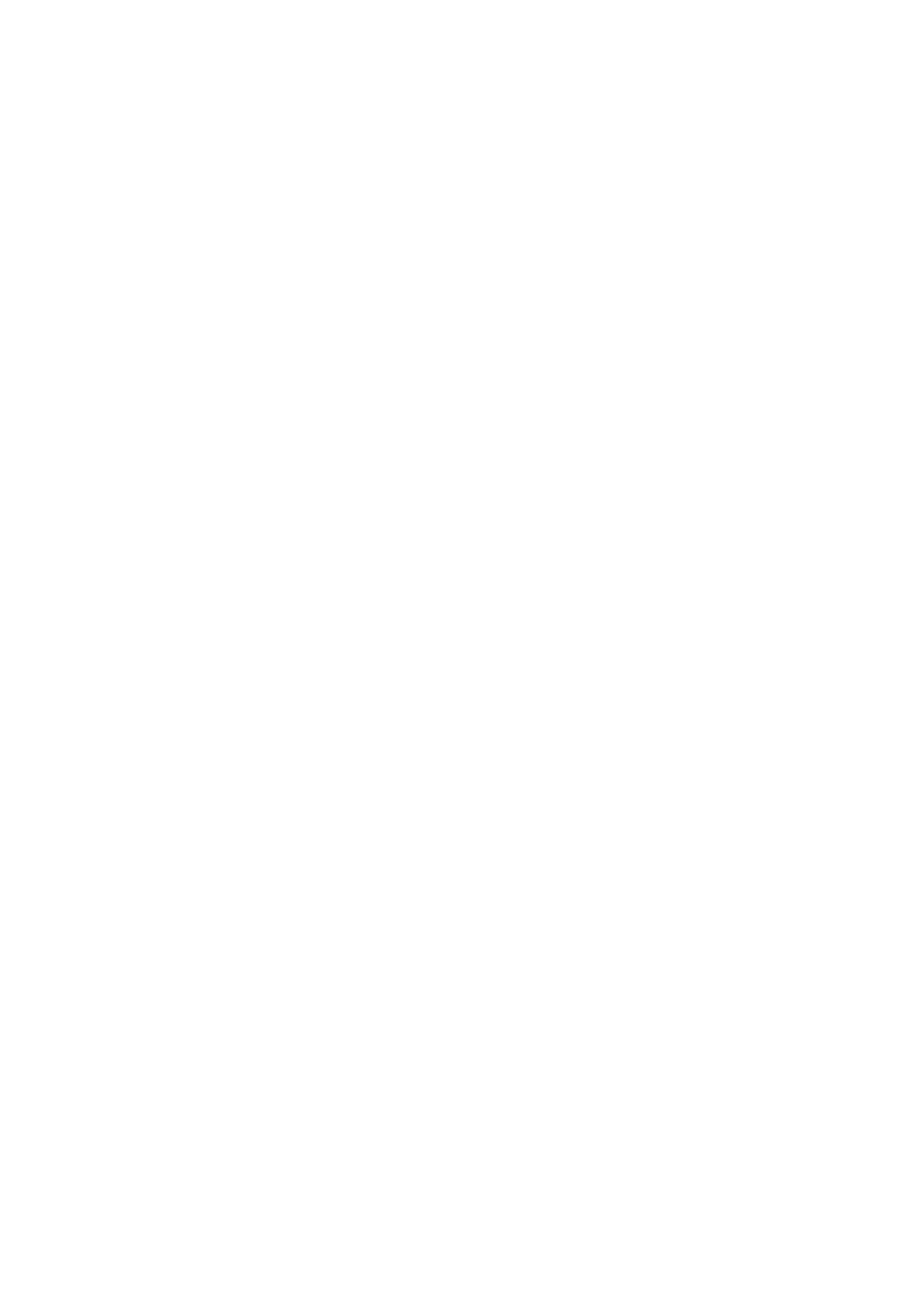## 1. SAFETY INSTRUCTIONS

### General

Please familiarize yourself with the safety features and instructions by first reading the documentation supplied with this product before using the equipment. This product has been designed and tested in accordance with international standards. The equipment must be used exclusively for the purpose for which it was designed.

#### WARNING: ELECTRIC SHOCK HAZARD.

The product is used in combination with a permanent energy source (battery). Even if the equipment is switched off, a dangerous electrical voltage can occur at the input and/or output terminals. Always disconnect the battery before performing maintenance.

The product has no internal user-serviceable components. Do not remove the front plate or operate the product if any panels have been removed. All servicing must be undertaken by qualified personnel.

Never use the product where there is a risk of gas or dust explosions. Consult the battery manufacturer's information to ascertain that the product is intended for use in conjunction with the battery. Always comply with the battery manufacturer's safety instructions.

WARNING: Do not lift heavy loads without assistance.

#### Installation

Read the installation instructions in the installation manual before installing the equipment.

This is a Safety Class I product (supplied with a protective grounding terminal). The chassis must be grounded. A grounding point is located on the outside of the product. Whenever it is likely that the grounding protection has been damaged, the product must be turned off and secured against unintended operation; please contact qualified service staff.

Ensure that the DC and AC input cables are fused and fitted with circuit breakers. There is no internal fuse inside this product. Never replace a safety component with a different type. Consult the manual to determine the correct component.

During installation ensure that the remote connector with wire bridge is removed (or swtich off the remote on/off switch if installed) to be sure that the inverter cannot be switched on unexpectedly.

Before applying power, ensure that the available power source matches the configuration settings of the product as described in the manual.

Ensure that the equipment is used under the correct ambient conditions. Never operate the product in a wet or dusty environment. Ensure there is adequate free space for ventilation around the product and check that the ventilation vents are not blocked.

Ensure that the required system voltage does not exceed the product's capacity.

### Transport and Storage

Ensure that the mains power and battery leads have been disconnected before storing or transporting the product.

No liability can be accepted for any transport damage if the equipment is shipped in non-original packaging.

Store the product in a dry environment; the storage temperature must be between -20°C and 60°C.

Consult the battery manufacturer's manual in respect of transport, storage, charging, recharging and disposal of the battery.



**EN**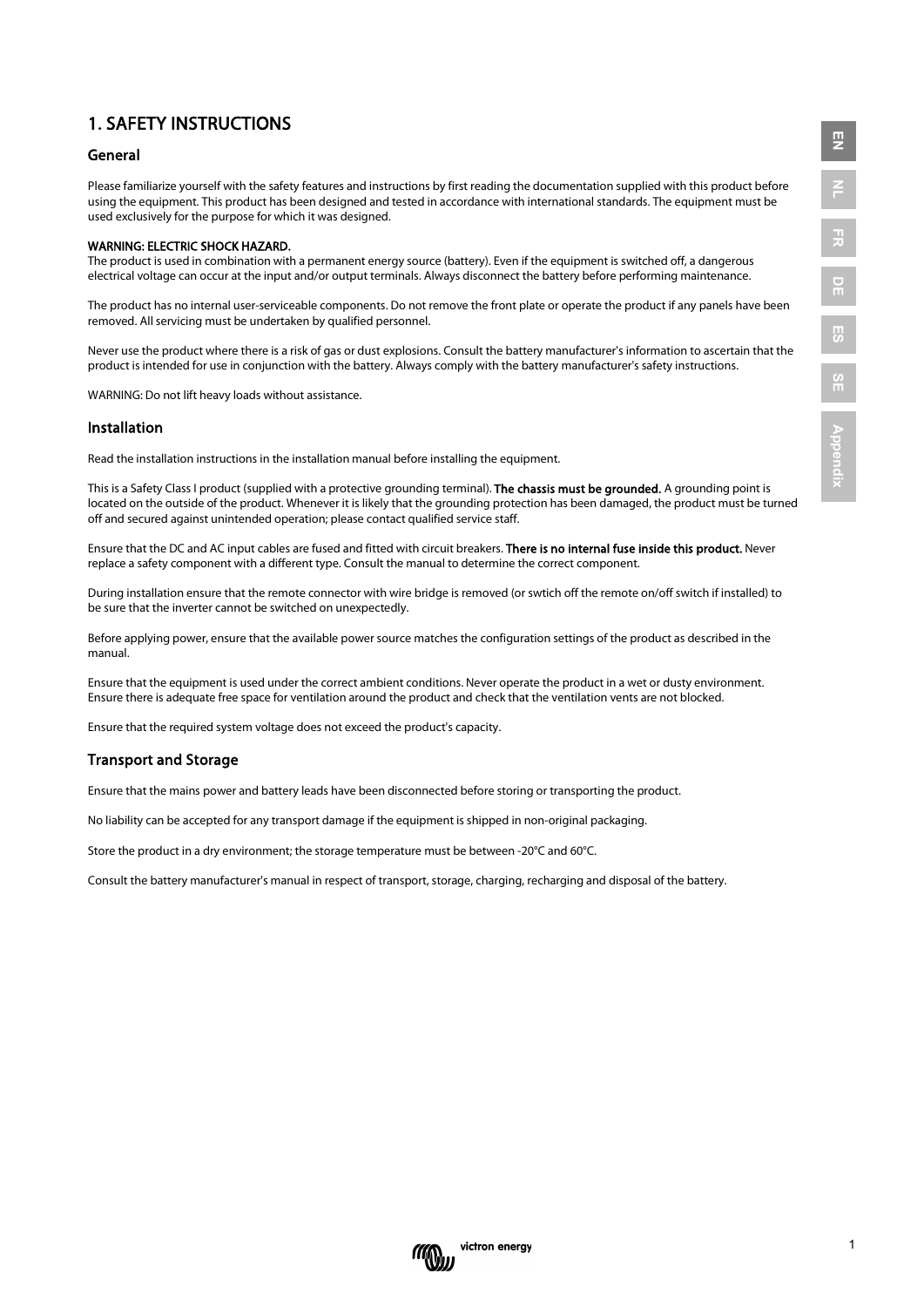## 2. DESCRIPTION

## 2.1 General

#### Bluetooth built-in: fully configurable with a tablet or smartphone

- Low battery voltage alarm trip and reset levels
- Low battery voltage cut-off and restart levels
- Dynamic cut-off: load dependent cut-off level
- Output voltage: 210 245V
- Frequency: 50 Hz or 60 Hz
- ECO mode on/off and ECO mode sense level
- Alarm relay

Monitoring:

• In- and output voltage, % load and alarms

For more information, refer to th[e VictronConnect manual.](https://www.victronenergy.com/live/victronconnect:start)

#### VE.Direct communication port

The VE.Direct port can be connected to a computer (VE.Direct to USB interface cable needed) to configure and monitor the same parameters.

#### Proven reliability

The full bridge plus toroidal transformer topology has proven its reliability over many years. The inverters are short circuit proof and protected against overheating, whether due to overload or high ambient temperature.

#### High start-up power

Needed to start loads such as power converters for LED lamps, halogen lamps or electric tools.

#### ECO mode

When in ECO mode, the inverter will switch to standby when the load decreases below a preset value (min load turn on level: 10VA; and min load turn off level: 0VA). Once in standby the inverter will switch on for a short period (adjustable, default: every 3 seconds). If the load exceeds a preset level, the inverter will remain on.

#### Remote on/off

A remote on/off switch can be connected to a two pole connector, between battery plus and the left hand contact of the two pole connector or between battery minus and the right hand contact of the two pole connector

#### LED diagnosis

See section 3.3

#### To transfer the load to another AC source: the automatic transfer switch

For our low power inverters we recommend our Filax Automatic Transfer Switch. The Filax features a very short switchover time (less than 20 milliseconds) so that computers and other electronic equipment will continue to operate without disruption. Alternatively use a MultiPlus with built-in transfer switch.

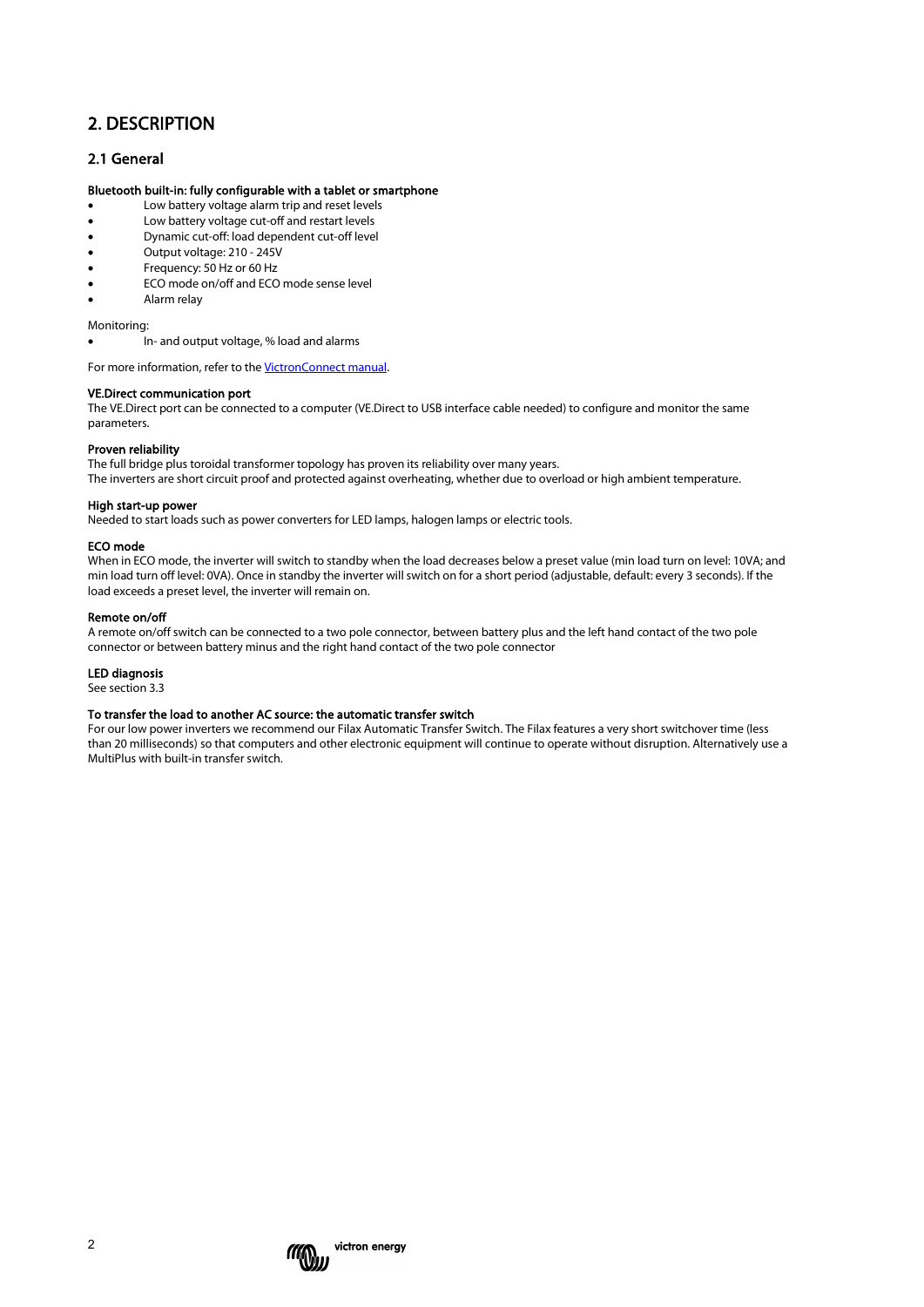## 3. OPERATION

## 3.1 On/Off Push button

When switched to "on" with the pushbutton, the product is fully functional. The inverter will come into operation and the LED "inverter" will light up. By pushing the push button subsequently, within a short period of time, the inverter toggles between "on", "ECO" and "off". The inverter goes into sleep mode with minimal current consumption when the unit is turned off by the pushbutton.

Apart from the pushbutton; the inverter can also be switched on (normal or ECO) and off with Bluetooth on a mobile device running iOS or Android and the VictronConnect app. However when switched off via Bluetooth or the push button; the unit cannot be switched on and off again via the wired VE.Direct port.

## On/Off Switch (5kVA only)

The 5kVA unit has a main on/off switch next to the cable entries on the right side. This switch; when turned off, will cut off the supply current completely.

## 3.2 Remote control

Remote control is possible with a simple on/off switch or with a Phoenix Inverter Control panel. A switch for remote control (on/off) can be connected to a two pole connector. The switch can also be connected between battery plus and the left hand contact of the two pole connector (marked "H"; see appendix A) or between battery minus and the right hand contact of the two pole connector (marked "L"; see appendix A).



For safety purposes, this product can be turned off completely (i.e. the inverter cannot be switched on via the push button or Bluetooth) by removing the remote connector and its default installed wire bridge (or swtich off the remote on/off switch if installed). The user can then be certain that the inverter cannot be switched on accidently via Bluetooth

## by an unexpected other user.

3.3 LED definitions

| 3.3 LLD GEHHUOH3 |                                                   |                                                                                                                                                                                                                                                                                                                                                                                                                                   |
|------------------|---------------------------------------------------|-----------------------------------------------------------------------------------------------------------------------------------------------------------------------------------------------------------------------------------------------------------------------------------------------------------------------------------------------------------------------------------------------------------------------------------|
| <b>Green LED</b> | <b>Status</b>                                     | Trouble shooting                                                                                                                                                                                                                                                                                                                                                                                                                  |
| $•••••••••$      | Inverter on                                       | <b>Red LED Off</b><br>status OK                                                                                                                                                                                                                                                                                                                                                                                                   |
|                  |                                                   | <b>Red LED On or blinking:</b><br>The Inverter is still on, but will shut down when the condition gets worse. See red LED table for warning reason                                                                                                                                                                                                                                                                                |
|                  | ECO mode                                          | If the inverter keeps switching on and off while there is a load connected, the load may be too small compared<br>to the actual ECO mode settings. Increase the load or change ECO mode settings. (minimum ECO mode setting:<br>15W)                                                                                                                                                                                              |
|                  | Off and waiting                                   | Inverter did shut down because of a protection. The inverter will restart automatically as soon as all alarm<br>conditions are cleared. See red LED state for the shutdown reason.                                                                                                                                                                                                                                                |
|                  | Inverter off                                      | <b>Red LED Off</b><br>Check Remote on/off connector.<br>Check DC cable connections and fuses.<br>Check operational mode by pushing push button one time.<br><b>Red LED On or blinking</b><br>The inverter did shut down because of a protection. It will no longer automatically restart. The red LED indicates<br>the reason for shutdown. Remove the cause and then restart the inverter by switching it Off, and then back On. |
|                  | Off and frirmware update in<br>progress or failed | Red LED Blinking (-0-0-0-0)<br>Firmware update in progress or firmware update failed. When failed; retry firmware update.                                                                                                                                                                                                                                                                                                         |

| Yellow LED   | <b>Status</b> | Trouble shooting                                                                                                                            |
|--------------|---------------|---------------------------------------------------------------------------------------------------------------------------------------------|
| $••••••••••$ | ECO mode      | <b>Red LED Off</b>                                                                                                                          |
|              |               | status OK                                                                                                                                   |
|              |               | Red LED On or blinking:<br>The Inverter is still on, but will shut down when the condition gets worse. See red LED table for warning reason |
|              | ECO mode off  | <b>Red LED Off</b>                                                                                                                          |
|              |               | Check operational mode by pushing push button one time.                                                                                     |
|              |               | Check Remote on/off connector.                                                                                                              |
|              |               | Check DC cable connections and fuses.                                                                                                       |
|              |               | Red LED On or blinking                                                                                                                      |
|              |               | The inverter did shut down because of a protection. It will no longer automatically restart. The red LED indicates                          |
|              |               | the reason for shutdown. Remove the cause and then restart the inverter by switching it Off, and then back On.                              |

| <b>Red LED</b>                  |                   | <b>Definition</b> | <b>Trouble shooting</b>                                                                                                                                                                                               |
|---------------------------------|-------------------|-------------------|-----------------------------------------------------------------------------------------------------------------------------------------------------------------------------------------------------------------------|
| $•••••••••$                     | Solid on          | Overload          | Reduce load                                                                                                                                                                                                           |
| ----                            | Slow blink        | Low batt.         | Recharge or replace battery<br>Check DC cable connections<br>Check cable cross section as it may be insufficient.<br>See section 4.2 Protections and automatic restarts for manual and automatic<br>restart behavior. |
| $0 - 0 - 0 - 0 -$               | Fast blink        | High batt.        | Reduce DC input voltage, check for faulty charger                                                                                                                                                                     |
| $0 - 0 -$                       | Double pulse      | High temp.        | Reduce load and/or move inverter to better ventilated area                                                                                                                                                            |
| $\bullet \cdots \bullet \cdots$ | Fast single pulse | High DC ripple    | Check DC cable connections and cable cross section.                                                                                                                                                                   |



**EN**

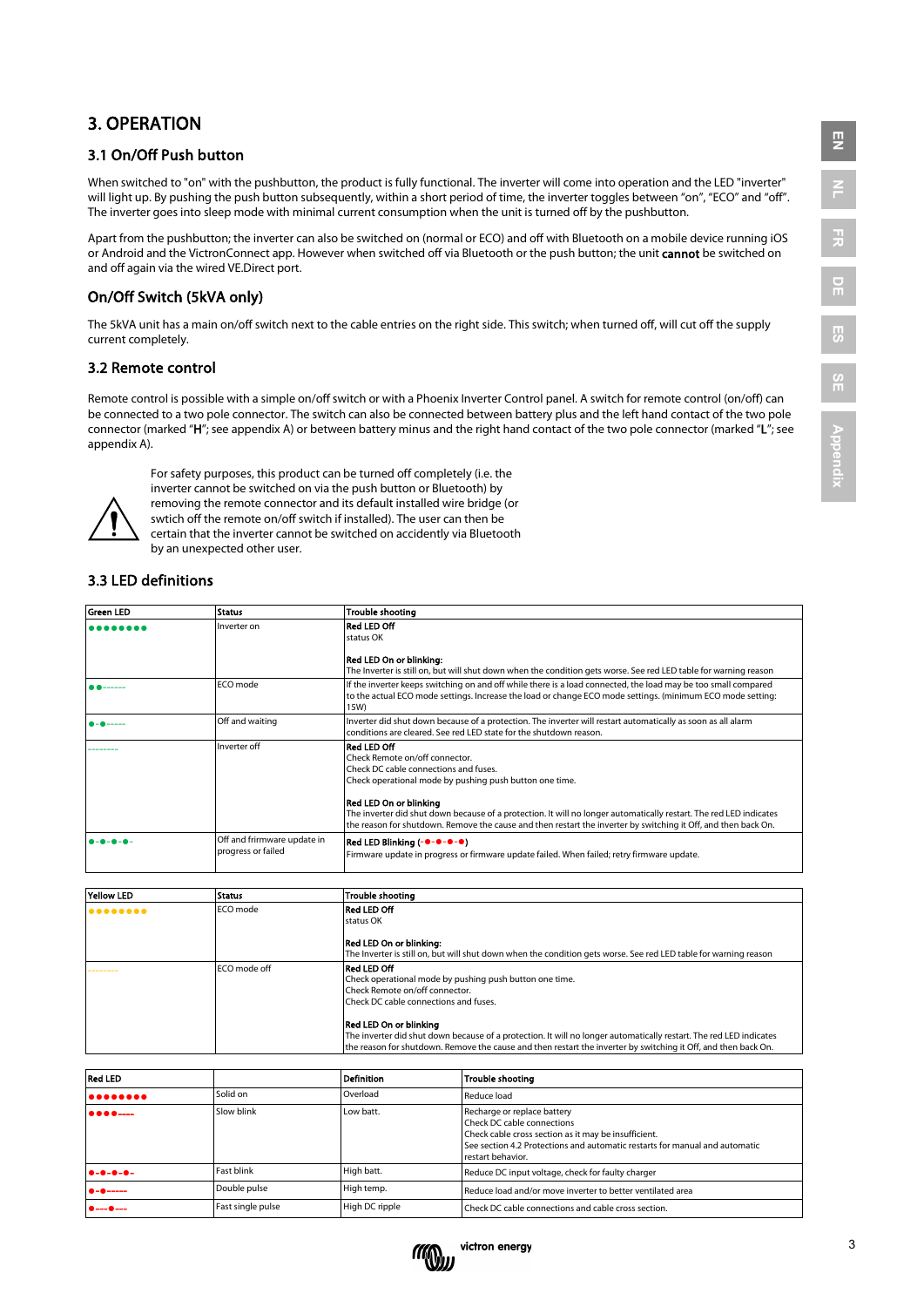## 3.4 Protections and automatic restarts

#### Overload

Some loads like motors or pumps draw large inrush currents in a start-up situation. In such circumstances, it is possible that the start-up current exceeds the over current trip level of the inverter. In this case the output voltage will quickly decrease to limit the output current of the inverter. If the over current trip level is continuously exceeded, the inverter will shut down: wait 30 seconds and then restart.

After three restarts followed by another overload within 30 seconds of restarting, the inverter will shutdown and remain off. The LEDs will signal shutdown due to overload. To restart the inverter, switch it Off, then On.

#### Low battery voltage (adjustable)

The inverter will shut down when the DC input voltage drops below the low battery shutdown level. After a minimum delay of 30 seconds, the inverter will restart if the voltages rise above the low battery restart level.

After three restarts followed by a low battery shutdown within 30 seconds of restarting, the inverter will shutdown and stop retrying. The LEDs will signal low battery shutdown. To restart the inverter, switch it Off, and then On, or recharge the battery: as soon as the battery has risen and then stays above the Charge detect level for 30 seconds, it will switch on.

See the Technical Data table for default low battery shutdown and restart levels. They can be changed with the VictronConnect App.

#### High battery voltage

Reduce DC input voltage and/or check for a faulty battery- or solar-charger in the system. After shutting down due to a high battery voltage, the inverter will first wait 30 seconds and then retry operation as soon as the battery voltage has dropped to acceptable level. The inverter will not stay off after multiple retries.

#### High temperature

A high ambient temperature or enduring high load may result in shut down to over temperature. The inverter will restart after 30 seconds. The inverter will not stay off after multiple retries. Reduce load and/or move inverter to better ventilated area.

#### High DC ripple

High DC ripple is usually caused by loose DC cable connections and/or too thin DC wiring. After the inverter has switched off due to high DC ripple voltage, it waits 30 seconds and then restarts.

After three restarts followed by a shutdown due to high DC ripple within 30 seconds of restarting, the inverter will shutdown and stops retrying. To restart the inverter, switch it Off and then On.

Continuous high DC ripple reduces the inverter life expectancy.

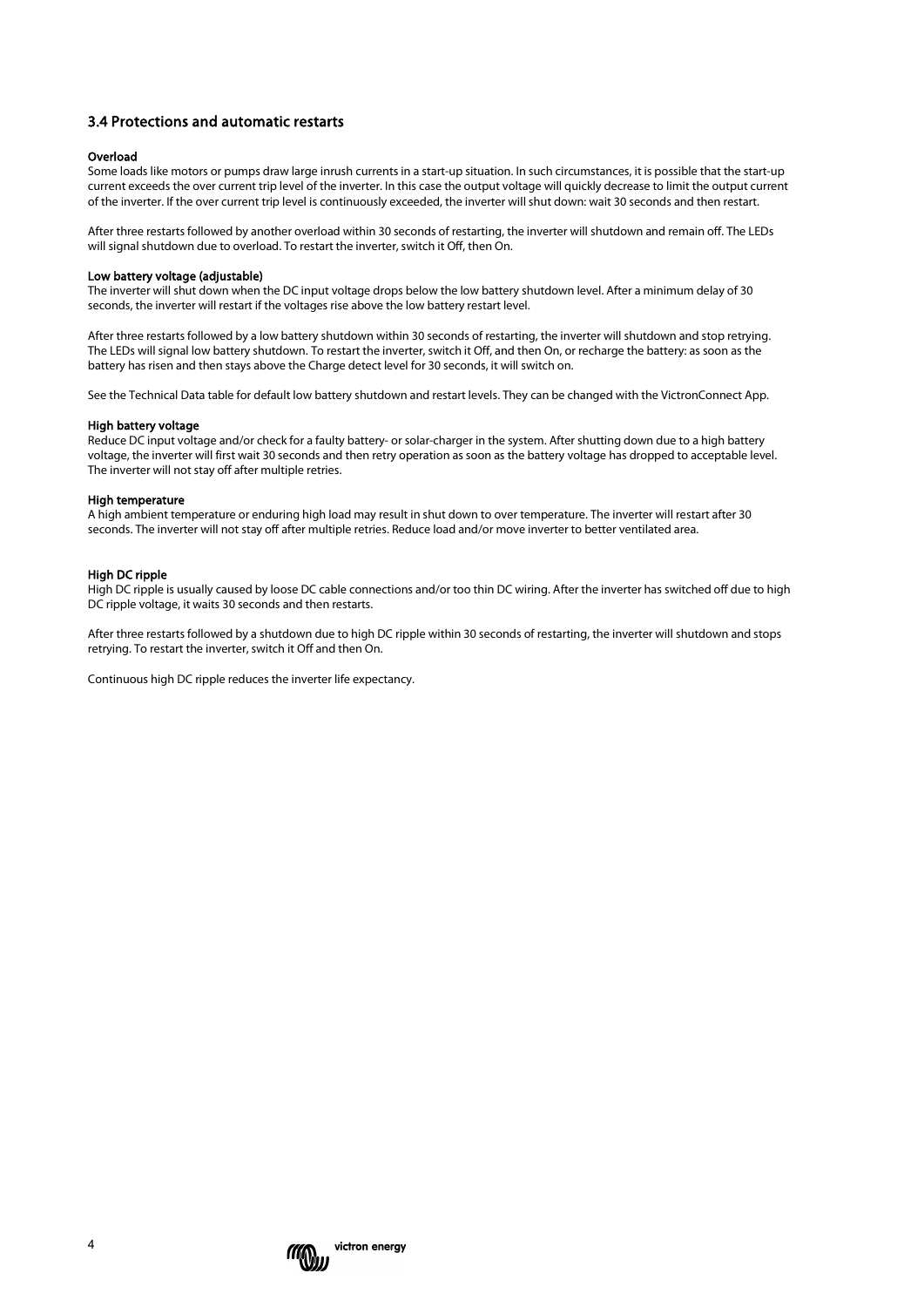## 4. INSTALLATION



This product should be installed by a qualified electrician.

During installation ensure that the remote connector with wire bridge is removed (or swtich off the remote on/off switch if installed) to be sure that the inverter cannot be switched on unexpectedly.

#### 4.1 Location

The product must be installed in a dry and well-ventilated area, as close as possible to the batteries. There should be a clear space of at least 10cm around the appliance for cooling.



Excessively high ambient temperature will result in the following: Reduced service life. Reduced charging current. Reduced peak capacity, or shutdown of the inverter.

Never mount the appliance directly above the batteries.

The product is suitable for wall mounting. For mounting see appendix A. The appliance can be mounted horizontally as well as vertically; vertical mounting is preferable. The vertical position offers optimum cooling.



The interior of the product must remain accessible after installation.

Try and keep the distance between the product and the battery to a minimum in order to minimize cable voltage losses.



For safety purposes, this product should be installed in a heat-

resistant environment if it is used with equipment where a

substantial amount of power is to be converted. You should

prevent the presence of e.g. chemicals, synthetic components,

curtains or other textiles, etc., in the immediate vicinity.

## 4.2 Connection of Battery cables

In order to fully utilize the full capacity of the product, batteries with sufficient capacity and battery cables with sufficient cross section should be used. See table.

|                                          | 12/1600         | 24/1600 | 48/1600 | 12/2000         | 24/2000 | 48/2000 |
|------------------------------------------|-----------------|---------|---------|-----------------|---------|---------|
| Recommended fuse                         | 250A            | 125A    | 60A     | 300A            | 150A    | 80A     |
| l Recommended cross<br>section ( $mm2$ ) |                 |         |         |                 |         |         |
| $0 - 5 m$                                | 70              | 35      | 16      |                 | 50      | 25      |
| $5 - 10 m$                               | Not recommended | 70      | 25      | Not recommended | 95      | 50      |

|                                                 | 12/3000         | 24/3000          | 48/3000 | 24/5000  | 48/5000  |
|-------------------------------------------------|-----------------|------------------|---------|----------|----------|
| Recommended fuse                                | 400A            | 250A             | 125     | 400A     | 200A     |
| Recommended cross<br>section (mm <sup>2</sup> ) |                 |                  |         |          |          |
| $0 - 5 m$                                       | $2x 95*$        | 1x <sub>50</sub> | 1x35    | $2x 95*$ | $1x\,70$ |
| $5 - 10 m$                                      | Not recommended | 2x <sub>50</sub> | 2x35    | 2x 95    | 2x70     |

\*One cable must be sized to carry the rated fuse current without overheating.

Do not locate battery cables in a closed conduit.

Please follow local installation rules.

|                                      | 12/1600     | 24/1600   | 48/1600    | 12/2000      | 24/2000     | 48/2000     |
|--------------------------------------|-------------|-----------|------------|--------------|-------------|-------------|
|                                      |             |           |            |              |             |             |
| Recommended<br>battery capacity (Ah) | $300 - 800$ | 150 - 400 | $75 - 200$ | $350 - 1000$ | $200 - 500$ | $100 - 250$ |

|                                      | 12/3000      | 24/3000     | 48/3000     | 24/5000      | 48/5000   |
|--------------------------------------|--------------|-------------|-------------|--------------|-----------|
|                                      |              |             |             |              |           |
| Recommended<br>battery capacity (Ah) | $400 - 1200$ | $200 - 700$ | $100 - 400$ | $300 - 1500$ | 150 - 700 |

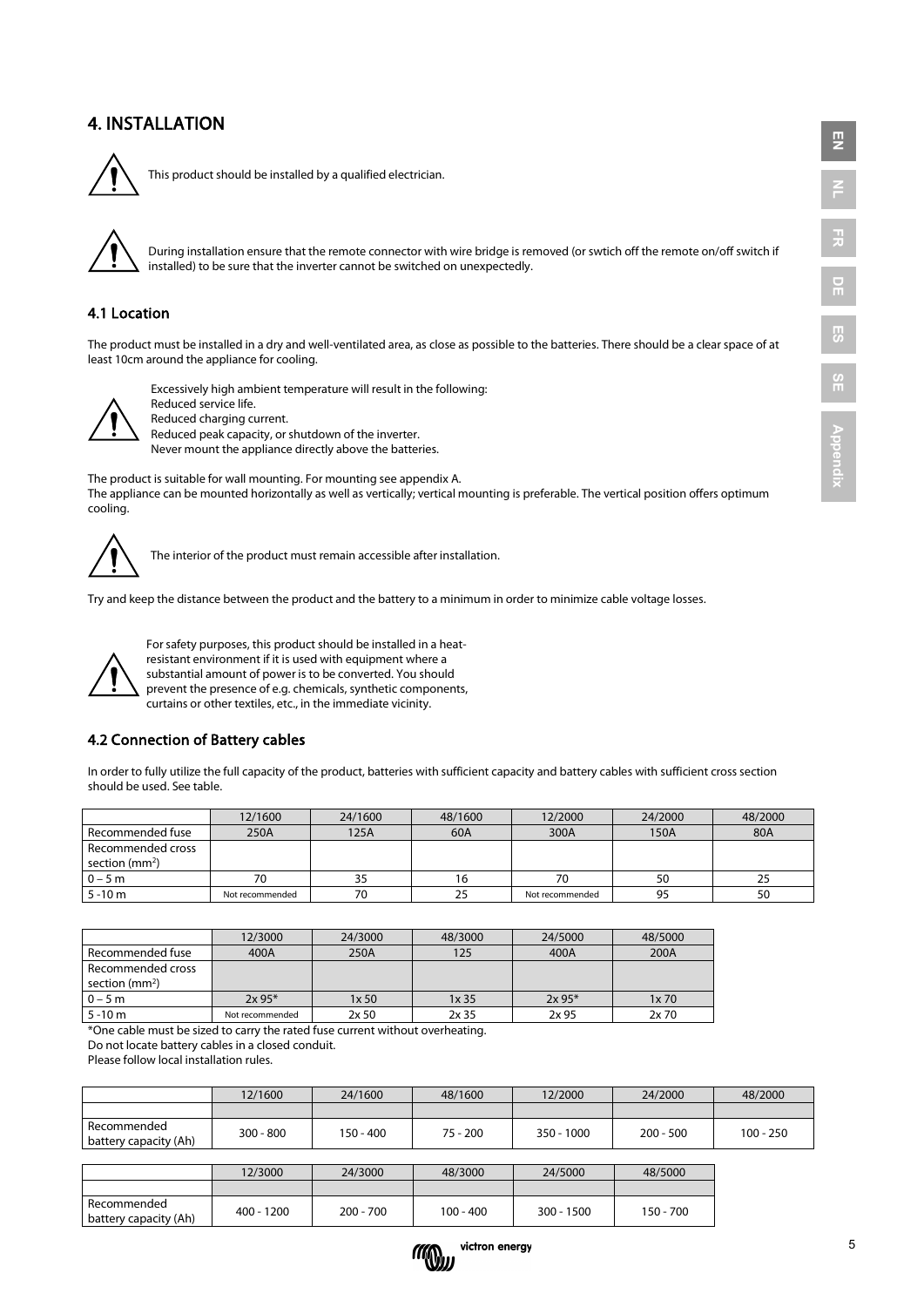Remark: Internal resistance is the important factor when working with low capacity batteries. Please consult your supplier or the relevant sections of our book "electricity on board", downloadable from our website.

#### Procedure

Proceed as follows to connect the battery cables:



Use an insulated box spanner in order to avoid shorting the battery. Maximum torque: 11 Nm Avoid shorting the battery cables.

Connect the battery cables: the + (red) and the - (black), to the battery see appendix A. Reverse polarity connection  $(+ to - and - to +)$  will cause damage to the product. Secure the nuts tightly in order to reduce the contact resistance as much as possible.

## 4.3 Connection of the AC cabling

This is a Safety Class I product (supplied with a protective grounding terminal).



The neutral wire of the AC output of this inverter is connected to the chassis (see appendix B for 1600VA/2000VA and appendix C for 3000VA/5000VA).

This is to ensure proper functioning of a GFCI (or RCCB) to be installed in the AC output of the Inverter. The chassis of the product must be connected to ground, to the frame (of a vehicle) or the ground plate or hull (of a boat).

#### Procedure

The terminal points are indicated clearly. From left to right: "L" (phase), "N" (neutral) and "PE" (earth).

## 4.4 Optional Connections

A number of optional connections are possible:

#### 4.4.1 Remote on/off switch & remote Control panel

The product can be remotely controlled in three ways.

With a smart phone (iOS or Android) and the Victron Connect app.

With an external switch (connected to the two pole remote connector). Operates only if the switch on the Inverter is set to "on".

With a Phoenix Inverter Control VE.Direct panel (connected to the two pole remote connector; see appendix A). Operates only if the switch on the inverter is set to "on".

#### 4.4.2. Programmable relay

The inverters are equipped with a multi-functional relay that by default is programmed in the normal operation mode. (VictronConnect software needed to change relay functionality). The different relay modes can be summerized as follows:

Normal operation ("inverter" in VictronConnect app) - default

Relay closed during normal operation, and open when the inverter has switched off itself in alarm, has been switched off by a user and also open (of course) when there is no power available on the terminals, ie. battery disconnected. In ECO mode, the relay will be closed both when searching for a load and when fully on, ie. load detected.

Use this option when you want the relay to signal that there is power available on the output of the inverter.

Warnings and alarms ("alarm" in VictronConnect app)

Similar to above, but then the relay will also open when there is a warning. For example because the battery voltage dropped to the cutoff value, or when loaded to the point where it will almost shut down due to overload. In ECO mode, the relay will be closed both when searching (no load) and when fully on (load detected), except when there is a warning.

Use this option when you want the relay to signal that it is time to do something (charge the battery, reduce the load, and-so-forth), in order to prevent a power outage.

#### Low battery ("Low battery" in VictronConnect app)

Relay on during normal operation. The relay will switch off once there is a low battery warning. It will remain off in case the inverter shuts down due to low voltage, and will only switch back on again once the inverter is operational and the battery voltage is above the prealarm reset level. Use this option for load shedding, or to automatically start a generator. Note that this can only be considered a poormans generator start/stop. For more and better options, see here.

External fan ("fan" in VictronConnect app)

Relay is off, unless the fan inside the inverter is running. Use this option to switch an external fan, for situations when the inverter is in a small enclosed space.

Disabled relay ("off" in VictronConnect app)

This option sets the relay in the OPEN position. Use this option if you do not plan to use the relay function.

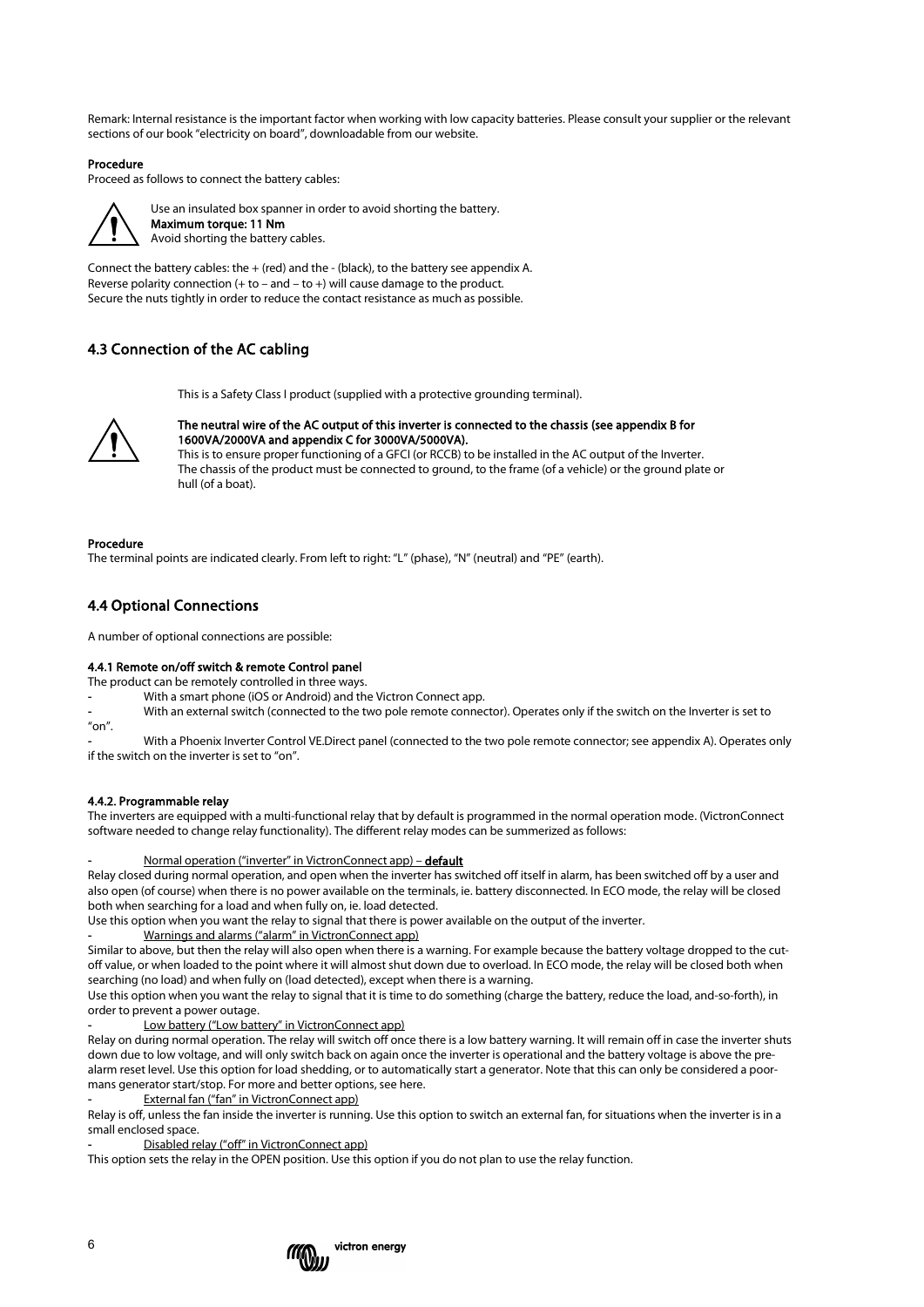## 5. CONFIGURATION



Settings may only be changed by a qualified engineer.

Carefully read the instructions before changes are made.

Batteries should be placed in a dry and well-ventilated area during charging.

#### 5.1 Standard settings: ready for use

On delivery, the Phoenix inverter is set to standard factory values. In general, these settings are suitable for stand-alone operation.

| Standard factory settings |                |
|---------------------------|----------------|
| Inverter frequency        | 50 Hz          |
| Inverter voltage          | 230 VAC        |
| Search mode               | off            |
| Programmable relay        | alarm function |
| Dynamic cut-off           | nff            |

### 5.2 Explanation of settings

#### Inverter frequency

Output frequency Adjustability: 50Hz; 60Hz

#### Inverter voltage

Adjustability: 210 – 245V

#### ECO Mode

If ECO mode is 'on', the power consumption in no-load operation is decreased by approx. 80…90%. In this mode the Phoenix Inverter Smart, when operating in inverter mode, is switched off in case of no load or very low load, and switches on every two and a half seconds for a short period (adjustable). If the output current exceeds a set level, the inverter will continue to operate. If not, the inverter will shut down again.

The ECO Mode can be set with the push button on the front of the inverter.

The ECO Mode "shut down" and "remain on" load levels can be set with Victron Connect .

The factory settings are:

Shut down: 50 Watt (linear load).

Turn on: 100 Watt (linear load).

#### Programmable relay

By default, the programmable relay is set as an alarm relay, i.e. the relay will de-energise in the event of an alarm or a pre-alarm (inverter almost too hot, ripple on the input almost too high, battery voltage almost too low).

### Dynamic Cut-off

Use VictronConnect to enable and configure Dynamic Cut-off (se[e https://www.victronenergy.com/live/ve.direct:phoenix-inverters](https://www.victronenergy.com/live/ve.direct:phoenix-inverters-dynamic-cutoff)[dynamic-cutoff](https://www.victronenergy.com/live/ve.direct:phoenix-inverters-dynamic-cutoff) for details).

Do not use Dynamic Cut-off in an installation that also has other loads connected to the same battery: the battery voltage will drop because of the extra load, but the Dynamic Cut-off algorithm in the Inverter is not aware of that load: hence the Inverter will shut down too early with an under voltage alarm.

### 5.3 Configuration by computer

All settings can be changed by means of a smartphone, tablet or computer

For changing settings with a smartphone or tablet, the following is required:

- VictronConnect software: can be downloaded free of charge at www.victronenergy.com.

For changing settings with the computer, the following is required:

- VictronConnect software: can be downloaded free of charge at www.victronenergy.com.

- A VE.Direct to USB interface.

## 6. MAINTENANCE

The Phoenix Inverter Smart does not require specific maintenance. It will suffice to check all connections once a year. Avoid moisture and oil/soot/vapours, and keep the device clean.

**Appendix**

**Appendi** 

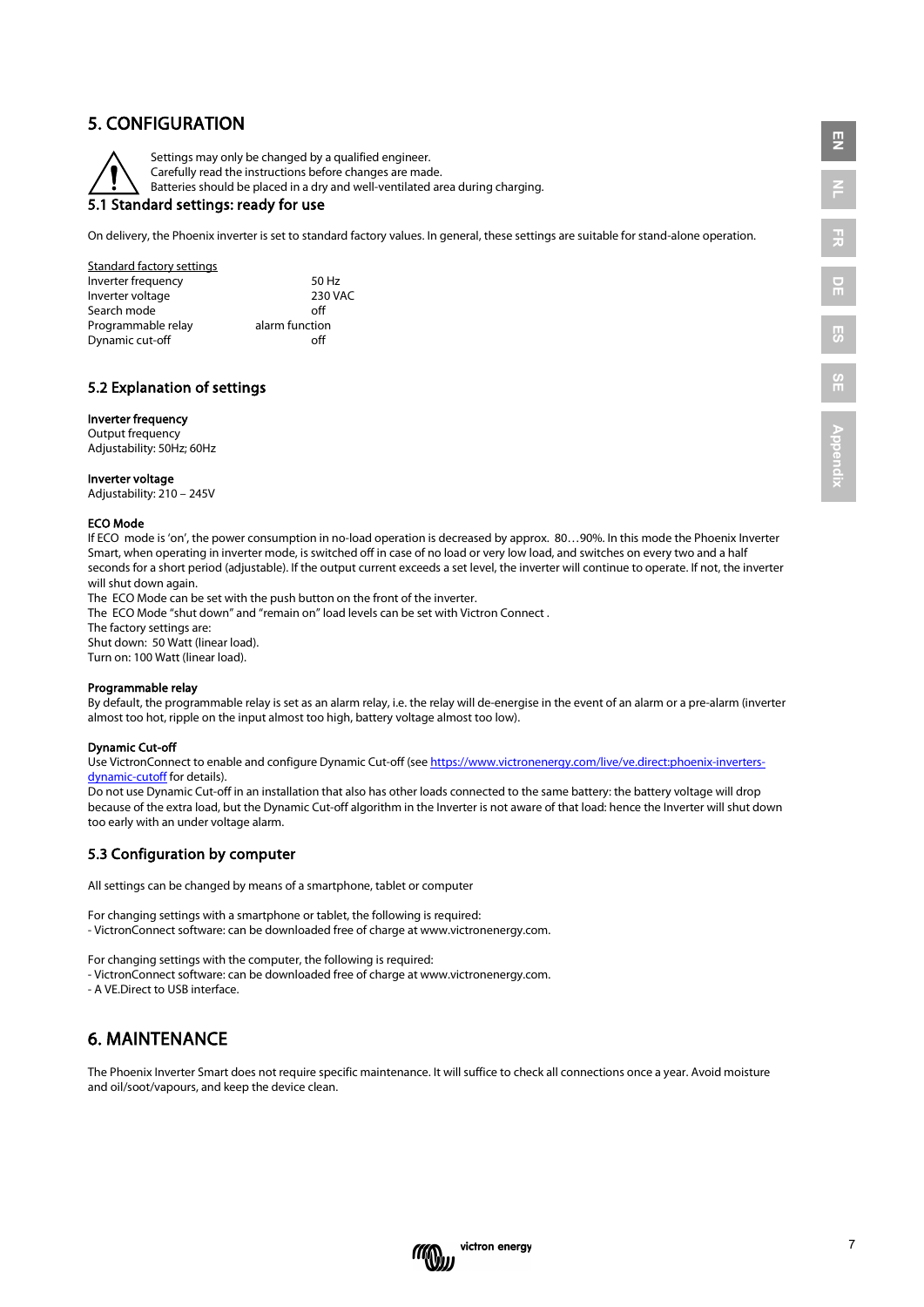## 7. Technical data

|                                                                                                                                                                                                                                            | 12/1600                                                                                                                                                                                                                    | 12/2000                                                                                            | 12/3000                                                   | 24/5000                                              |  |  |  |
|--------------------------------------------------------------------------------------------------------------------------------------------------------------------------------------------------------------------------------------------|----------------------------------------------------------------------------------------------------------------------------------------------------------------------------------------------------------------------------|----------------------------------------------------------------------------------------------------|-----------------------------------------------------------|------------------------------------------------------|--|--|--|
| <b>Phoenix Inverter Smart</b>                                                                                                                                                                                                              | 24/1600<br>48/1600                                                                                                                                                                                                         | 24/2000<br>48/2000                                                                                 | 24/3000<br>48/3000                                        | 48/5000                                              |  |  |  |
| Parallel and 3-phase operation                                                                                                                                                                                                             |                                                                                                                                                                                                                            | <b>No</b>                                                                                          |                                                           |                                                      |  |  |  |
|                                                                                                                                                                                                                                            |                                                                                                                                                                                                                            | <b>INVERTER</b>                                                                                    |                                                           |                                                      |  |  |  |
| Input voltage range (1)                                                                                                                                                                                                                    |                                                                                                                                                                                                                            | $9,3 - 17V$ $18,6 - 34V$ $37,2 - 68V$                                                              |                                                           |                                                      |  |  |  |
| Output                                                                                                                                                                                                                                     |                                                                                                                                                                                                                            | Output voltage: $230\sqrt{AC} \pm 2\%$ 50 Hz or $60\sqrt{Hz} \pm 0.1\%$ (1)                        |                                                           |                                                      |  |  |  |
| Cont. output power at 25°C (2)                                                                                                                                                                                                             | 1600 VA                                                                                                                                                                                                                    | 2000 VA<br>3000 VA<br>5000 VA                                                                      |                                                           |                                                      |  |  |  |
| Cont. output power at 25°C                                                                                                                                                                                                                 | 1300W                                                                                                                                                                                                                      | 1600W                                                                                              | 2400W                                                     | 4000W                                                |  |  |  |
| Cont. output power at 40°C                                                                                                                                                                                                                 | 1200W                                                                                                                                                                                                                      | 1450W                                                                                              | 2200W                                                     | 3700W                                                |  |  |  |
| Cont. output power at 65°C                                                                                                                                                                                                                 | 800W                                                                                                                                                                                                                       | 1000W                                                                                              | 1700W                                                     | 2800W                                                |  |  |  |
| Peak power                                                                                                                                                                                                                                 | 3000W                                                                                                                                                                                                                      | 4000W                                                                                              | 6000W                                                     | 10000W                                               |  |  |  |
| Dynamic (load dependent) DC<br>low shut down (fully<br>configurable)                                                                                                                                                                       |                                                                                                                                                                                                                            | Dynamic cut-off, see https://www.victronenergy.com/live/ve.direct:phoenix-inverters-dynamic-cutoff |                                                           |                                                      |  |  |  |
| Max. efficiency 12/24/48 V                                                                                                                                                                                                                 | 92 / 94 / 94%                                                                                                                                                                                                              | 92 / 94 / 94%                                                                                      | 93 / 94 / 95%                                             | 95 / 96%                                             |  |  |  |
| Zero load power 12 / 24 / 48 V                                                                                                                                                                                                             | 8/9/11W                                                                                                                                                                                                                    | 8/9/11W                                                                                            | $12/13/15$ W                                              | 18/20W                                               |  |  |  |
| Zero load power in ECO mode                                                                                                                                                                                                                | 0.6 / 1.3 / 2.1 W                                                                                                                                                                                                          | 0.6 / 1.3 / 2.1 W                                                                                  | 1.5/1.9/2.8 W                                             | 2.2 / 3.2 W                                          |  |  |  |
|                                                                                                                                                                                                                                            | <b>GENERAL</b>                                                                                                                                                                                                             |                                                                                                    |                                                           |                                                      |  |  |  |
| Programmable relay (2)                                                                                                                                                                                                                     | Yes                                                                                                                                                                                                                        |                                                                                                    |                                                           |                                                      |  |  |  |
| Stop & start power ECO-mode                                                                                                                                                                                                                |                                                                                                                                                                                                                            | adjustable                                                                                         |                                                           |                                                      |  |  |  |
| Protection (3)                                                                                                                                                                                                                             |                                                                                                                                                                                                                            | $a - q$                                                                                            |                                                           |                                                      |  |  |  |
| <b>Bluetooth wireless</b>                                                                                                                                                                                                                  |                                                                                                                                                                                                                            | For remote monitoring and system integration                                                       |                                                           |                                                      |  |  |  |
| communication<br>VE.Direct communication port                                                                                                                                                                                              | For remote monitoring and system integration                                                                                                                                                                               |                                                                                                    |                                                           |                                                      |  |  |  |
| Remote on-off                                                                                                                                                                                                                              | Yes                                                                                                                                                                                                                        |                                                                                                    |                                                           |                                                      |  |  |  |
|                                                                                                                                                                                                                                            | Operating temperature range: -40 to +65°C (fan assisted cooling)                                                                                                                                                           |                                                                                                    |                                                           |                                                      |  |  |  |
| <b>Common Characteristics</b>                                                                                                                                                                                                              | Humidity (non-condensing): max 95%                                                                                                                                                                                         |                                                                                                    |                                                           |                                                      |  |  |  |
| <b>ENCLOSURE</b>                                                                                                                                                                                                                           |                                                                                                                                                                                                                            |                                                                                                    |                                                           |                                                      |  |  |  |
| <b>Common Characteristics</b>                                                                                                                                                                                                              |                                                                                                                                                                                                                            | Material & Colour: steel (blue RAL 5012; and black RAL 9017) Protection category: IP 21            |                                                           |                                                      |  |  |  |
| Battery-connection                                                                                                                                                                                                                         | M8 bolts                                                                                                                                                                                                                   | M8 bolts                                                                                           | 12 V/24 V: 2+2 M8 bolts<br>48 V: M8 bolts                 | 24 V: 2+2 M8 bolts<br>48 V: M8 bolts                 |  |  |  |
| 230 V AC-connection                                                                                                                                                                                                                        |                                                                                                                                                                                                                            | Screw terminals                                                                                    |                                                           |                                                      |  |  |  |
| Weight                                                                                                                                                                                                                                     | 12kg                                                                                                                                                                                                                       | 13kg                                                                                               | 19kg                                                      | 29kg / 28kg                                          |  |  |  |
| Dimensions (hxwhd)                                                                                                                                                                                                                         | 485 x 219 x 125mm                                                                                                                                                                                                          | 485 x 219 x 125mm                                                                                  | 533 x 285 x 150mm (12 V)<br>485 x 285 x 150mm (24 V/48 V) | 595 x 295 x 160mm (24 V)<br>555 x 295 x 160mm (48 V) |  |  |  |
|                                                                                                                                                                                                                                            |                                                                                                                                                                                                                            | <b>STANDARDS</b>                                                                                   |                                                           |                                                      |  |  |  |
| Safety                                                                                                                                                                                                                                     | EN-IEC 60335-1                                                                                                                                                                                                             |                                                                                                    |                                                           |                                                      |  |  |  |
| <b>Emission Immunity</b>                                                                                                                                                                                                                   | EN 55014-1 / EN 55014-2 / EN-IEC 61000-6-1<br>EN-IEC 61000-6-2 / EN-IEC 61000-6-3                                                                                                                                          |                                                                                                    |                                                           |                                                      |  |  |  |
| <b>Automotive Directive</b>                                                                                                                                                                                                                | <b>ECE R10-5</b>                                                                                                                                                                                                           |                                                                                                    |                                                           |                                                      |  |  |  |
| 1) Non-linear load, crest factor 3:1<br>2) Programmable relay that can a.o.<br>be set for general alarm, DC under<br>voltage or genset start/stop function.<br>AC rating: 230 V / 3 A<br>DC rating: 3 A up to 30 VDC, 0.2A<br>up to 70 VDC | 3) Protection key:<br>a) output short circuit<br>b) overload<br>c) battery voltage too high<br>d) battery voltage too low<br>e) temperature too high<br>f) 230 V AC on inverter output<br>g) input voltage ripple too high |                                                                                                    |                                                           |                                                      |  |  |  |

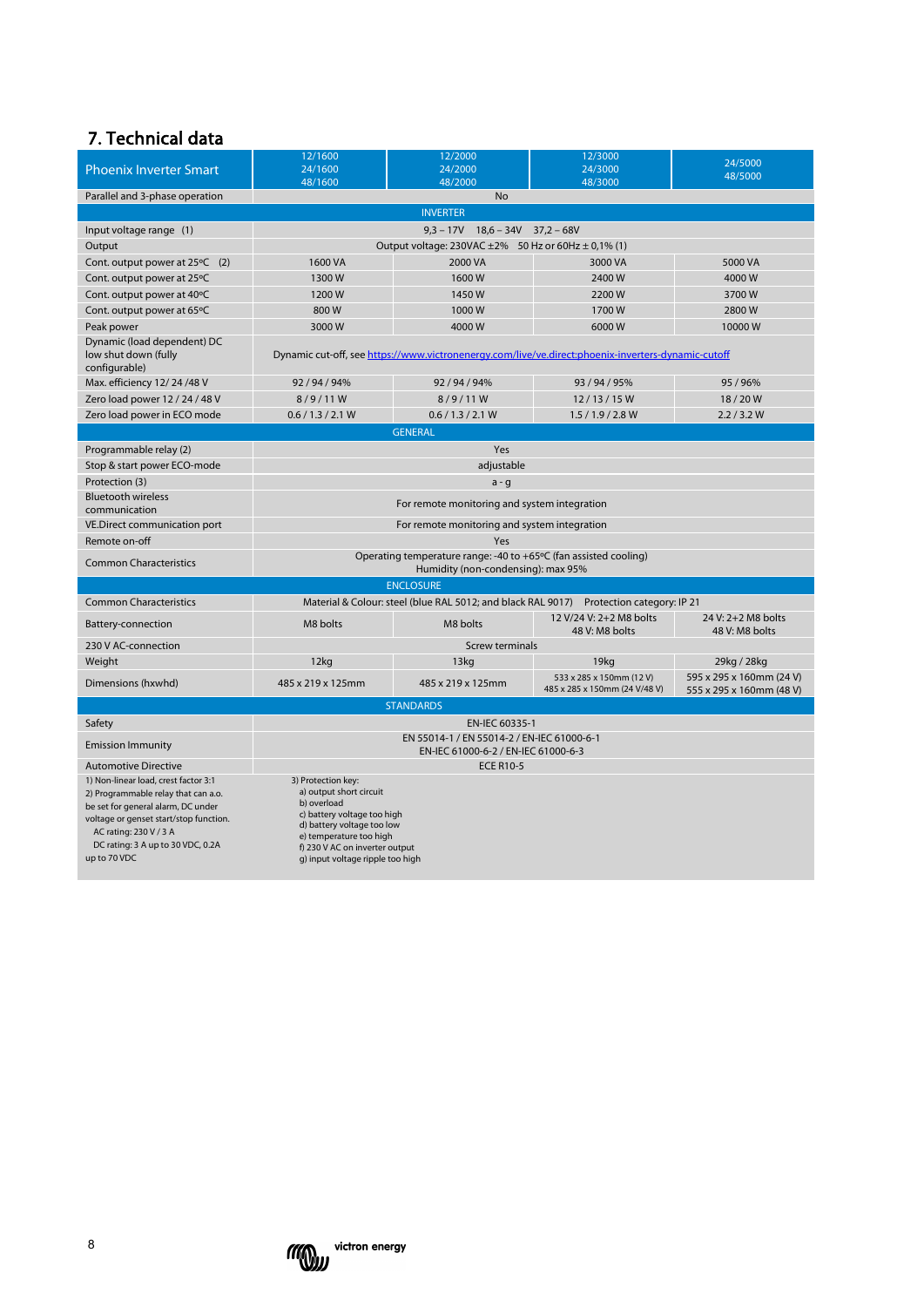## 1. VEILIGHEIDSINSTRUCTIES

### Algemeen

Gelieve op de hoogte te zijn van deze veiligheidskenmerken en instructies door eerst de meegeleverde documentatie bij dit product goed te lezen voordat u de apparatuur in gebruik gaat nemen. Dit product is ontworpen en getest in overeenstemming met internationale normen. De apparatuur mag uitsluitend worden gebruikt voor het doel waarvoor deze is ontworpen.

#### WAARSCHUWING: GEVAAR VOOR ELEKTRISCHE SCHOKKEN.

Het product wordt in combinatie met een permanente energiebron (accu) gebruikt. Ingangs- en / of uitgangsklemmen kunnen nog steeds gevaarlijk onder stroom staan, zelfs als de apparatuur is uitgeschakeld. Altijd de AC-voeding en de accu uitschakelen alvorens onderhouds- of reparatiewerkzaamheden aan de accu uit te voeren.

Het product is niet uitgerust met interne onderdelen die door de gebruiker kunnen worden onderhouden. De voorplaat niet verwijderen en bedien het product niet als er panelen zijn verwijderd. Alle onderhoudswerkzaamheden moeten door gekwalificeerd personeel worden uitgevoerd.

Het product nooit gebruiken op plaatsen waar gas- of stofexplosies kunnen optreden. Raadpleeg de informatie van de accufabrikant om te controleren of het product is bestemd voor gebruik in combinatie met de accu. Altijd de veiligheidsinstructie van de accufabrikant opvolgen.

WAARSCHUWING: Geen zware lasten zonder hulp optillen.

### Installatie

Lees de installatie-instructies in de installatiehandleiding alvorens u de apparatuur gaat installeren.

Dit is een product van Veiligheidsklasse I (geleverd met een beschermende aardingsterminal). Het chassis moet worden geaard. Een aardingspunt bevindt zich aan de buitenzijde van het product. Wanneer het waarschijnlijk is dat de aardbeveiliging is beschadigd, moet het product worden uitgeschakeld en beveiligd tegen onbedoeld gebruik; gelieve contact op te nemen met gekwalificeerd onderhoudspersoneel.

Zorg ervoor dat de DC- en AC-ingangskabels zijn beveiligd en voorzien zijn van stroomonderbrekers. Dit product is niet uitgerust met een interne zekering. Vervang nooit een veiligheidscomponent door een ander type. Raadpleeg de handleiding om het correcte onderdeel te bepalen.

Tijdens de installatie moet u controleren of de externe connector met draadbrug is verwijderd (of schakel de externe aan / uit-schakelaar uit indien geïnstalleerd) teneinde er zeker van te zijn dat de omvormer niet onverwacht kan worden ingeschakeld.

Zorg ervoor dat de apparatuur wordt gebruikt onder de juiste omgevingsomstandigheden. Het product nooit bedienen in een natte of stoffige omgeving. U moet ervoor zorgen dat er voldoende vrije ruimte voor ventilatie rondom het product aanwezig is en controleren of de ventilatieopeningen niet zijn geblokkeerd.

Zorg ervoor dat de vereiste systeemspanning de capaciteit van het product niet overschrijdt.

## Transport en Opslag

Zorg ervoor dat de netspanning en accukabels zijn losgekoppeld voordat u het product gaat opslaan of vervoeren.

Er wordt geen aansprakelijkheid worden aanvaard voor transportschade als de apparatuur wordt verscheept in een niet-originele verpakking.

Het product opslaan in een droge omgeving; en de opslagtemperatuur moet tussen -20°C en 60°C zijn.

Raadpleeg de handleiding van de accufabrikant voor transport, opslag, laden, opnieuw laden en verwijderen van de accu.

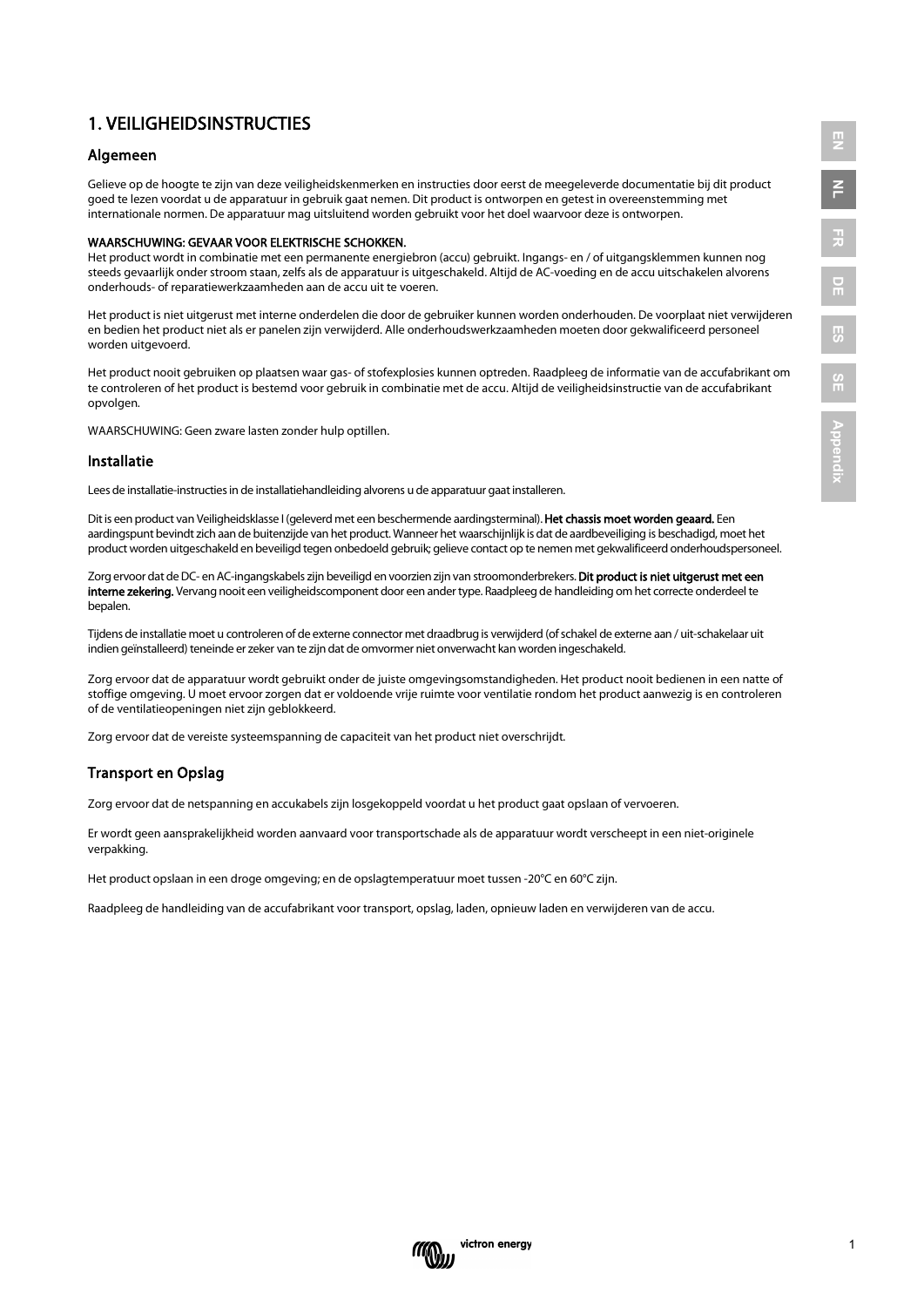## 2. BESCHRIJVING

### 2.1 Algemeen

#### Geïntegreerde Bluetooth: volledig configureerbaar met een tablet of smartphone

- Lage accuspanning alarmuitschakeling en resetniveaus
- Lage accuspanning-uitschakeling en herstartniveaus
- Dynamische cut-off: belastingafhankelijk cut-off-niveau
- Uitgangsspanning: 210 245V
- Frequentie: 50 Hz of 60 Hz
- ECO modus aan/uit en ECO modus gevoelsniveau
- Alarmrelais

#### Bewaking

• In- en uitgangsspanning,% belasting en alarmen

Voor meer informatie verwijzen wij u naar d[e VictronConnect handleiding.](https://www.victronenergy.com/live/victronconnect:start) 

#### VE.Direct communicatiepoort

De VE.Direct poort kan op een computer worden verbonden (VE.Direct naar USB interfacekabel nodig) teneinde dezelfde parameters te configureren en te bewaken.

#### Bewezen betrouwbaarheid

De volledige bridge plus toroïdale transformatortopologie heeft zijn betrouwbaarheid gedurende vele jaren bewezen. De omvormers zijn kortsluitvast en beschermd tegen oververhitting, hetzij door overbelasting of hoge omgevingstemperatuur.

#### Hoog startvermogen

Nodig om belastingen te starten, zoals stroomomzetters voor LED-lampen, halogeenlampen of elektrische gereedschappen.

#### ECO-modus

In de ECO-modus schakelt de omvormer naar stand-by wanneer de belasting daalt tot onder een vooraf ingestelde waarde (min. ladingniveau inschakelen: 10VA; en min. ladingniveau uitschakelen: 0VA). Eenmaal in stand-by schakelt de omvormer voor een korte periode in (instelbaar, standaard: elke 3,0 seconden). Indien de belasting een vooraf ingesteld niveau overschrijdt, blijft de omvormer ingeschakeld

#### Afstandsbediening aan/uit

Een aan/uit-schakelaar voor afstandsbediening of relaiscontact kan verbonden worden met een 2-polige connector. Als alternatief kan de H-terminal (links) van de 2-polige connector geschakeld worden aan accu-plus, of de L-terminal (rechts) van de 2 polige connector kan geschakeld worden aan battery-minus (of het chassis van een voertuig bijvoorbeeld

#### LED diagnose

Zie paragraaf 3.3

Raadpleeg de handleiding voor een beschrijving.

#### Om de belasting over te dragen naar een andere AC-bron: de schakelaar voor automatische overdracht

Voor onze low-power omvormers raden we onze Filax Automatic Transfer Switch aan. De Filax heeft een zeer korte omschakelingstijd (minder dan 20 milliseconden), zodat computers en andere elektronische apparatuur zonder onderbreking kunnen blijven werken. Gebruik als alternatief een MultiPlus met ingebouwde schakelaar voor overdracht.

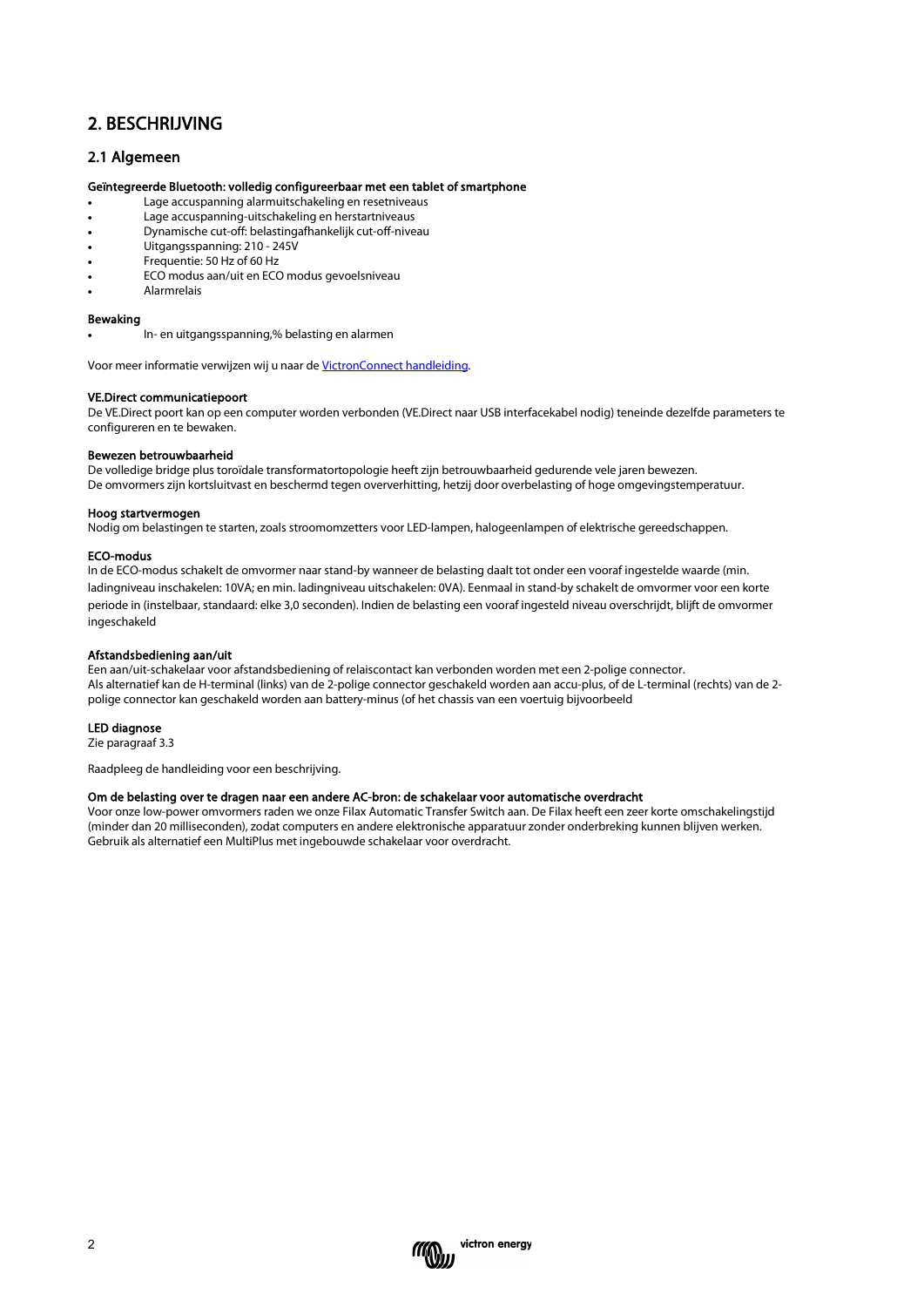## 3. BEDIENING

## 3.1 Aan/Uit-drukknop

Wanneer geschakeld op "on" met de drukknop,is het product volledig functioneel. De omvormer zal gaan functioneren en de LED "omvormer" zal gaan branden. Door vervolgens op de drukknop te drukken, binnen een korte tijdsperiode, zal de omvormer schakelen tussen "on", "ECO" en "off". De inverter gaat over naar slaapmodus met minimaal stroomverbruik wanneer het toestel uitgeschakeld wordt door de drukknop.

Buiten de drukknop om; de omvormer kan tevens worden in- en uitgeschakeld (normaal of ECO) met Bluetooth op een mobiel apparaat met iOS of Android en de Victron Connect-app. Echter wanneer uitgeschakeld via Bluetooth of de drukknop; het apparaat kan niet opnieuw worden in- en uitgeschakeld via de bedrade VE.Direct-poort.

## Aan/Uit-schakelaar (enkel 5 kVA)

Het 5 kVA-toestel heeft een hoofd aan/uit-schakelaar naast de kabelingangen aan de rechterzijde. Deze schakelaar, wanneer uitgeschakeld, zal de voedingsstroom volledig afsluiten.

## 3.2 Afstandsbediening

Afstandsbediening is mogelijk met een simpele aan-/uitschakelaar of met een Phoenix Omvormer bedieningspaneel. Een schakelaar voor afstandsbediening (aan/uit) kan worden aangesloten op een tweepolige connector (gemarkeerd met "H"; zie bijlage A). De schakelaar kan worden aangesloten tussen accu plus en het linkercontact van de tweepolige connector of tussen accu minus en het rechtercontact van de tweepolige connector (gemarkeerd met "L", zie bijlage A).



Vanwege veiligheidsredenen kan dit product volledig worden uitgeschakeld (dat wil zeggen, de omvormer kan niet worden ingeschakeld via de drukknop of Bluetooth) door de externe connector te verwijderen en de standaard geïnstalleerde draadbrug (of schakel de externe aan / uit-schakelaar uit indien geïnstalleerd). De gebruiker kan er dan zeker van zijn dat de omvormer niet per ongeluk via Bluetooth kan

worden ingeschakeld door een onverwachte andere gebruiker.

### 3.3 LED definities

| <b>Groen LED</b> | <b>Status</b>                                                  | Probleemoplossing                                                                                                                                                                                                                                                                                                                                                                                                                                                                                                          |
|------------------|----------------------------------------------------------------|----------------------------------------------------------------------------------------------------------------------------------------------------------------------------------------------------------------------------------------------------------------------------------------------------------------------------------------------------------------------------------------------------------------------------------------------------------------------------------------------------------------------------|
|                  | Omvormer ingeschakeld                                          | Rode LED Uitgeschakeld<br>Status INGESCHAKELD<br>Rode LED INGESCHAKELD of knippert:                                                                                                                                                                                                                                                                                                                                                                                                                                        |
|                  |                                                                | De omvormer is nog steeds ingeschakeld, maar wordt uitgeschakeld als de toestand verslechtert. Zie rode<br>LED-tabel voor waarschuwingsreden                                                                                                                                                                                                                                                                                                                                                                               |
|                  | ECO-modus                                                      | Wanneer de omvormer blijft in- en uitschakelen terwijl er een belasting is aangesloten, kan de belasting te<br>klein zijn in vergelijking met de werkelijke ECO-modusinstellingen. Verhoog de belasting of verander de<br>instellingen van de ECO-modus. (minimum ECO-modusinstelling: 15W)                                                                                                                                                                                                                                |
|                  | Uitgeschakeld en wachten                                       | Omvormer is uitgeschakeld vanwege een beveiliging. De omvormer start automatisch opnieuw zodra alle<br>alarmcondities zijn gewist. Zie rode LED-status voor de reden van de uitschakeling.                                                                                                                                                                                                                                                                                                                                 |
|                  | omvormer uitgeschakeld                                         | Rode LED Uitgeschakeld<br>Controleer de op afstand bedienbare aan/uit-connector<br>Controleer de DC-kabelaansluitingen en zekeringen.<br>Controleer de bedieningsmodus door eenmaal op de drukknop te drukken.<br>Rode LED INGESCHAKELD of knippert:<br>De omvormer is uitgeschakeld vanwege een beveiliging. Het zal niet meer opnieuw automatisch worden<br>gestart. De rode LED geeft de reden voor het uitschakelen aan. De oorzaak oplossen en start de omvormer<br>opnieuw op door deze uit en weer in te schakelen. |
|                  | Uitschakelen en firmware update<br>wordt uitgevoerd of mislukt | Rode LED Knippert (-0-0-0-0)<br>Firmware update wordt uitgevoerd firmware update mislukt. Wanneer misluk, de firmware update<br>opnieuw proberen.                                                                                                                                                                                                                                                                                                                                                                          |

| Gele LED | <b>Status</b>           | Probleemoplossing                                                                                                                                                                                                                                                                                               |
|----------|-------------------------|-----------------------------------------------------------------------------------------------------------------------------------------------------------------------------------------------------------------------------------------------------------------------------------------------------------------|
|          | ECO-modus               | Rode LED Uitgeschakeld<br>Status INGESCHAKELD                                                                                                                                                                                                                                                                   |
|          |                         | Rode LED INGESCHAKELD of knippert:<br>De omvormer is nog steeds ingeschakeld, maar wordt uitgeschakeld als de toestand verslechtert. Zie rode<br>LED-tabel voor waarschuwingsreden                                                                                                                              |
|          | ECO-modus uitgeschakeld | Rode LED Uitgeschakeld<br>Controleer de bedieningsmodus door eenmaal op de drukknop te drukken.<br>Controleer de op afstand bedienbare aan/uit-connector.<br>Controleer de DC-kabelaansluitingen en zekeringen.                                                                                                 |
|          |                         | <b>Rode LED INGESCHAKELD of knippert:</b><br>De omvormer is uitgeschakeld vanwege een beveiliging. Het zal niet meer opnieuw automatisch worden<br>gestart. De rode LED geeft de reden voor het uitschakelen aan. De oorzaak oplossen en start de omvormer<br>opnieuw op door deze uit en weer in te schakelen. |

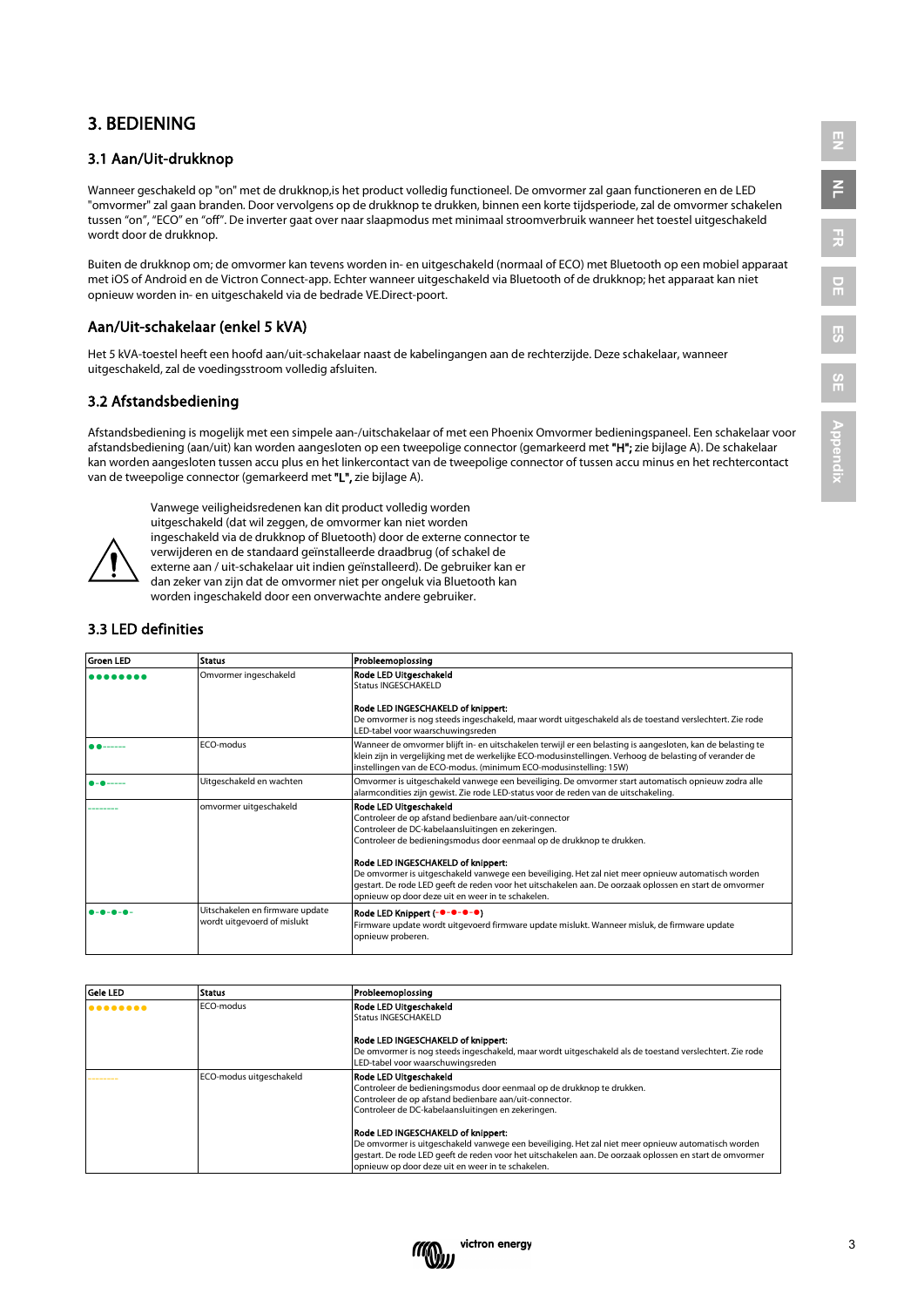| <b>Rode LED</b>   |                          | Definitie         | Probleemoplossing                                                                                                                                                                                                                                                |
|-------------------|--------------------------|-------------------|------------------------------------------------------------------------------------------------------------------------------------------------------------------------------------------------------------------------------------------------------------------|
| $•••••••••$       | Blijft branden           | Overbelasting     | Belasting reduceren                                                                                                                                                                                                                                              |
|                   | Langzaam knipperen       | Accu bijna leeg   | Laad de accu op of vervang deze<br>Controleer de DC-kabelaansluitingen<br>Controleer de kabeldoorsnede aangezien deze mogelijk onvoldoende<br>is.<br>Zie paragraaf 4.2 Beveiligingen en automatische herstarten voor<br>handmatig en automatisch herstartgedrag. |
| $0 - 0 - 0 - 0 -$ | Snel knipperen           | Volle accu        | Verlaag de DC-ingangsspanning, controleer op defecte<br>acculader                                                                                                                                                                                                |
| <b>.</b>          | Dubbele puls             | Hoge temperatuur. | Reduceer de belasting en/of verplaats de omvormer naar een beter<br>geventileerde ruimte                                                                                                                                                                         |
| $0 - 0 -$         | Snelle enkelvoudige puls | Hoge DC-rimpel    | Controleer de DC-kabelverbindingen en de kabeldoorsnede.                                                                                                                                                                                                         |

#### 3.4 Beveiligingen en automatische herstarten

#### Overbelasting

Sommige belastingen zoals motoren of pompen trekken grote inschakelstromen in een opstartsituatie. In dergelijke omstandigheden is het mogelijk dat de startstroom hoger is dan het overstroomniveau van de omvormer. In dit geval zal de uitgangsspanning snel afnemen om de uitgangsstroom van de omvormer te begrenzen. Indien te hoge stroomniveau overschreden wordt, wordt de omvormer uitgeschakeld: wacht 30 seconden herstart vervolgens.

Na drie herstarts gevolgd door een nieuwe overbelasting binnen 30 seconden na het herstarten, zal de omvormer worden uitgeschakeld en uitgeschakeld blijven. De LED's signaleren uitschakeling vanwege overbelasting. Om de omvormer opnieuw te starten, deze uitschakelen en vervolgens weer inschakelen.

#### Lage accuspanning (instelbaar)

De omvormer wordt uitgeschakeld als de DC-ingangsspanning daalt tot onder het uitschakelingsniveau van de accu. Na een minimale vertraging van 30 seconden zal de omvormer herstarten wanneer de spanningen boven het herstartniveau van de bijna lege accu komen.

Na drie herstarts gevolgd door een bijna lege accu binnen 30 seconden na het herstarten, zal de omvormer uitschakelen en opnieuw proberen te stoppen. De LED's duiden aan dat de accu bijna leeg is. Als u de omvormer wilt herstarten, schakelt u deze uit en vervolgens weer in, of laad de accu op: zodra de accu wordt geladen en het niveau stijgt en vervolgens gedurende 30 seconden boven het ladingsdetectieniveau blijft, schakelt deze in.

Zie de tabel Technische gegevens voor standaardinstellingen voor het afsluiten en herstarten van de accu. Ze kunnen worden gewijzigd met de VictronConnect-app.

#### Hoge accuspanning

Verlaag de DC-ingangsspanning en/of controleer op een defecte accu- of zonne-lader in het systeem. Na het uitschakelen vanwege een hoge accuspanning, wacht de omvormer eerst 30 seconden en probeert te herstarten zodra de accuspanning is gedaald tot een acceptabel niveau. De omvormer blijft niet uitgeschakeld na meerdere pogingen.

#### Hoge temperatuur

Een hoge omgevingstemperatuur of een blijvende hoge belasting kan ertoe leiden dat de temperatuur te hoog wordt. De omvormer zal na 30 seconden herstarten. De omvormer blijft niet uitgeschakeld na meerdere pogingen. Reduceer de belasting en/of verplaats de omvormer naar een beter geventileerde ruimte.

#### Hoge DC-rimpel

Hoge DC-rimpel wordt meestal veroorzaakt door losse DC-kabelverbindingen en / of te dunne DC-bedrading. Nadat de omvormer is uitgeschakeld wegens een hoge gelijkstroomrimpelspanning, wacht deze 30 seconden en herstart vervolgens.

Na drie herstarts gevolgd door een uitschakeling vanwege een hoge DC-rimpel binnen 30 seconden na het opnieuw opstarten, zal de omvormer worden uitgeschakeld en zal het opnieuw proberen te stoppen. Om de omvormer te herstarten, schakelt u hem uit en vervolgens weer in.

Continue hoge DC-rimpel vermindert de levensduur van de omvormer.

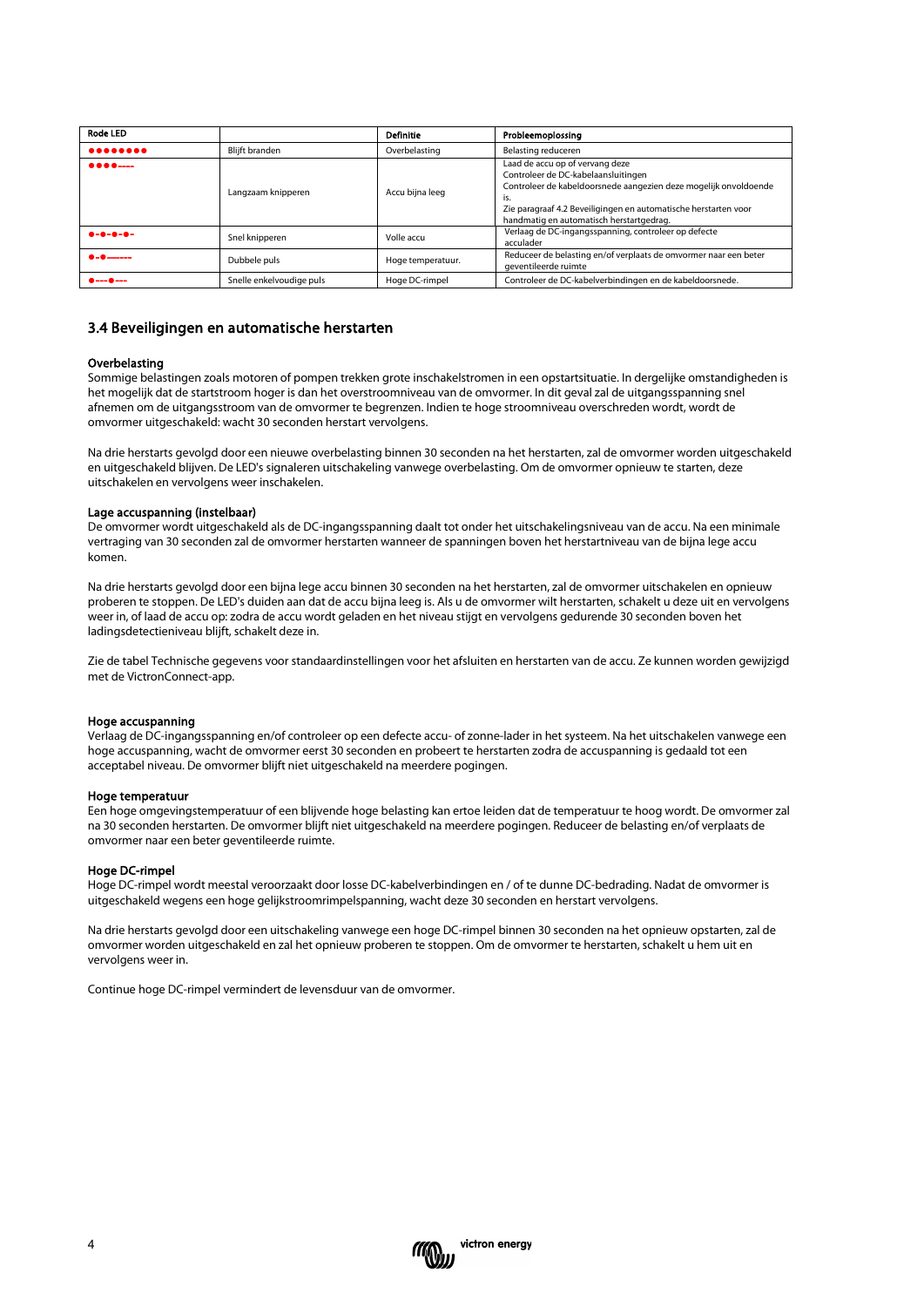## 4. INSTALLATIE

## 4.1



Dit product moet door een gekwalificeerde elektricien worden geïnstalleerd.



Tijdens de installatie controleert u of de externe connector met draadbrug is verwijderd (of schakel de externe aan/uit-schakelaar uit indien geïnstalleerd) teneinde er zeker van te zijn dat de omvormer niet onverwacht kan worden ingeschakeld.

## Locatie

Het product moet worden geïnstalleerd in een droge en goed geventileerde ruimte, en zo dicht mogelijk bij de accu's. Er moet een vrije ruimte van minimaal 10 cm rond het apparaat blijven om te koelen.



Een hoge omgevingstemperatuur resulteert in het volgende: Kortere levensduur. Gereduceerde laadstroom. Verminderde piekvermogen, of uitschakelen van de omvormer. Het apparaat nooit direct boven de accu's monteren.

Het product is geschikt voor wandmontage. Voor de montage zie bijlage A. Het apparaat kan zowel horizontaal als verticaal worden gemonteerd; verticale montage heeft echter de voorkeur. De verticale positie biedt optimale koeling.



De binnenkant van het product moet na installatie toegankelijk blijven.

Probeer de afstand tussen het product en de accu tot een minimum te beperken teneinde kabelspanningsverliezen tot een minimum te houden.

## 4.2 Aansluiting van accukabels

Teneinde de volledige capaciteit van het product volledig te benutten, moeten accu's met voldoende capaciteit en accukabels met geschikte doorsnede worden gebruikt. Zie tabel.

|                               | 12/1600         | 24/1600          | 48/1600 | 12/2000         | 24/2000  | 48/2000 |
|-------------------------------|-----------------|------------------|---------|-----------------|----------|---------|
| Aanbevolen zekering           | 250A            | 125A             | 60A     | 300A            | 150A     | 80A     |
| Aanbevolen                    |                 |                  |         |                 |          |         |
| kabeldikte (mm <sup>2</sup> ) |                 |                  |         |                 |          |         |
| $0-5$ m                       | 70              | 35               | 16      | 70              | 50       | 25      |
| $5 - 10 m$                    | Niet aanbevolen | 70               | 32      | Niet aanbevolen | 95       | 50      |
|                               |                 |                  |         |                 |          |         |
|                               | 12/3000         | 24/3000          | 48/3000 | 24/5000         | 48/5000  |         |
| Aanbevolen zekering           | 400A            | 250A             | 125     | 400A            | 200A     |         |
| Aanbevolen                    |                 |                  |         |                 |          |         |
| kabeldikte (mm <sup>2</sup> ) |                 |                  |         |                 |          |         |
| $0-5$ m                       | $2x 95*$        | 1x <sub>50</sub> | 1x35    | 2x 95*          | $1x\,70$ |         |
| $5 - 10 m$                    | Niet aanbevolen | 2x <sub>50</sub> | 2x35    | 2x 95           | 2x 70    |         |

|                                   | 12/1600     | 24/1600   | 48/1600  | 12/2000    | 24/2000     | 48/2000     |
|-----------------------------------|-------------|-----------|----------|------------|-------------|-------------|
|                                   |             |           |          |            |             |             |
| Aanbevolen<br>accucapaciteit (Ah) | $300 - 800$ | 150 - 400 | 75 - 200 | 350 - 1000 | $200 - 500$ | $100 - 250$ |

|                                   | 12/3000    | 24/3000     | 48/3000     | 24/5000      | 48/5000   |
|-----------------------------------|------------|-------------|-------------|--------------|-----------|
|                                   |            |             |             |              |           |
| Aanbevolen<br>accucapaciteit (Ah) | 400 - 1200 | $200 - 700$ | $100 - 400$ | $300 - 1500$ | 150 - 700 |

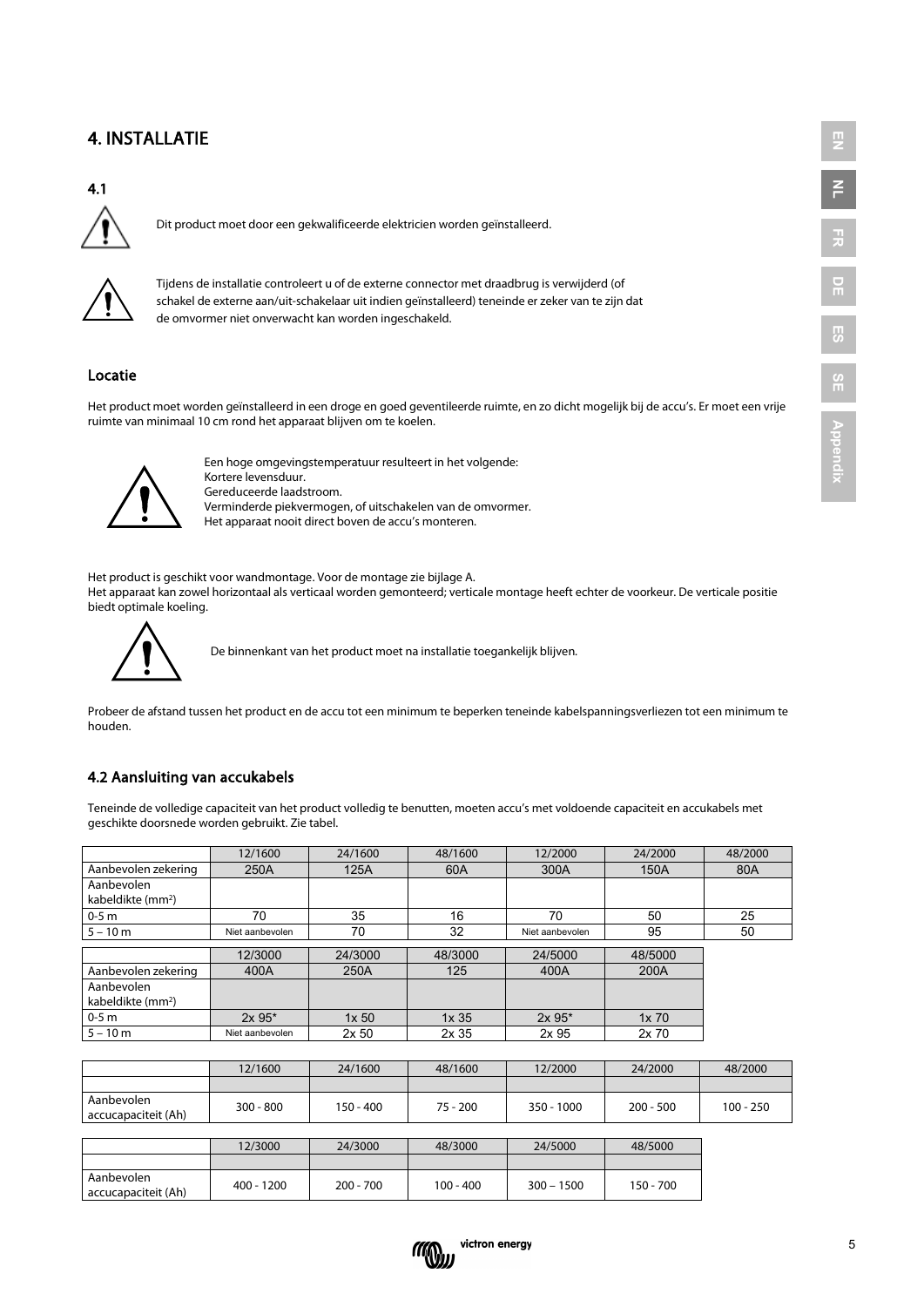Opmerking: Interne weerstand is de belangrijkste factor bij het werken met accu's met een lage capaciteit. Gelieve uw leverancier of de relevante paragrafen van ons boek "elektriciteit aan boord", raadplegen, welke is te downloaden van onze website.

#### Procedure

Ga als volgt te werk om de accukabels aan te sluiten:



Gebruik een geïsoleerde pijpsleutel om kortsluiting van de accu te

#### voorkomen. Maximaal koppel: 11 Nm Vermijd het inkorten van de accukabels.

De accukabels aansluiten: de + (rode) en de - (zwarte), op de accu zie bijlage A. Verbinding met omgekeerde polariteit (+ naar - en – naar +) veroorzaakt schade aan het product. De moeren stevig vastzetten om de contactweerstand zoveel mogelijk te verminderen.

## 4.3 Aansluiting van de AC-bekabeling

Dit is een product van Veiligheidsklasse I (geleverd met een beschermende aardingsterminal).



De neutrale draad van de AC-uitgang van deze omvormer is verbonden met het chassis (zie bijlage B voor 1600VA / 2000VA en bijlage C voor 3000VA/5000VA).

Dit is om te zorgen voor een goede werking van een GFCI (of RCCB) die moet worden geïnstalleerd in de AC-uitgang van de omvormer. Het chassis van het product moet worden aangesloten op de grond, op het frame (van een voertuig) of de grondplaat of romp (van een boot).

#### Procedure

De eindpunten zijn duidelijk aangegeven. Van links naar rechts: "L" (fase), "N" (neutraal) en "PE" (aarding).

## 4.4 Optionele Verbindingen

Een aantal optionele verbindingen zijn mogelijk:

#### 4.4.1 Op afstand bedienbare aan-/uitschakelaar & afstandsbedieningspaneel

Het product kan op drie manieren op afstand worden bestuurd.

- Met een smartphone (iOS of Android) en de Victron Connect-app.
- Met een externe schakelaar (aangesloten op de tweepolige externe connector). Functioneert alleen als de schakelaar op de omvormer is ingesteld op "on".
- Met een Phoenix Omvormer Control VE.Direct-paneel (aangesloten op de tweepolige afstandsconnector, zie bijlage A). Functioneert alleen als de schakelaar op de omvormer is ingesteld op "on".

#### 4.4.2. Programmable relay

De omvormers zijn uitgerust met een multifunctioneel relais dat standaard is geprogrammeerd in de normale bedrijfsmodus. (VictronConnect software is nodig om de relay functionaliteit te wijzigen). De verschillende relaismodi kunnen zoals hieronder beschreven worden samengevat:

#### Normale werking ("omvormer" in VictronConnect app) - standaard

Relais gesloten tijdens normale werking, en open als de omvormer zichzelf in alarm heeft uitgeschakeld, of is uitgeschakeld door een gebruiker en tevens geopend (natuurlijk) als er geen stroom beschikbaar is op de terminals, d.w.z. accu ontkoppeld. In de ECO modus, het relais zal zowel worden gesloten wanneer een lading wordt gezocht en als deze volledig is ingeschakeld, d.w.z. belasting gedetecteerd.

Gebruik deze optie als u wilt dat het relais aanduidt dat er stroom beschikbaar is op de uitgang van de omvormer.

- Waarschuwingen en alarmen ("alarm" in VictronConnect app)

Net als bij bovenstaande, maar dan wordt het relais ook geopend als er een waarschuwing is. Bijvoorbeeld, omdat de accu spanning gedaald is tot de grenswaarde, of wanneer het wordt geladen tot het punt waarop het bijna wordt afgesloten als gevolg van overbelasting. In de ECO modus, wordt het relais zowel tijdens het zoeken (zonder ladingt) als volledig ingeschakeld (laden gedetecteerd) gesloten, behalve wanneer er een waarschuwing is.

Gebruik deze optie als u wilt dat het relais aanduidt dat het tijd is om actie te ondernemen (laden van de accu, lading verminderen, enzovoort), teneinde stroomuitval te voorkomen.

Accu bijna leeg ("Accu bijna leeg" in VictronConnect app)

Relais ingeschakeld tijdens normaal bedrijf. Het relais schakelt uit zodra er een waarschuwing voor bijna lege accu is. Het blijft uitgeschakeld wanneer de frequentieregelaar wordt uitgeschakeld als gevolg van lage spanning, en zal slechts weer inschakelen als de omvormer in werking is en de accuspanning boven het vooringstelde-alarm reset-niveau is. Gebruik deze optie voor load shedding of om een generator automatisch te starten. Houd er rekening mee dat dit uitsluitend kan worden beschouwd als een start /stop van een poor-mans generator. Voor meer en betere opties, zie hier.

Externe ventilator ("ventilator" in VictronConnect app)

Relais is uitgeschakeld, tenzij de ventilator in de omvormer in bedrijf is. Gebruik deze optie om een externe ventilator in te schakelen, voor situaties waarin de omvormer zich in een kleine afgesloten ruimte bevindt.

- Uitgeschakeld relais ("uitgeschakeld" in VictronConnect app)

Met deze optie wordt het relais in de OPEN-positie gezet. Gebruik deze optie als u niet van plan bent om de relais-functie te gebruiken.

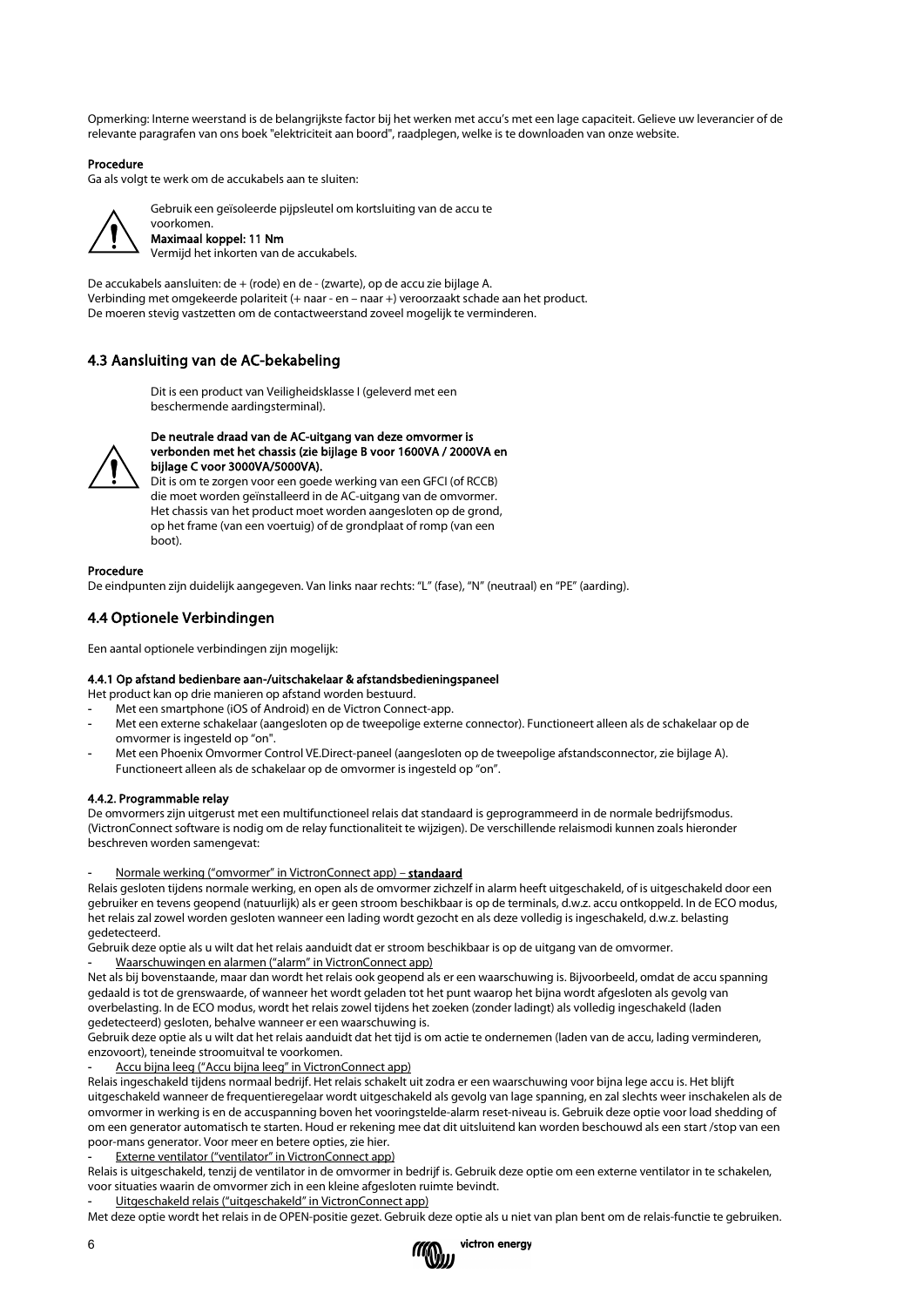## 5. CONFIGURATIE



Instellingen kunnen slechts door een gekwalificeerde technicus worden gewijzigd. Lees de instructies zorgvuldig door alvorens u wijzigingen aanbrengt. Accu's moeten tijdens het laden in een droge en goed geventileerde ruimte worden geplaatst.

### 5.1 Standaardinstellingen: klaar voor gebruik

Bij levering is de Phoenix omvormer ingesteld op standaard fabriekswaarden. Over het algemeen zijn deze instellingen geschikt voor stand-alone bediening.

#### Standaard fabrieksinstellingen

| Omvormer frequentie    | 50 Hz         |
|------------------------|---------------|
| Omvormerspanning       | 230 VAC       |
| Zoekmodus              | uitgeschakeld |
| Programmeerbaar relais | alarmfunctie  |
| Dynamische cut-off     | uitgeschakeld |
|                        |               |

## 5.2 Verklaring van instellingen

#### Omvormer frequentie

Uitgangsfrequentie Aanpasbaarheid: 50Hz; 60Hz

#### Omvormerspanning

Aanpasbaarheid: 210 – 245V

#### ECO Modus

Indien de ECO modus is 'on', zal het stroomverbruik in nullast worden verlaagd met circa 80…90%. In deze modus de Phoenix Omvormer Smart, Wanneer werkende in de omvormermodus, is uitgeschakeld bij onbelaste of zeer lage belasting en schakelt om de twee en een halve seconde voor een korte periode (aanpasbaar). Indien de uitgangsstroom een ingesteld niveau overschrijdt, blijft de omvormer werken. Wanneer dit niet het geval is, wordt de omvormer opnieuw uitgeschakeld.

De ECO-modus kan worden ingesteld met de drukknop aan de voorkant van de omvormer.

De ECO-modus "shut down" en "remain on" laadniveaus kunnen worden ingesteld met Victron Connect.

De fabrieksinstellingen zijn:

Uitschakelen: 50 Watt (lineaire belasting).

Inschakelen: 100 Watt (lineaire belasting).

#### Programmeerbaar relais

Standaard is het programmeerbare relais ingesteld als een alarmrelais, d.w.z. het relais zal spanningsloos worden in geval van een alarm of een vooralarm (omvormer bijna te heet, rimpel op de ingang bijna te hoog, accuspanning bijna te laag).

#### Dynamische Cut-off

Gebruik VictronConnect voor activeren en Dynamische Cut-off configureren (zi[e https://www.victronenergy.com/live/ve.direct:phoenix](https://www.victronenergy.com/live/ve.direct:phoenix-inverters-dynamic-cutoff)[inverters-dynamic-cutoff](https://www.victronenergy.com/live/ve.direct:phoenix-inverters-dynamic-cutoff) voor details).

Gebruik de Dynamische Cut-off niet in een installatie die ook andere belastingen op dezelfde accu heeft aangesloten: de accuspanning zal dalen vanwege de extra belasting, maar de Dynamische Cut-off algoritme in de omvormer neemt die belasting nier waar: daarom wordt de omvormer te vroeg uitgeschakeld met een onderspanningsalarm.

### 5.3 Configuratie per computer

Alle instellingen kunnen worden gewijzigd door middel van een smartphone, tablet of computer.

Voor het wijzigen van instellingen met een smartphone of tablet, is het volgende vereist: - VictronConnect software: kan gratis worden gedownload op www.victronenergy.com.

Voor het wijzigen van instellingen met een computer, is het volgende vereist:

- VictronConnect software: kan gratis worden gedownload op www.victronenergy.com.

- Een VE.Direct to USB interface.

## 6. ONDERHOUD

De Phoenix Omvormer Smart vereist geen specifiek onderhoud. Het is voldoende om alle verbindingen eenmaal per jaar te controleren. Vermijd vocht en olie/roet/dampen en houd het apparaat schoon.

 $\overline{P}$ 

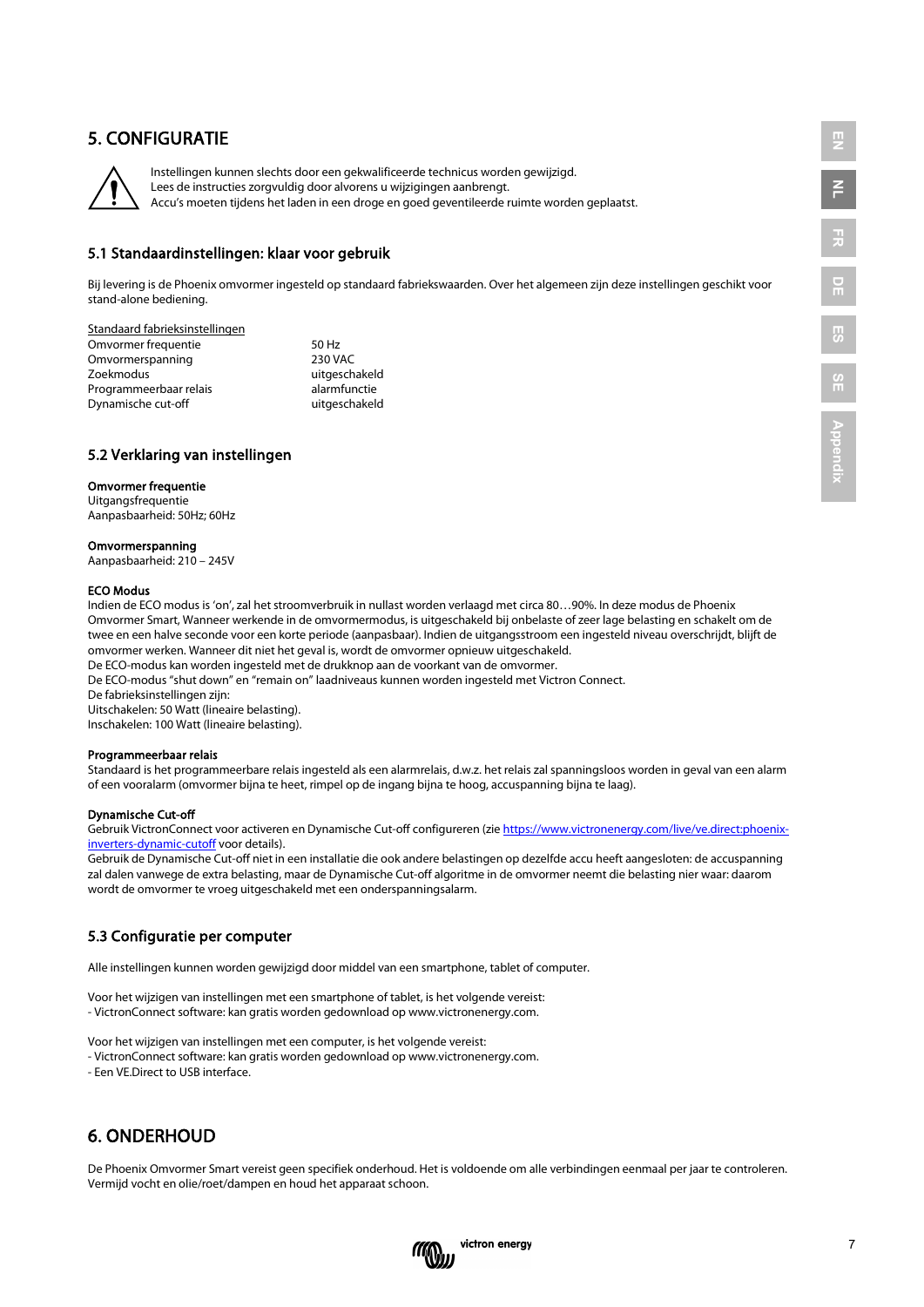# 7. Technische gegevens

| <b>Phoenix-omvormer Smart</b>                                                                                                                                                                                                                                 | 12/1600<br>24/1600                                                                                                                                                                                                  | 12/2000<br>24/2000                                                                                                       | 12/3000<br>24/3000                                          | 24/5000                                              |  |  |  |  |
|---------------------------------------------------------------------------------------------------------------------------------------------------------------------------------------------------------------------------------------------------------------|---------------------------------------------------------------------------------------------------------------------------------------------------------------------------------------------------------------------|--------------------------------------------------------------------------------------------------------------------------|-------------------------------------------------------------|------------------------------------------------------|--|--|--|--|
|                                                                                                                                                                                                                                                               | 48/1600                                                                                                                                                                                                             | 48/2000                                                                                                                  | 48/3000                                                     | 48/5000                                              |  |  |  |  |
| Parallel en driefasig<br>werking                                                                                                                                                                                                                              |                                                                                                                                                                                                                     | Geen                                                                                                                     |                                                             |                                                      |  |  |  |  |
|                                                                                                                                                                                                                                                               | <b>OMVORMER</b>                                                                                                                                                                                                     |                                                                                                                          |                                                             |                                                      |  |  |  |  |
| Ingangsspanningsbereik: (1)                                                                                                                                                                                                                                   |                                                                                                                                                                                                                     | $9,3 - 17V$ $18,6 - 34V$                                                                                                 | $37,2 - 68V$                                                |                                                      |  |  |  |  |
| Uitgang                                                                                                                                                                                                                                                       |                                                                                                                                                                                                                     | Uitgangsspanning: 230VAC $\pm 2\%$ 50 Hz of 60 Hz $\pm$ 0,1% (1)                                                         |                                                             |                                                      |  |  |  |  |
| Cont. uitgangsvermogen bij 25°C 2)                                                                                                                                                                                                                            | 1600 VA                                                                                                                                                                                                             | 2000 VA                                                                                                                  | 3000 VA                                                     | 5000 VA                                              |  |  |  |  |
| Cont. uitgangsvermogen bij 25°C                                                                                                                                                                                                                               | 1300W                                                                                                                                                                                                               | 1600W                                                                                                                    | 2400W                                                       | 4000W                                                |  |  |  |  |
| Cont. uitgangsvermogen bij 40°C                                                                                                                                                                                                                               | 1200W                                                                                                                                                                                                               | 1450W                                                                                                                    | 2200W                                                       | 3700W                                                |  |  |  |  |
| Cont. uitgangsvermogen bij 65°C                                                                                                                                                                                                                               | 800W                                                                                                                                                                                                                | 1000W                                                                                                                    | 1700W                                                       | 2800W                                                |  |  |  |  |
| Piekvermogen                                                                                                                                                                                                                                                  | 3000W                                                                                                                                                                                                               | 4000 W                                                                                                                   | 6000W                                                       | 10000W                                               |  |  |  |  |
| Dynamisch (belastingafhankelijk)<br>DC-laag uit (volledig<br>configureerbaar)                                                                                                                                                                                 |                                                                                                                                                                                                                     | Dynamic cut-off, zie https://www.victronenergy.com/live/ve.direct:phoenix-inverters-<br>dynamic-cutoff                   |                                                             |                                                      |  |  |  |  |
| Max.rendement 12/24/48<br>$\vee$                                                                                                                                                                                                                              | 92 / 94 / 94%                                                                                                                                                                                                       | 92 / 94 / 94%                                                                                                            | 93 / 94 / 95%                                               | 95 / 96%                                             |  |  |  |  |
| Nullast in 12 / 24 / 48 V                                                                                                                                                                                                                                     | 8/9/11W                                                                                                                                                                                                             | 8/9/11W                                                                                                                  | $12/13/15$ W                                                | 18/20W                                               |  |  |  |  |
| <b>Nullast in ECO modus</b>                                                                                                                                                                                                                                   | 0.6 / 1.3 / 2.1 W                                                                                                                                                                                                   | 0.6 / 1.3 / 2.1 W                                                                                                        | 1.5/1.9/2.8 W                                               | 2.2 / 3.2 W                                          |  |  |  |  |
|                                                                                                                                                                                                                                                               | <b>ALGEMEEN</b>                                                                                                                                                                                                     |                                                                                                                          |                                                             |                                                      |  |  |  |  |
| Programmeerbaar relais (2)                                                                                                                                                                                                                                    |                                                                                                                                                                                                                     | Ja                                                                                                                       |                                                             |                                                      |  |  |  |  |
| Stop & start vermogen ECO-modus                                                                                                                                                                                                                               | aanpasbaar                                                                                                                                                                                                          |                                                                                                                          |                                                             |                                                      |  |  |  |  |
| Beveiliging (3)                                                                                                                                                                                                                                               | $a - q$                                                                                                                                                                                                             |                                                                                                                          |                                                             |                                                      |  |  |  |  |
| Bluetooth draadloze communicatie                                                                                                                                                                                                                              |                                                                                                                                                                                                                     | Voor monitoring op afstand en systeemintegratie                                                                          |                                                             |                                                      |  |  |  |  |
| VE.Direct communicatiepoort                                                                                                                                                                                                                                   | Voor monitoring op afstand en systeemintegratie                                                                                                                                                                     |                                                                                                                          |                                                             |                                                      |  |  |  |  |
| Op afstand bediende aan/uit-functie                                                                                                                                                                                                                           |                                                                                                                                                                                                                     | Ja                                                                                                                       |                                                             |                                                      |  |  |  |  |
| Gemeenschappelijke kenmerken                                                                                                                                                                                                                                  |                                                                                                                                                                                                                     | Maximale gebruikstemperatuur -40 tot +65°C (Ventilator ondersteunde koeling)<br>Vochtigheid (niet-condenserend): max 95% |                                                             |                                                      |  |  |  |  |
|                                                                                                                                                                                                                                                               | <b>BEHUIZING</b>                                                                                                                                                                                                    |                                                                                                                          |                                                             |                                                      |  |  |  |  |
| Gemeenschappelijke kenmerken                                                                                                                                                                                                                                  |                                                                                                                                                                                                                     | Materiaal & kleur: staal (blauw RAL 5012; zwart RAL 9017)                                                                | Beschermingsklasse: IP 21                                   |                                                      |  |  |  |  |
| Accu-aansluiting                                                                                                                                                                                                                                              | M8 bouten                                                                                                                                                                                                           | M8 bouten                                                                                                                | 12 V/24 V: 2+2 M8<br>bouten<br>48 V: M8 bouten              | 24 V: 2+2 M8 bouten<br>48 V: M8 bouten               |  |  |  |  |
| 230V AC-connectie                                                                                                                                                                                                                                             |                                                                                                                                                                                                                     | Schroefklemmen                                                                                                           |                                                             |                                                      |  |  |  |  |
| Gewicht                                                                                                                                                                                                                                                       | 12 <sub>kq</sub>                                                                                                                                                                                                    | 13 <sub>kq</sub>                                                                                                         | 19kg                                                        | 29kg / 28kg                                          |  |  |  |  |
| Afmetingen (hxbxd)                                                                                                                                                                                                                                            | 485 x 219 x 125mm                                                                                                                                                                                                   | 485 x 219 x 125mm                                                                                                        | 533 x 285 x 150mm (12 V)<br>485 x 285 x 150mm (24<br>V/48 V | 595 x 295 x 160mm (24 V)<br>555 x 295 x 160mm (48 V) |  |  |  |  |
|                                                                                                                                                                                                                                                               | <b>NORMEN</b>                                                                                                                                                                                                       |                                                                                                                          |                                                             |                                                      |  |  |  |  |
| Veiligheid                                                                                                                                                                                                                                                    |                                                                                                                                                                                                                     | EN 60335-1                                                                                                               |                                                             |                                                      |  |  |  |  |
| Emissie, immuniteit                                                                                                                                                                                                                                           |                                                                                                                                                                                                                     | EN 55014-1 / EN 55014-2/ IEC 61000-6-1 / IEC 61000-6-2 / IEC 61000-6-3                                                   |                                                             |                                                      |  |  |  |  |
| Automotive richtlijn                                                                                                                                                                                                                                          |                                                                                                                                                                                                                     | <b>ECE R10-5</b>                                                                                                         |                                                             |                                                      |  |  |  |  |
| 1) Niet-lineaire belasting, topfactor<br>3:1<br>2) Programmeerbaar relais dat o.a.<br>worden ingesteld voor algemeen<br>alarm, DC onder spanning of<br>generatorset start/stop functie.<br>AC-rating: 230V / 3A<br>DC-rating: 3A tot 30VDC, 0.2A tot<br>70VDC | 3) Beveiligingsmethoden:<br>A) kortsluiting<br>b) overbelasting<br>c) accuspanning te hoog<br>d) accuspanning te laag<br>e) temperatuur te hoog<br>f) 230 V AC op omvormer uitgang<br>g) ingangsspanning met een te |                                                                                                                          |                                                             |                                                      |  |  |  |  |
|                                                                                                                                                                                                                                                               | hoge rimpel                                                                                                                                                                                                         |                                                                                                                          |                                                             |                                                      |  |  |  |  |

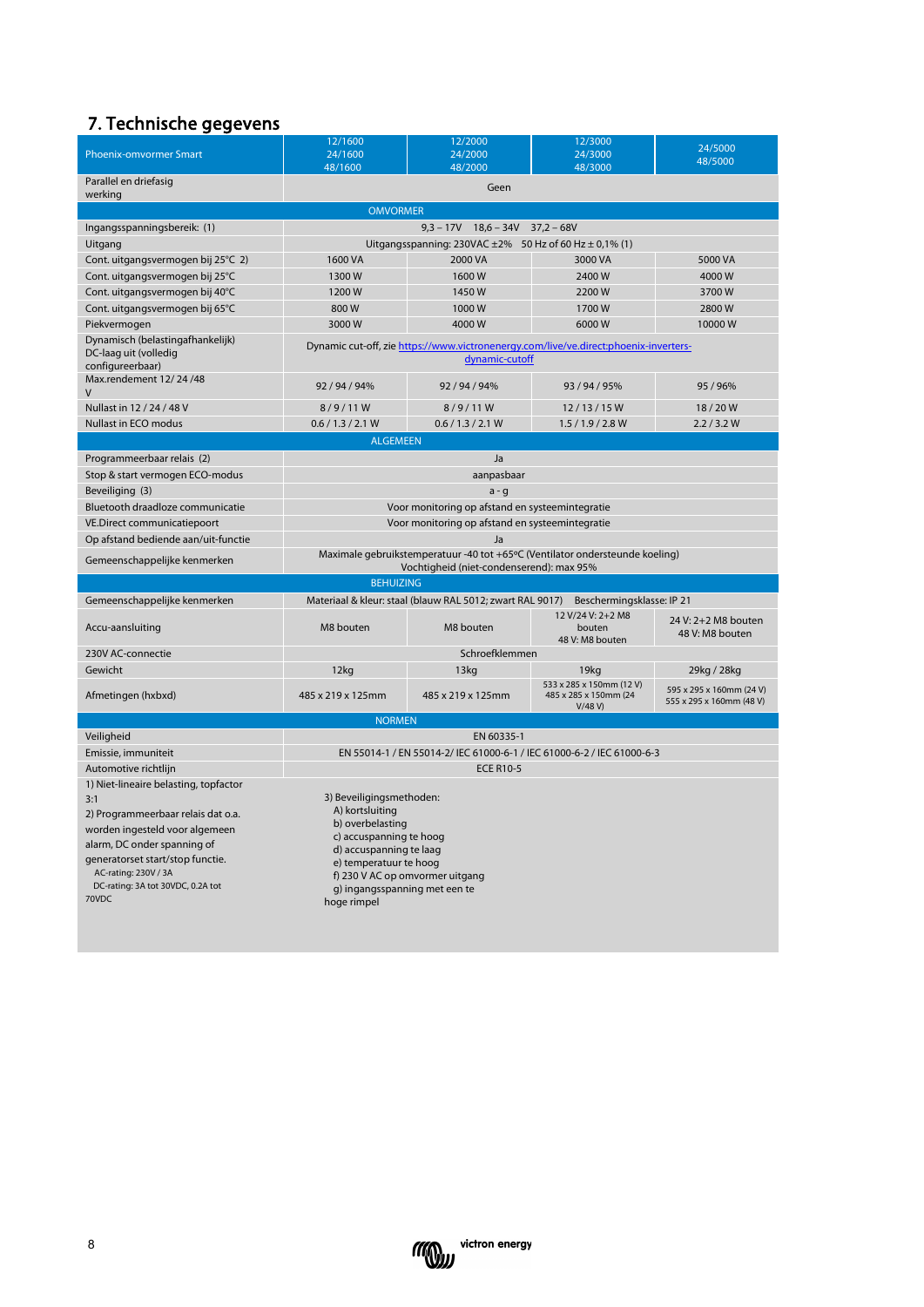## 1. CONSIGNES DE SÉCURITÉ

### Général

Lisez toute la documentation fournie avec l'appareil afin de vous familiariser avec les règles de sécurité avant toute utilisation. Cet appareil a été conçu et testé selon les standards internationaux. Cet appareil ne doit être utilisé que pour l'application à laquelle il est destiné.

#### ATTENTION : RISQUE D'ÉLECTROCUTION.

Le produit est utilisé avec une source d'énergie permanente (batterie). Même s'il est hors tension, les bornes d'entrée et/ou de sortie peuvent encore présenter une tension électrique dangereuse. Toujours débrancher la batterie avant d'effectuer toute activité maintenance.

L'appareil ne contient aucun élément interne pouvant être réparé par l'utilisateur. Ne jamais retirer le panneau frontal et ne jamais mettre l'appareil en service si tous les panneaux ne sont pas montés. Tout entretien doit être effectué par du personnel qualifié.

Ne pas utiliser l'appareil dans un endroit présentant un risque d'explosion de gaz ou de poussière. Consulter les indications du fabriquant des batteries pour vous assurer de la compatibilité des batteries avec l'appareil. Respectez les instructions de sécurité du fabricant de la batterie.

ATTENTION : Ne jamais soulever de charges lourdes sans aide.

## Installation

Lire attentivement les consignes d'installation avant de mettre l'appareil en service.

Cet appareil est un produit de classe de sécurité I (livré avec une borne de mise à la terre de protection). Le châssis doit être mis à la masse. Un point de mise à la terre est situé à l'extérieur du boîtier de l'appareil Si vous suspectez la protection par prise de terre d'être endommagée, l'appareil doit être mis hors tension et protégé contre toute mise en service involontaire ; faire appel à du personnel qualifié.

Assurez-vous que tous les câbles de raccordement CC et CA sont équipés de fusibles et disjoncteurs. Il n'y a pas de fusible interne à l'intérieur de ce produit. Ne jamais remplacer les protections par d'autres d'un type différent. Consultez les manuels pour utiliser les protections appropriées.

Pendant l'installation, assurez-vous de retirer le connecteur à distance avec le fil de point (ou bien éteignez l'interrupteur d'allumage/arrêt à distance s'il est installé) afin de vous assurer que le convertisseur ne puisse pas s'allumer de manière inattendue.

Avant de mettre l'appareil en service, contrôlez que la source d'alimentation corresponde à la configuration de l'appareil tel que décrite dans le manuel.

Assurez-vous que l'appareil est utilisé dans des conditions d'exploitation appropriées. Ne jamais l'utiliser dans un environnement humide ou poussiéreux. Conservez toujours suffisamment d'espace libre autour de l'appareil pour la ventilation et assurez-vous que les orifices de ventilation ne sont pas obstrués.

Assurez-vous que la puissance souhaitée ne soit pas supérieure à la capacité de l'appareil.

## Transport et stockage

Assurez-vous que les câbles de secteur et de batterie sont déconnectés pour le transport et le stockage.

Nous n'acceptons aucune responsabilité pour des dommages liés au transport lorsque l'appareil n'est pas transporté dans son emballage d'origine.

Stocker l'appareil dans un endroit sec ; la température de stockage doit être comprise entre –20°C et +60°C

Se référer au manuel du fabricant de la batterie pour tout ce qui concerne le transport, le stockage, la charge, la décharge et l'élimination de la batterie.



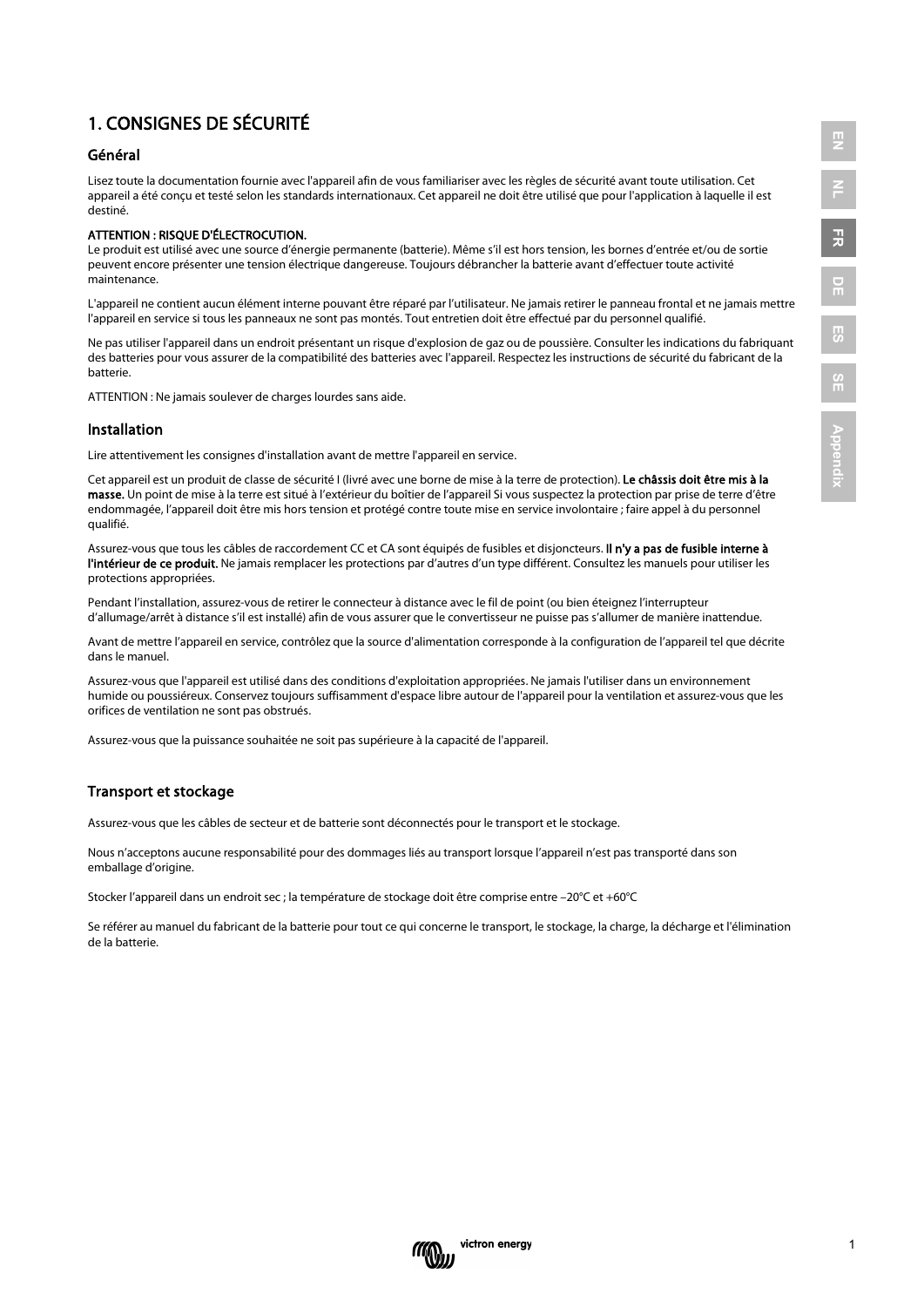## 2. DESCRIPTION

## 2.1 Généralités

#### Bluetooth intégré : entièrement configurable à l'aide d'une tablette ou d'un smartphone

- Niveaux de réinitialisation et de déclenchement de l'alarme en cas de tension de batterie faible.
- Niveaux de redémarrage et de coupure en cas de tension de batterie faible.
- Coupure dynamique : niveau de coupure en fonction de la charge
- Tension de sortie : 210 245 V
- Fréquence : 50 Hz ou 60 Hz
- Niveau de détection du mode ECO et Allumage/arrêt du mode ECO
- Relais d'alarme

#### Surveillance :

• Tension d'entrée et de sortie, % de charge et alarmes

Pour plus d'informations, reportez-vous a[u manuel VictronConnect.](https://www.victronenergy.com/live/victronconnect:start)

#### Port de communication VE.Direct

Le port VE.Direct peut être connecté à un ordinateur (câble d'interface VE.Direct-USB nécessaire) pour configurer et surveiller les mêmes paramètres.

#### Fiabilité reconnue

La topologie de pont complet avec un transformateur toroïdal a démontré sa fiabilité depuis des années. Les convertisseurs sont protégés contre les courts-circuits et la surchauffe, que ce soit en cas de surcharge ou de température ambiante élevée.

#### Forte puissance de démarrage

Nécessaire pour démarrer des charges telles que des convertisseurs de puissance pour des ampoules LED, halogènes ou des outils électriques.

#### Mode ECO

En mode ECO, le convertisseur commutera sur pause si la charge chute en dessous d'une valeur prédéterminée (charge minimale pour qu'il s'allume : 10 VA et charge minimale pour qu'il s'éteigne :0 VA). Une fois sur pause, le convertisseur s'allumera une courte période de temps (réglable ; par défaut : toutes les 3 secondes). Si la charge dépasse un niveau préconfiguré, le convertisseur restera allumé.

#### Allumage/Arrêt à distance.

Un interrupteur d'allumage/arrêt à distance ou un contact de relais peut être raccordé à un connecteur à deux pôles. Autrement, la borne H (à gauche) du connecteur à deux pôles peut être commutée sur la borne positive de la batterie ; ou bien la borne L (à droite) du connecteur à deux pôles peut être commutée sur la borne négative de la batterie (ou du châssis d'un véhicule par exemple.)

## LED de diagnostic

Veuillez consulter la section 3.3.

#### Pour transférer la charge vers une autre source CA : le commutateur de transfert automatique

Pour nos convertisseurs de faible puissance, nous recommandons l'utilisation de notre commutateur de transfert automatique Filax. Le Filax bénéficie d'un temps de transfert très rapide (inférieur à 20 millisecondes) afin que les ordinateurs et les autres équipements électroniques puissent continuer de fonctionner sans interruption. Sinon, veuillez utiliser un MultiPlus équipé d'un commutateur de transfert intégré.

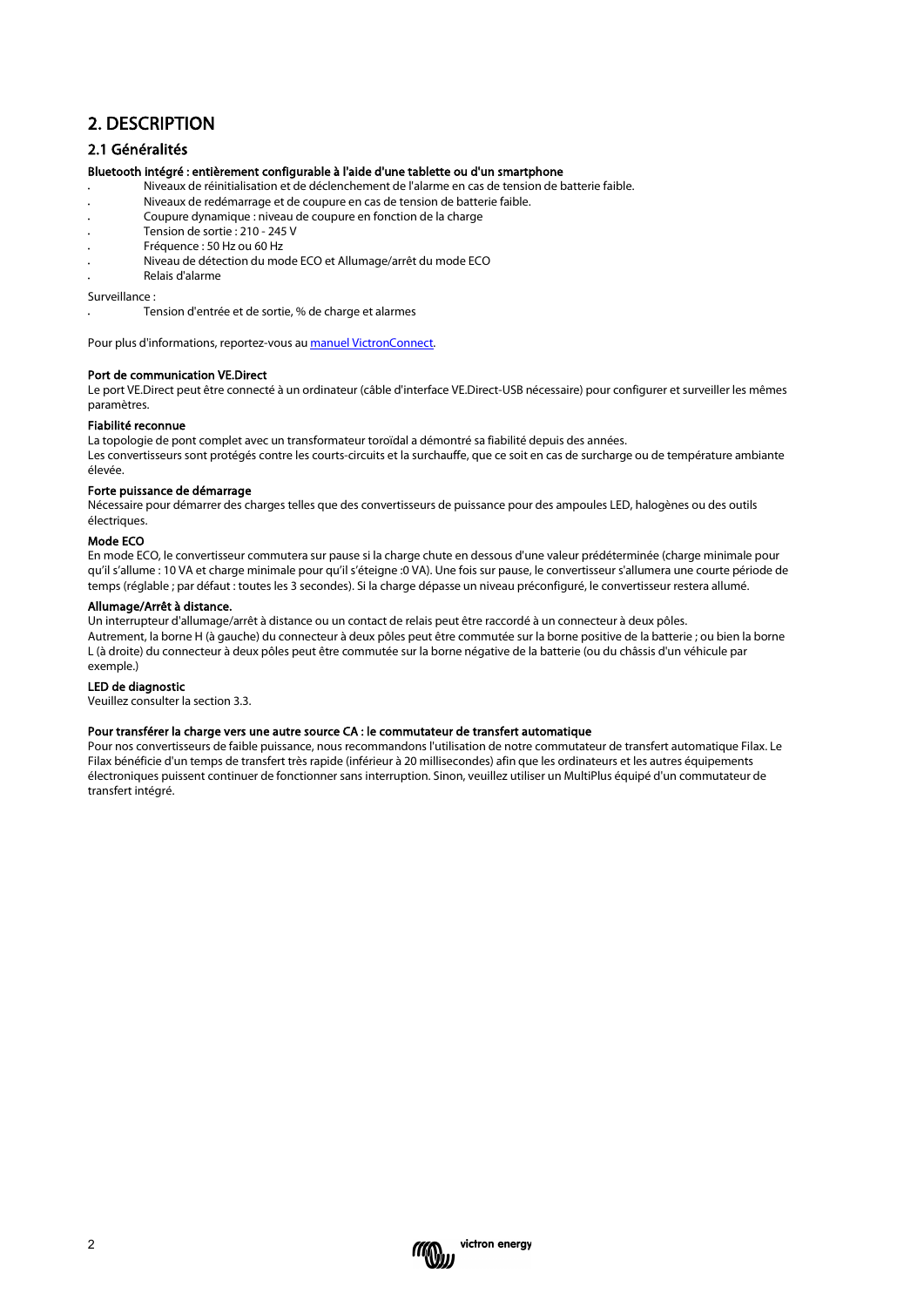## 3. FONCTIONNEMENT

## 3.1 Bouton-poussoir marche/arrêt

Lorsque le commutateur est positionné sur « on » à l'aide du bouton-poussoir, l'appareil est entièrement fonctionnel. Le convertisseur se met en marche et le voyant LED « inverter » s'allume. En appuyant ensuite sur le bouton-poussoir, au bout d'un court instant, le convertisseur bascule entre « On », « ECO » et « Off ». Lorsque l'appareil est désactivé par le bouton-poussoir, l'onduleur passe en mode veille avec une consommation électrique minimale.

En dehors du bouton-poussoir, le convertisseur peut également être allumé (normal ou ECO) et éteint via Bluetooth depuis un dispositif mobile fonctionnant sous iOS ou Android et avec l'application Victron Connect. Cependant, lorsqu'il est éteint via Bluetooth ou le boutonpoussoir, l'unité ne peut pas être à nouveau éteinte ou allumée au moyen du câble du port VE.Direct.

### Interrupteur marche/arrêt (5 kVA uniquement)

L'unité de 5 kVA est dotée d'un interrupteur marche/arrêt principal à côté des entrées de câble, sur le côté droit. Lorsque cet interrupteur est en position arrêt, l'alimentation électrique est complètement coupée.

### 3.2 Commande à distance

Il est possible de piloter l'appareil à distance avec un simple interrupteur marche/arrêt ou avec un tableau de commande Phoenix Inverter Control. Un interrupteur d'allumage/arrêt à distance peut être connecté à un connecteur à deux pôles. L'interrupteur peut également être connecté entre le pôle positif de la batterie et le contact de gauche du connecteur à deux pôles (signalé par « H » ; voir Annexe A), ou entre le pôle négatif de la batterie et le contact de droite du contact du connecteur à deux pôles (signalé par « L » ; voir Annexe A).



Pour des raisons de sécurité, ce produit peut être complètement éteint (c.à.d. le convertisseur ne peut pas être allumé à l'aide du boutonpoussoir, ni par Bluetooth) en retirant le connecteur à distance et son fil de pont installé par défaut (ou en éteignant l'interrupteur d'allumage/arrêt à distance s'il est installé). L'utilisateur peut être sûr que

le convertisseur ne pourra pas être allumé accidentellement par Bluetooth par un autre utilisateur.

### 3.3 Définitions des voyants LED

| <b>Voyant LED</b><br>Vert | <b>État</b>                                                | Résolutions des problèmes                                                                                                                                                                                                                                                                                                                                                                                                                                                                                 |
|---------------------------|------------------------------------------------------------|-----------------------------------------------------------------------------------------------------------------------------------------------------------------------------------------------------------------------------------------------------------------------------------------------------------------------------------------------------------------------------------------------------------------------------------------------------------------------------------------------------------|
| $0.000000000$             | Convertisseur allumé                                       | Voyant LED rouge éteint<br>état OK                                                                                                                                                                                                                                                                                                                                                                                                                                                                        |
|                           |                                                            | Voyant LED rouge allumé ou clignotant :<br>Le convertisseur est encore allumé, mais il s'arrêtera si les conditions empirent. Voir le tableau des LED<br>rouges pour les causes d'avertissement                                                                                                                                                                                                                                                                                                           |
|                           | Mode ECO                                                   | Si le convertisseur continue de s'allumer et de s'éteindre, alors qu'une charge est connectée, la charge peut<br>être trop petite par rapport aux paramètres réels du mode ECO. Augmentez la charge ou modifiez les<br>paramètres du Mode ECO. (Paramètre minimal du mode ECO : 15 W                                                                                                                                                                                                                      |
|                           | Éteint et en attente                                       | Le convertisseur s'est éteint suite à l'activation d'une protection. Le convertisseur redémarrera<br>automatiquement dès que toutes les conditions d'alarme auront été supprimées. Voir le tableau de l'état<br>des LED rouges pour les causes d'avertissement.                                                                                                                                                                                                                                           |
|                           | Convertisseur éteint                                       | LED rouge éteinte<br>Vérifiez l'interrupteur on/off à distance.<br>Vérifiez les fusibles et les connexions du câble CC.<br>Vérifiez le mode opérationnel en appuyant une fois sur le bouton-poussoir.<br>LED rouge allumée ou clignotante<br>Le convertisseur s'est éteint suite à l'activation d'une protection. Il ne redémarrera plus automatiquement.<br>La LED rouge indique la raison de l'arrêt. Supprimez la cause et redémarrez ensuite le convertisseur en<br>l'éteignant puis en le rallumant. |
|                           | Éteint ou mise à jour<br>micrologicielle en cours ou ratée | Clignotement LED rouge (-●-●-●-●)<br>Mise à jour micrologicielle en cours ou ratée. En cas d'échec, essayez à nouveau la mise à jour<br>micrologicielle.                                                                                                                                                                                                                                                                                                                                                  |

| LED jaune | État            | Résolutions des problèmes                                                                                                                                                                                                                                                                        |
|-----------|-----------------|--------------------------------------------------------------------------------------------------------------------------------------------------------------------------------------------------------------------------------------------------------------------------------------------------|
|           | Mode ECO        | Vovant LED rouge éteint<br>état OK                                                                                                                                                                                                                                                               |
|           |                 | Voyant LED rouge allumé ou clignotant :<br>Le convertisseur est encore allumé, mais il s'arrêtera si les conditions empirent. Voir le tableau des voyants LED<br>rouges indiguant les causes d'avertissement                                                                                     |
|           | Mode ECO éteint | Voyant LED rouge éteint<br>Vérifiez le mode opérationnel en appuyant une fois sur le bouton-poussoir.<br>Vérifiez l'interrupteur on/off à distance.<br>Vérifiez les fusibles et les connexions du câble CC.                                                                                      |
|           |                 | LED rouge allumée ou clignotante<br>Le convertisseur s'est éteint suite à l'activation d'une protection. Il ne redémarrera plus automatiquement. La<br>LED rouge indique la raison de l'arrêt. Supprimez la cause et redémarrez ensuite le convertisseur en l'éteignant<br>puis en le rallumant. |

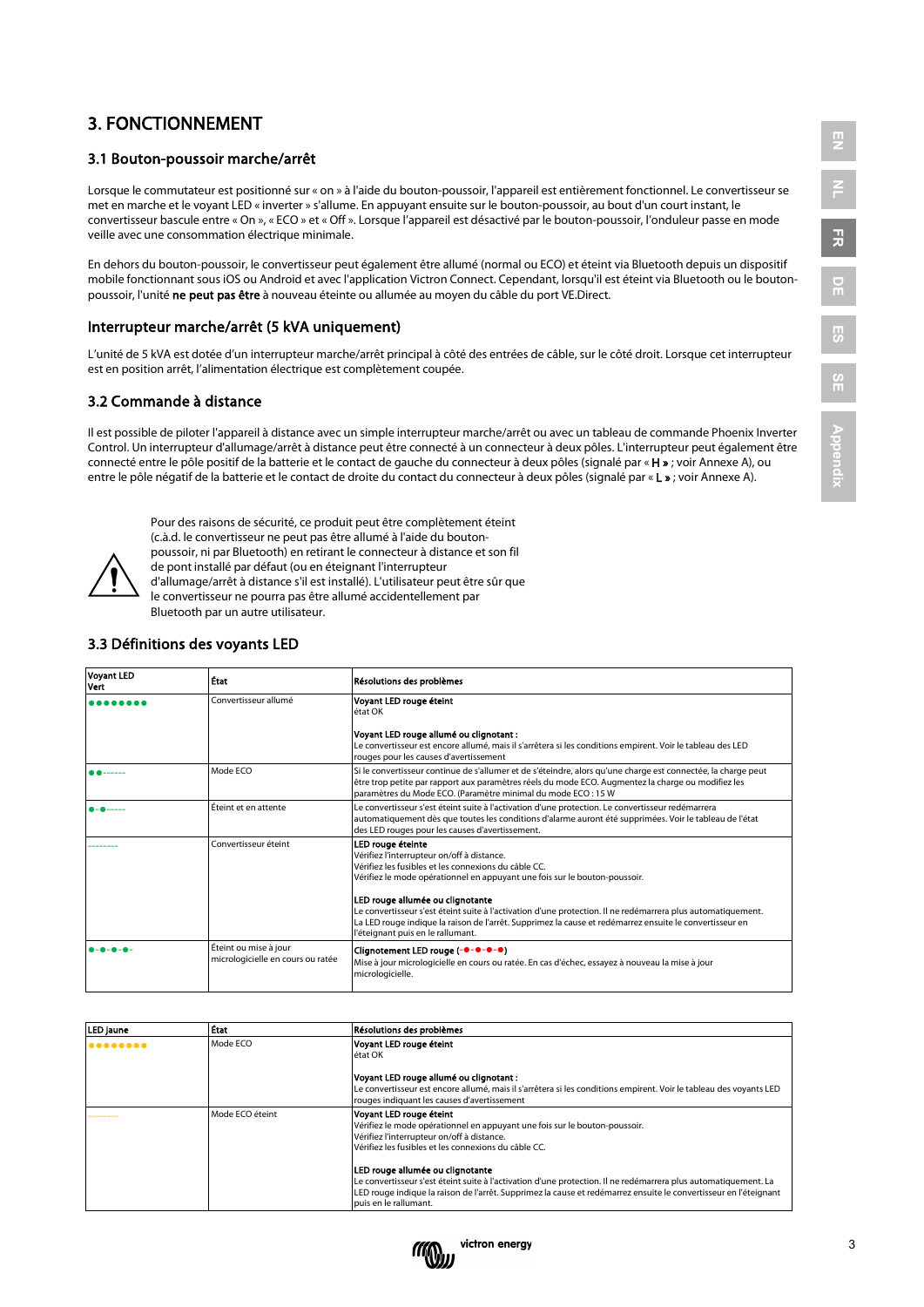| <b>Voyant LED</b><br>rouge |                            | Définition               | Résolutions des problèmes                                                                                                                                                                                                                                                         |
|----------------------------|----------------------------|--------------------------|-----------------------------------------------------------------------------------------------------------------------------------------------------------------------------------------------------------------------------------------------------------------------------------|
| $•••••••••$                | Allumé Fixe                | Surcharge                | Réduisez la charge                                                                                                                                                                                                                                                                |
|                            | Clignotement lent          | Niveau de batterie bas   | Rechargez ou remplacez la batterie<br>Vérifiez les connexions du câble CC<br>Vérifiez la section efficace de câble car elle peut être insuffisante.<br>Voir la section 4.2 Protections et redémarrages automatiques pour un<br>comportement de redémarrage automatique et manuel. |
| -----                      | Clignotement rapide        | Niveau de batterie élevé | Réduisez la tension d'entrée CC. Contrôlez le chargeur défaillant.                                                                                                                                                                                                                |
|                            | Double clignotement        | Temp.élevée              | Réduisez la charge et/ou déplacez le convertisseur vers une zone mieux aérée                                                                                                                                                                                                      |
| 8---8--                    | Clignotement unique rapide | Ondulation CC élevée     | Vérifiez les connexions du câble CC et la section de câble.                                                                                                                                                                                                                       |

### 3.4 Protection et redémarrages automatiques

#### Surcharge

Certaines charges, telles que des moteurs ou des pompes, font appel à de grandes quantités de courants lors des démarrages. Dans de telles circonstances, il est possible que le courant de démarrage dépasse le niveau de déclenchement de surintensité du convertisseur. Dans ce cas, la tension de sortie baissera rapidement pour limiter le courant de sortie du convertisseur. Si le niveau de déclenchement de surintensité est dépassé continuellement, le convertisseur s'éteindra, attendra 30 secondes et il redémarrera.

Après trois redémarrages suivis d'une autre surcharge dans les 30 secondes suivant le redémarrage, le convertisseur s'arrêtera et il restera éteint. Les voyants LED indiqueront un arrêt dû à une surcharge. Pour redémarrer le convertisseur, éteignez-le, et ensuite allumez-le.

#### Tension de batterie faible (réglable)

Le convertisseur s'éteindra, puis la tension d'entrée CC descendra en dessous du niveau d'arrêt en cas de batterie basse. Après un délai minimal de 30 secondes, le convertisseur redémarrera si la tension dépasse le niveau de redémarrage en cas de batterie basse.

Après trois redémarrages suivis d'un arrêt dû à un niveau de batterie bas dans les 30 secondes suivant le redémarrage, le convertisseur s'arrêtera et il restera éteint. Les LED signaleront un arrêt dû à un niveau de batterie bas. Pour redémarrer le convertisseur, éteignez-le puis rallumez-le. Sinon, rechargez la batterie : dès que le niveau de la batterie montera et qu'il restera au-dessus du niveau de détection de charge pendant 30 secondes, le convertisseur s'allumera.

Consultez le tableau des spécifications techniques pour les seuils par défaut d'arrêt et de redémarrage en cas de niveau de batterie bas. Ils peuvent être modifiés à l'aide de l'App. VictronConnect.

#### Tension de batterie élevée

Réduisez la tension d'entrée CC et/ou recherchez la batterie ou le chargeur solaire défaillant dans le système. Après un arrêt dû à une tension élevée, le convertisseur attendra d'abord 30 secondes, et il essayera à nouveau de démarrer dès que la tension de batterie descendra à un niveau acceptable. Le convertisseur ne restera pas éteint après plusieurs tentatives.

#### Température élevée

Une température ambiante élevée ou une charge élevée durable peut entraîner un arrêt dû à une surchauffe. Le convertisseur redémarrera au bout de 30 secondes. Le convertisseur ne restera pas éteint après plusieurs tentatives. Réduisez la charge et/ou déplacez le convertisseur vers une zone mieux aérée.

#### Ondulation CC élevée

Une ondulation CC élevée est généralement causée par des pertes sur les connexions du câble CC et/ou des fils CC trop fins. Si le convertisseur s'est éteint à cause d'une tension d'ondulation CC élevée, il attendra 30 secondes, et il redémarrera.

Après trois redémarrages suivis d'un arrêt dû à une ondulation CC élevée dans les 30 secondes suivant le redémarrage, le convertisseur s'arrêtera et il arrêtera d'essayer. Pour redémarrer le convertisseur, éteignez-le, et ensuite allumez-le.

Une ondulation CC élevée constante réduit la durée de vie du convertisseur.

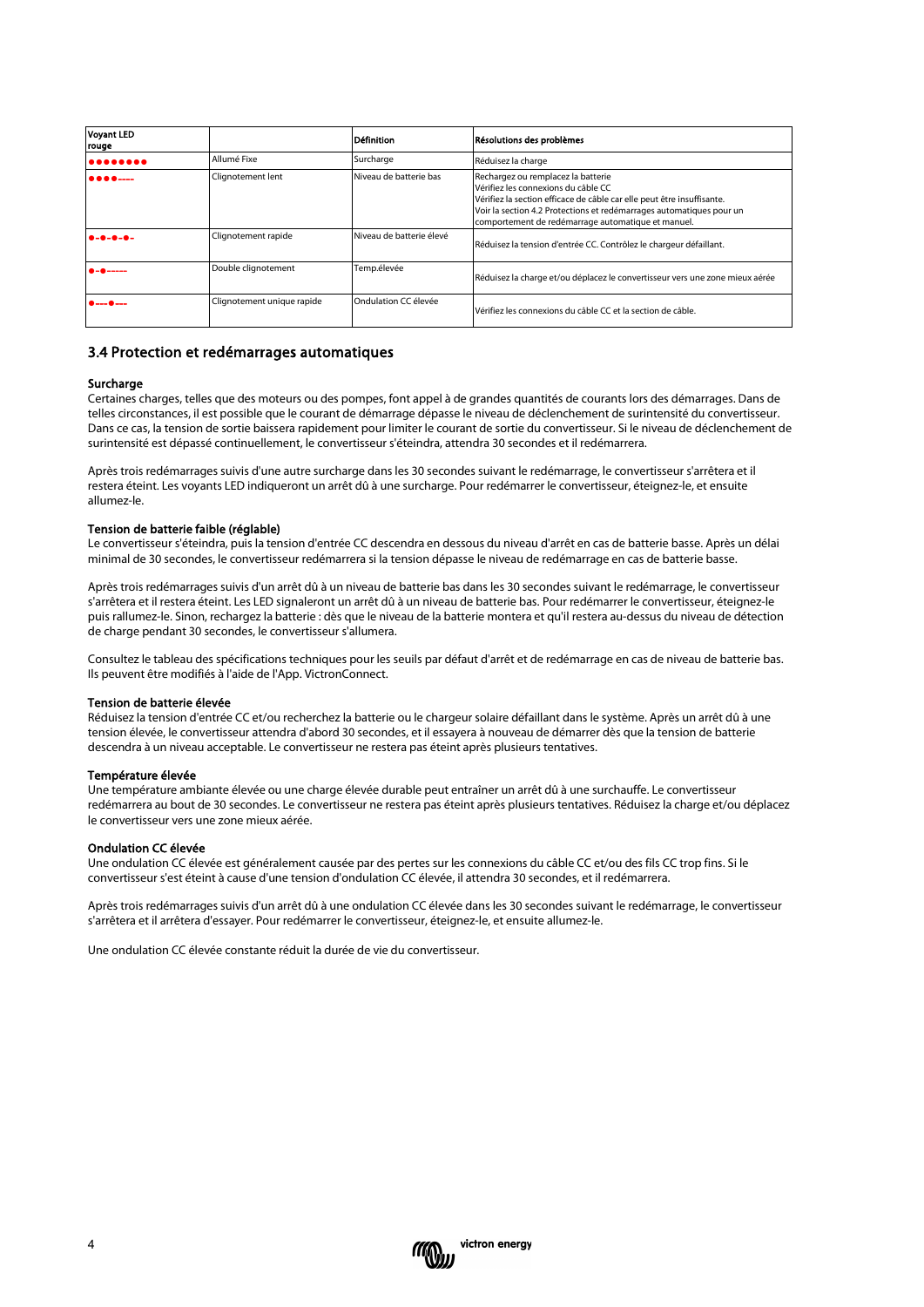## 4. INSTALLATION



Ce produit doit être installé par un technicien qualifié.

Pendant l'installation, assurez-vous de retirer le connecteur à distance avec le fil de pont (ou bien éteignez l'interrupteur d'allumage/arrêt à distance s'il est installé) afin de vous assurer que le convertisseur ne puisse pas s'allumer de manière inattendue.

## 4.1 Emplacement

Le produit doit être installé dans un endroit sec et bien ventilé, aussi près que possible des batteries. Conservez un espace d'au moins 10 cm autour de l'appareil pour son refroidissement.



Une température ambiante trop élevée aura les conséquences suivantes : Réduction de la longévité. Courant de charge réduit. Puissance de crête réduite ou arrêt total du convertisseur. Ne jamais placer l'appareil directement au-dessus des batteries.

Le produit peut être fixé au mur. Pour l'installation, voir l'annexe A. L'appareil peut être monté horizontalement ou verticalement, mais le montage vertical est préférable. Le refroidissement est meilleur dans cette position.



L'intérieur de l'appareil doit rester accessible après l'installation.

Conservez une distance minimale entre l'appareil et les batteries afin de réduire les pertes de tension dans les câbles.



Pour des raisons de sécurité cet appareil doit être installé dans un environnement résistant à la chaleur s'il va être utilisé avec un équipement dont une quantité importante d'énergie va être convertie. Évitez la présence de produits tels que des produits chimiques, des composants synthétiques, des rideaux ou d'autres textiles, à proximité de l'appareil.

## 4.2 Raccordement des câbles de batterie

Pour bénéficier de la puissance maximale de l'appareil, il est nécessaire d'utiliser des batteries de capacité suffisante et des câbles de section suffisante. Voir tableau.

|                                                     | 12/1600        | 24/1600 | 48/1600 | 12/2000        | 24/2000 | 48/2000 |
|-----------------------------------------------------|----------------|---------|---------|----------------|---------|---------|
| Fusible recommandé                                  | 250A           | 125A    | 60A     | 300A           | 150A    | 80A     |
| Section de câbles<br>recommandée (mm <sup>2</sup> ) |                |         |         |                |         |         |
| $0 - 5 m$                                           | 70             | 35      | 16      | 70             | 50      | 25      |
| $5 - 10 m$                                          | non recommandé | 70      | 25      | non recommandé | 95      | 50      |
|                                                     |                |         |         |                |         |         |
|                                                     | 12/3000        | 24/3000 | 48/3000 | 24/5000        | 48/5000 |         |
| Fusible recommandé                                  | 400A           | 250A    | 125     | 400A           | 200A    |         |
| Section de câbles                                   |                |         |         |                |         |         |
| recommandée (mm <sup>2</sup> )                      |                |         |         |                |         |         |
| $0 - 5 m$                                           | $2x 95*$       | 1x50    | 1x35    | 2x 95*         | 1x70    |         |
| $5 - 10m$                                           | non recommandé | 2x 50   | 2x35    | 2x95           | 2x70    |         |
|                                                     |                |         |         |                |         |         |

|                                          | 12/1600      | 24/1600     | 48/1600     | 12/2000      | 24/2000     | 48/2000     |
|------------------------------------------|--------------|-------------|-------------|--------------|-------------|-------------|
|                                          |              |             |             |              |             |             |
| Capacité de batterie<br>recommandée (Ah) | $300 - 800$  | 150 - 400   | $75 - 200$  | 350 - 1000   | $200 - 500$ | $100 - 250$ |
|                                          |              |             |             |              |             |             |
|                                          | 12/3000      | 24/3000     | 48/3000     | 24/5000      | 48/5000     |             |
|                                          |              |             |             |              |             |             |
| Capacité de batterie<br>recommandée (Ah) | $400 - 1200$ | $200 - 700$ | $100 - 400$ | $300 - 1500$ | 150 - 700   |             |

Remarque : la résistance interne est un facteur important si vous utilisez des batteries de faible capacité. Veuillez consulter votre fournisseur ou les chapitres appropriés de notre livre « Électricité à bord », en téléchargement sur notre site web.

**EN**

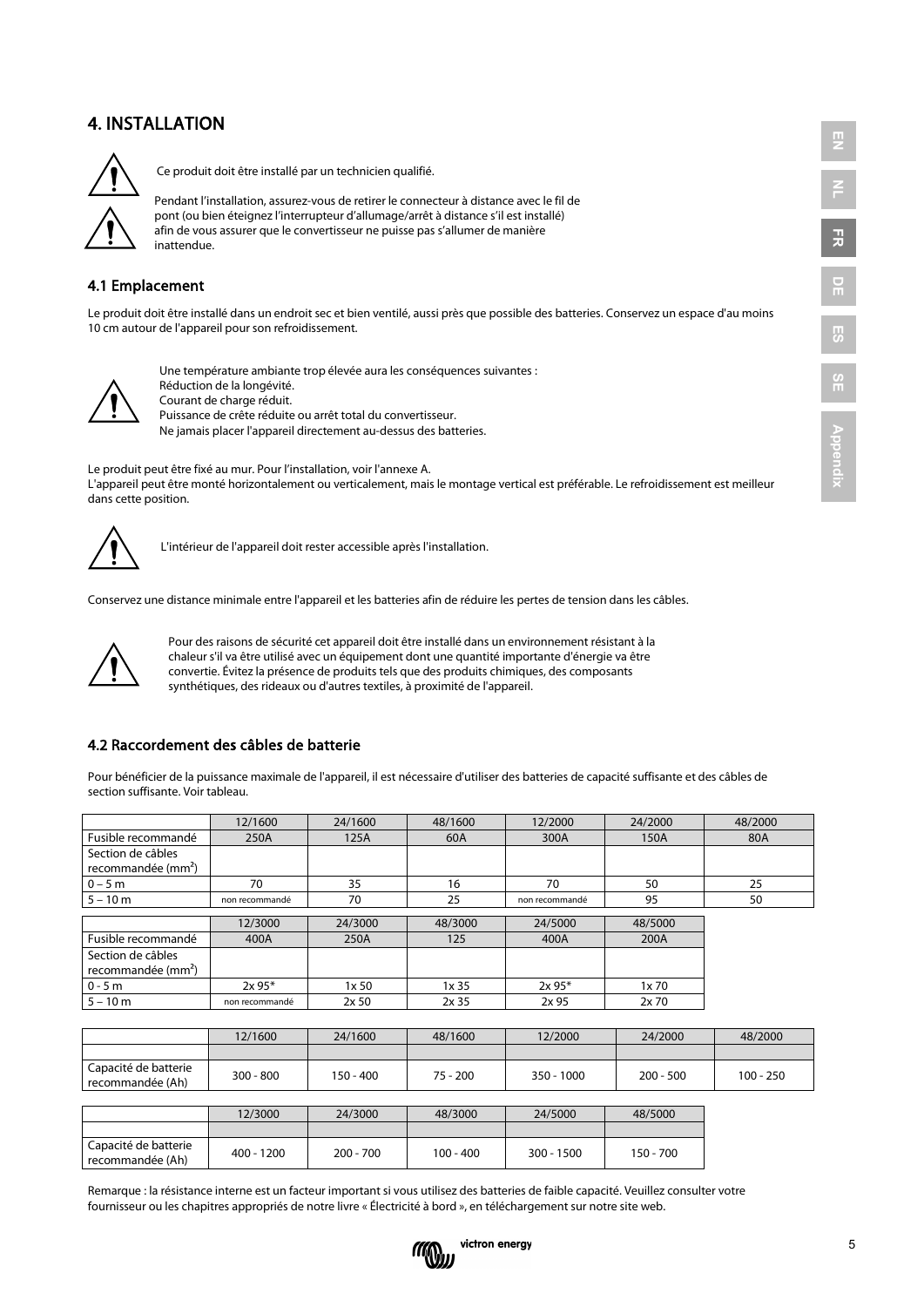#### Procédure

Procédez comme suit pour raccorder les câbles de batterie :



Utilisez une clé à pipe isolante afin d'éviter de court-circuiter la batterie. Couple maxi: 11 Nm Évitez de court-circuiter les câbles de batterie.

Connectez les câbles de batterie : le + (rouge) et le – (noir) à la batterie, voir l'annexe A. Inverser la polarité (le + au -, et le – au +) pourrait endommager l'appareil. Serrez fermement les écrous afin de réduire la résistance de contact autant que possible.

## 4.3 Raccordement du câblage CA

Cet appareil est un produit de classe de sécurité I (livré avec une borne de mise à la terre de protection).



Le câble neutre de la sortie CA de ce convertisseur est connecté au châssis (voir l'annexe B pour 1600VA/2000VA et l'annexe C pour 3000VA/5000VA) Cela permet de garantir le bon fonctionnement d'un GFCI (ou RCCB) devant être installé sur la sortie CA du convertisseur.

Le boîtier de l'appareil doit être mis à la terre, au châssis (d'un véhicule), ou à la plaque de terre ou à la coque (d'un bateau).

#### Procédure

Les points terminaux sont clairement indiqués. De gauche à droite : « L » (phase), « N » (neutre) et « PE » (terre).

### 4.4 Raccordements en option

Un certain nombre de connexions optionnelles sont possibles :

4.4.1 Tableau de bord à distance et interrupteur on/off à distance

- L'appareil peut être contrôlé à distance de trois façons.
- Avec un smartphone (iOS ou Android) et l'application Victron Connect.
- Avec un interrupteur externe (connecté à un connecteur à deux pôles à distance). Il ne fonctionne que si l'interrupteur du convertisseur est en position « on ».

- Avec le tableau de commande VE.Direct d'un Convertisseur Phoenix (raccordé au connecteur à deux pôles, voir l'annexe A). Il ne fonctionne que si l'interrupteur du convertisseur est en position « on »

#### 4.4.2. Relais programmable

Les convertisseurs sont équipés d'un relais multifonction, qui est programmé par défaut comme relais d'alarme en mode de fonctionnement normal. (Logiciel VictronConnect nécessaire pour modifier la fonctionnalité du relais). Les différents modes du relais peuvent être résumés de la manière suivante :

Fonctionnement normal (« inverter » dans l'application VictronConnect app) – par défaut Relais fermé durant le fonctionnement normal, et ouvert si le convertisseur a soit déclenché lui-même l'alarme, soit été éteint par un utilisateur, et également ouvert (évidemment) lorsqu'aucune source d'énergie n'est disponible sur les bornes, c.à.d. que la batterie est déconnectée. En mode ECO, le relais sera fermé aussi bien lorsqu'une charge sera recherchée, que lorsqu'il sera entièrement allumé, c'est à dire, une charge aura été détectée.

Utilisez cette option lorsque vous souhaitez que le relais signale que de la puissance est disponible sur la sortie du convertisseur. Alertes et alarmes (« Alarm » dans l'application VictronConnect).

De la même manière que décrit précédemment, mais le relais s'ouvrira également en cas de situation d'alerte. Par exemple, car la tension de la batterie a chuté au niveau de la valeur de coupure, ou lorsqu'elle est chargée au niveau où elle s'éteindra presque toujours à cause d'une situation de surcharge. En mode ECO, le relais restera fermé dans les deux situations suivantes : lorsqu'une charge est recherchée (pas de charge de consommation), ou lorsqu'il est entièrement allumé (charge détectée), sauf si un avertissement est signalé.

Par cette option, vous souhaitez que le relais signale qu'il est temps de faire quelque chose (charger la batterie, réduire la charge consommatrice, ou autre), afin d'éviter une coupure de courant.

Batterie faible (« Low battery » dans l'application VictronConnect) Relais allumé durant un fonctionnement normal. Le relais s'éteindra dès que survient un avertissement de batterie faible. Il restera éteint si le convertisseur s'arrête en raison d'une tension faible, et il ne s'allumera à nouveau que lorsque le convertisseur sera opérationnel, et que la tension de batterie sera supérieure au niveau de réinitialisation de préalarme. Utilisez cette option pour le délestage de charge, ou pour démarrer automatiquement un générateur. Notez que cela est considéré comme une méthode peu satisfaisante pour démarrer/arrêter un générateur. Pour davantage d'options plus performantes, voir ici.

- Ventilateur externe (« fan » dans l'application VictronConnect) Le relais est éteint, à moins que le ventilateur intérieur soit en marche. Utilisez cette option pour allumer un ventilateur externe dans des cas où le convertisseur se trouve dans un espace petit et confiné.

Relais désactivé (« Off » dans l'application VictronConnect). Cette option configure le relais sur la position OUVERT. Utilisez cette option si vous ne pensez pas utiliser la fonction de relais.

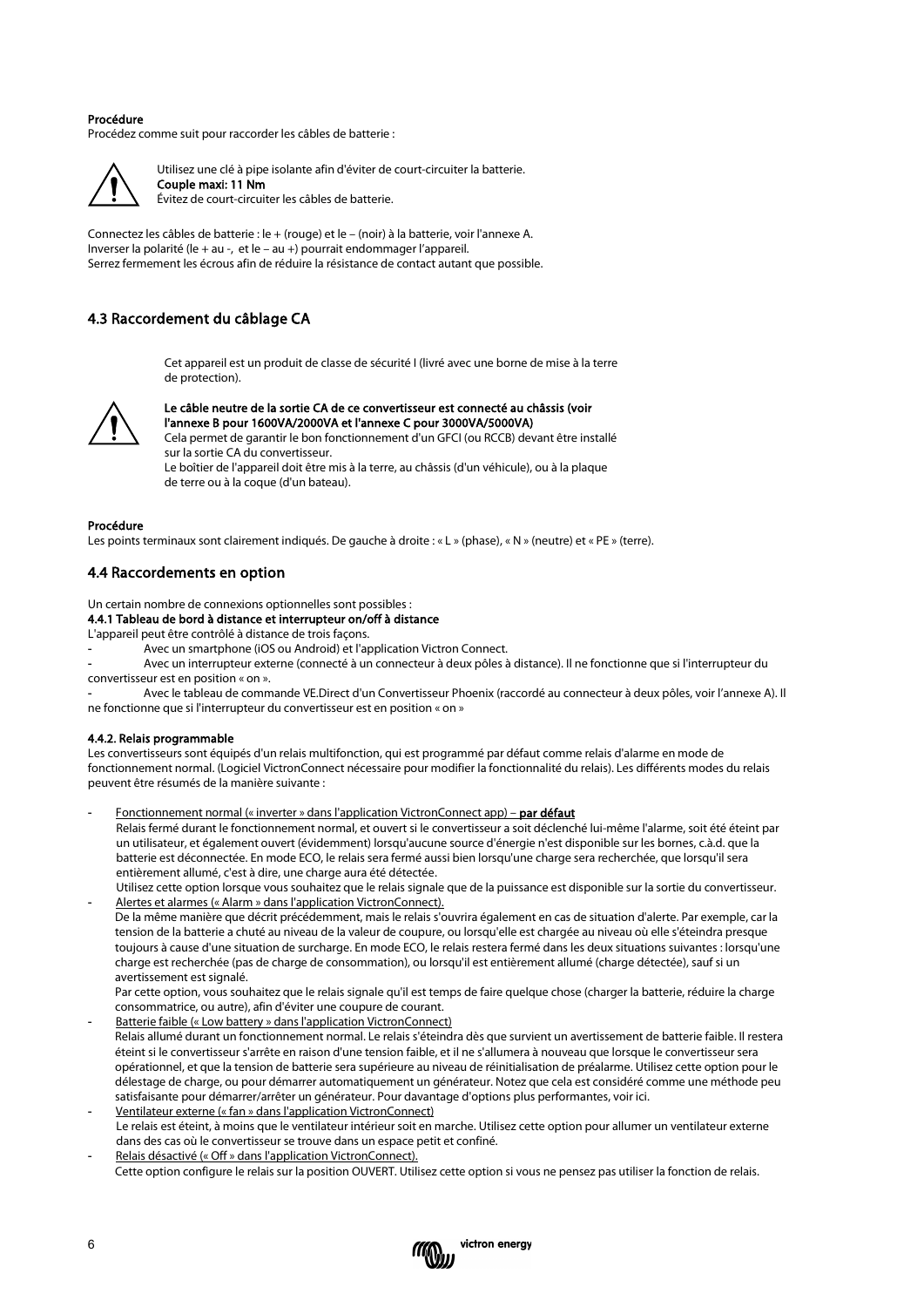## 5. CONFIGURATION



La modification des réglages ne doit être effectuée que par un technicien qualifié. Lire attentivement les instructions avant toute modification. Les batteries doivent être installées dans un lieu sec et bien ventilé

## 5.1 Configuration standard : prêt à l'emploi

pendant la charge.

À la livraison, le convertisseur Phoenix est configuré avec les valeurs d'usine standard. En général, ces réglages sont adaptés à la configuration d'un système indépendant.

#### Réglages d'usine standard

| 50 Hz             |
|-------------------|
| 230 VCA           |
| off               |
| Fonction d'alarme |
| off               |
|                   |

### 5.2 Explication des réglages

#### Fréquence du convertisseur

Fréquence de sortie Réglage : 50 Hz ; 60 Hz

#### Tension du convertisseur

Réglage : 210 – 245V

#### Mode ECO

Si le mode ECO est en position « On », la consommation de puissance se réduit d'environ 80…90 % si aucune charge n'est disponible. Grâce à ce mode, quand le Convertisseur Phoenix Smart fonctionne en mode convertisseur, il est arrêté en cas d'absence de charge ou de charge très faible, puis mis en marche toutes les deux secondes et demi pour une courte période. (réglable) Si le courant de charge dépasse le niveau défini, le convertisseur continue à fonctionner. Dans le cas contraire, le convertisseur s'arrête à nouveau. Le mode ECO peut être configuré avec le bouton-poussoir se trouvant sur le devant du convertisseur.

Les niveaux de charge du mode ECO « shut down » (déconnecté) et « remain on » (rester allumé) peuvent être configurés avec Victron Connect.

La configuration standard est :

Déconnecté : 50 Watt (charge linéaire) Allumé : 100 Watt (charge linéaire).

#### Relais programmable

Par défaut, le relais programmable est configuré en tant que relais d'alarme, c'est-à-dire que le relais est désamorcé en cas d'alarme ou de pré-alarme (convertisseur presque trop chaud, ondulation d'entrée presque trop élevée, tension de batterie presque trop faible).

#### Coupure dynamique

Utilisez VictronConnect pour activer et configurer la Coupure dynamique (consultez

<https://www.victronenergy.com/live/ve.direct:phoenix-inverters-dynamic-cutoff> pour davantage de détails). N'utilisez pas la coupure dynamique dans une installation qui dispose d'autres charges connectées à la même batterie : la tension de batterie chutera à cause de la charge supplémentaire, mais l'algorithme de Coupure dynamique dans le convertisseur ne notera pas cette charge. Le convertisseur s'arrêtera donc trop tôt avec une alarme de sous-tension.

## 5.3 Configuration par ordinateur

Tous les paramètres peuvent être modifiés à l'aide d'un smartphone, d'une tablette ou d'un ordinateur.

Pour modifier les paramètres avec un smartphone ou une tablette, les conditions suivantes sont requises : - Logiciel VictronConnect : il peut être téléchargé gratuitement sur notre site www.victronenergy.com.

Pour modifier les paramètres par ordinateur, les conditions suivantes sont requises :

– Logiciel VictronConnect : il peut être téléchargé gratuitement sur notre site www.victronenergy.com.

– Une interface VE.Direct-USB.

## 6. MAINTENANCE

Le convertisseur Phoenix Smart ne nécessite aucun entretien spécifique. Il suffit de vérifier les raccordements une fois par an. Évitez l'humidité et l'huile/suie/vapeur, et conservez l'appareil propre.

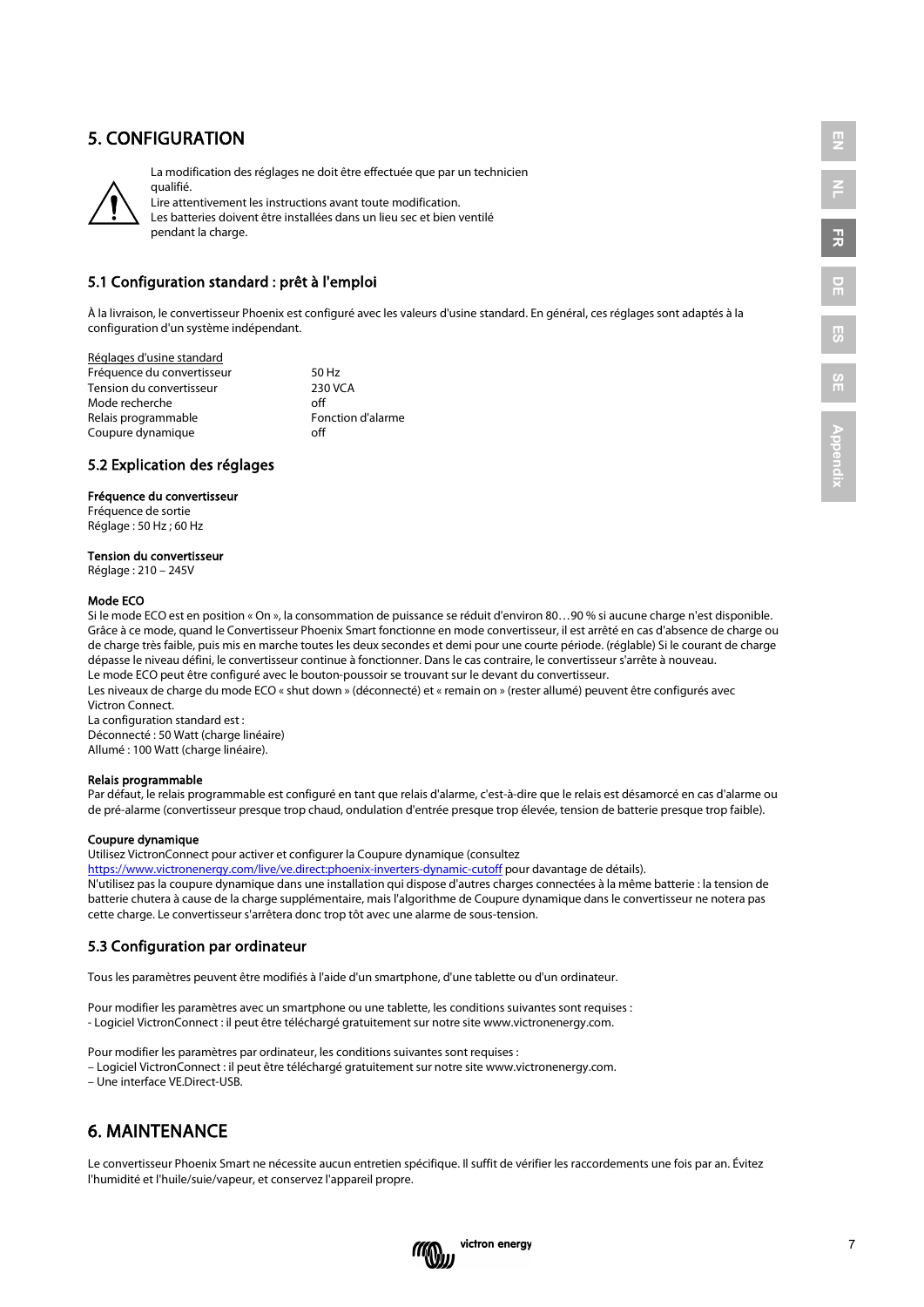# 7. Caractéristiques techniques

| <b>Convertisseur Phoenix Smart</b>                                                                                                                                                                                                                   | 12/1600<br>24/1600<br>48/1600                                                                                                                                                                                                 | 12/2000<br>24/2000<br>48/2000                                                                                                    | 12/3000<br>24/3000<br>48/3000               | 24/5000<br>48/5000                     |  |
|------------------------------------------------------------------------------------------------------------------------------------------------------------------------------------------------------------------------------------------------------|-------------------------------------------------------------------------------------------------------------------------------------------------------------------------------------------------------------------------------|----------------------------------------------------------------------------------------------------------------------------------|---------------------------------------------|----------------------------------------|--|
| Fonctionnement en parallèle<br>et triphasé                                                                                                                                                                                                           |                                                                                                                                                                                                                               | <b>Non</b>                                                                                                                       |                                             |                                        |  |
|                                                                                                                                                                                                                                                      | <b>CONVERTISSEUR</b>                                                                                                                                                                                                          |                                                                                                                                  |                                             |                                        |  |
| Plage de tension d'alimentation (1)                                                                                                                                                                                                                  |                                                                                                                                                                                                                               | $9,3 - 17V$<br>$18,6 - 34 V$                                                                                                     | $37,2 - 68$ V                               |                                        |  |
| Sortie                                                                                                                                                                                                                                               |                                                                                                                                                                                                                               | Tension de sortie: 230 VCA ± 2 % 50 Hz ou 60 Hz ± 0,1 % (1)                                                                      |                                             |                                        |  |
| Puissance de sortie continue à 25°C (2)                                                                                                                                                                                                              | 1600 VA                                                                                                                                                                                                                       | 2000 VA                                                                                                                          | 3000 VA                                     | 5000 VA                                |  |
| Puissance de sortie continue à 25 °C                                                                                                                                                                                                                 | 1300W                                                                                                                                                                                                                         | 1600W                                                                                                                            | 2400W                                       | 4000W                                  |  |
| Puissance de sortie continue à 40 °C                                                                                                                                                                                                                 | 1200W                                                                                                                                                                                                                         | 1450W                                                                                                                            | 2200W                                       | 3700W                                  |  |
| Puissance de sortie continue à 65 °C                                                                                                                                                                                                                 | 800W                                                                                                                                                                                                                          | 1000W                                                                                                                            | 1700W                                       | 2800W                                  |  |
| Puissance de crête                                                                                                                                                                                                                                   | 3000 W                                                                                                                                                                                                                        | 4000 W                                                                                                                           | 6000W                                       | 10000 W                                |  |
| Dynamique (en fonction de la charge)<br>Arrêt courant CC bas (entièrement<br>réglable)                                                                                                                                                               |                                                                                                                                                                                                                               | Coupure dynamique, consultez https://www.victronenergy.com/live/ve.direct:phoenix-inverters-<br>dynamic-cutoff                   |                                             |                                        |  |
| Efficacité maxi 12 / 24 / 48 V (%)                                                                                                                                                                                                                   | 92/94/94%                                                                                                                                                                                                                     | 92/94/94%                                                                                                                        | 93/94/95%                                   | 95/96%                                 |  |
| Puissance de charge zéro 12 / 24 / 48 V                                                                                                                                                                                                              | 8/9/11W                                                                                                                                                                                                                       | 8/9/11W                                                                                                                          | 12/13/15W                                   | 18/20W                                 |  |
| Puissance de charge zéro en mode ECO                                                                                                                                                                                                                 | 0.6 / 1.3 / 2.1 W                                                                                                                                                                                                             | 0.6 / 1.3 / 2.1 W                                                                                                                | 1.5/1.9/2.8 W                               | 2.2/3.2 W                              |  |
|                                                                                                                                                                                                                                                      | GÉNÉRAL                                                                                                                                                                                                                       |                                                                                                                                  |                                             |                                        |  |
| Relais programmable (2)                                                                                                                                                                                                                              |                                                                                                                                                                                                                               | Oui                                                                                                                              |                                             |                                        |  |
| Arrêter et démarrer la puissance du mode<br><b>ECO</b>                                                                                                                                                                                               | réglable                                                                                                                                                                                                                      |                                                                                                                                  |                                             |                                        |  |
| Protection (3)                                                                                                                                                                                                                                       |                                                                                                                                                                                                                               | $a - q$                                                                                                                          |                                             |                                        |  |
| Communication sans fil Bluetooth                                                                                                                                                                                                                     |                                                                                                                                                                                                                               | Pour la supervision à distance et l'intégration du système                                                                       |                                             |                                        |  |
| Port de communication VE.Direct                                                                                                                                                                                                                      |                                                                                                                                                                                                                               | Pour la supervision à distance et l'intégration du système                                                                       |                                             |                                        |  |
| On/off à distance                                                                                                                                                                                                                                    |                                                                                                                                                                                                                               | Oui                                                                                                                              |                                             |                                        |  |
| Caractéristiques communes                                                                                                                                                                                                                            |                                                                                                                                                                                                                               | Plage de température d'exploitation : -40 à +65 °C (refroidissement par ventilateur)<br>Humidité (sans condensation) : 95 % max. |                                             |                                        |  |
|                                                                                                                                                                                                                                                      | <b>BOÎTIER</b>                                                                                                                                                                                                                |                                                                                                                                  |                                             |                                        |  |
| Caractéristiques communes                                                                                                                                                                                                                            |                                                                                                                                                                                                                               | Matériau et couleur : acier (bleu RAL 5012; et noir RAL 9017) Indice de protection : IP 21                                       |                                             |                                        |  |
| Raccordement batterie                                                                                                                                                                                                                                | Écrous M8                                                                                                                                                                                                                     | Écrous M8                                                                                                                        | 12 V/24 V: 2+2 Écrous M8<br>48 V: Écrous M8 | 24 V: 2+2 Écrous M8<br>48 V: Écrous M8 |  |
| Connexion CA 230 V                                                                                                                                                                                                                                   |                                                                                                                                                                                                                               | Bornes à vis                                                                                                                     |                                             |                                        |  |
| Poids                                                                                                                                                                                                                                                | 12 <sub>kq</sub>                                                                                                                                                                                                              | 13 <sub>kq</sub>                                                                                                                 | 19kg                                        | 29kg / 28kg                            |  |
| Dimensions (H x L x P)                                                                                                                                                                                                                               | 595 x 295 x 160mm<br>533 x 285 x 150mm (12 V)<br>485 x 219 x 125mm<br>485 x 285 x 150mm (24 V/48)<br>485 x 219 x 125mm<br>555 x 295 x 160mm<br>V)                                                                             |                                                                                                                                  |                                             |                                        |  |
|                                                                                                                                                                                                                                                      | <b>NORMES</b>                                                                                                                                                                                                                 |                                                                                                                                  |                                             |                                        |  |
| Sécurité                                                                                                                                                                                                                                             |                                                                                                                                                                                                                               | EN 60335-1                                                                                                                       |                                             |                                        |  |
| Émission/Immunité                                                                                                                                                                                                                                    |                                                                                                                                                                                                                               | EN 55014-1 / EN 55014-2/ IEC 61000-6-1 / IEC 61000-6-2 / IEC 61000-6-3                                                           |                                             |                                        |  |
| Directive sur l'automobile<br>1) Charge non linéaire, facteur de                                                                                                                                                                                     | <b>ECE R10-5</b>                                                                                                                                                                                                              |                                                                                                                                  |                                             |                                        |  |
| crête 3.1<br>2) Relais programmable qui peut être<br>configuré en alarme générale, sous-<br>tension CC ou fonction de<br>démarrage/arrêt du générateur.<br>Valeur nominale CA: 230 V / 3 A<br>Valeur nominale CC: 3 A jusqu'à<br>30 VCC, 1 A jusqu'à | 3) Touche de protection :<br>a) court-circuit en sortie<br>b) surcharge<br>c) Tension de batterie trop élevée<br>d) Tension de batterie trop basse<br>e) Température trop élevée<br>f) 230 VCA sur la sortie du convertisseur |                                                                                                                                  |                                             |                                        |  |
| <b>70 VCC</b>                                                                                                                                                                                                                                        | g) ondulation de la tension d'entrée trop élevée                                                                                                                                                                              |                                                                                                                                  |                                             |                                        |  |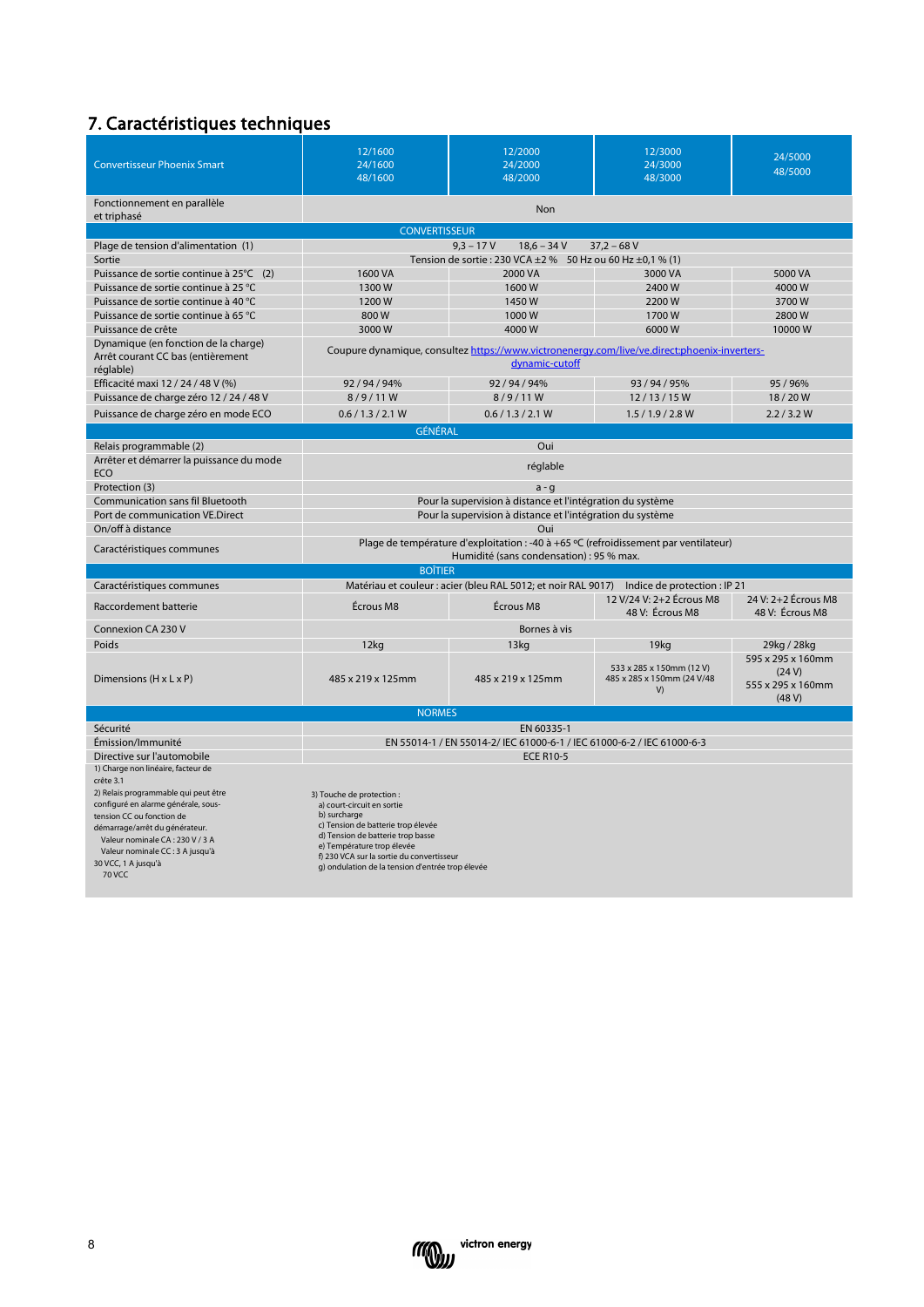## 1. SICHERHEITSHINWEISE

### Allgemeines

Lesen Sie erst die mitgelieferte Beschreibung sorgfältig durch, bevor Sie das Gerät in Betrieb nehmen und machen Sie sich mit den Sicherheitsvorschriften vertraut. Dieses Produkt wurde in Übereinstimmung mit internationalen Normen entworfen und getestet. Das Gerät darf ausschließlich für den vorgesehenen Verwendungszweck benutzt werden.

#### WARNHINWEIS: ES BESTEHT DIE GEFAHR EINES ELEKTRISCHEN SCHLAGS.

Das Gerät wird in Verbindung mit einer ständigen Spannungsquelle (Batterie) benutzt. Auch wenn das Gerät ausgeschaltet ist, können gefährliche Spannungen an den Anschlussklemmen anliegen. Trennen Sie deshalb bei allen Wartungsarbeiten das Gerät von der Batterie.

Im Gerät gibt es keine Teile, die der Verbraucher selbst warten könnte. Nehmen Sie das Paneel an der Vorderseite nicht ab und schalten Sie das Gerät nicht ein, wenn nicht alle Paneele montiert sind. Arbeiten an dem Gerät, gleich welcher Art, sollten ausschließlich von qualifizierten Fachkräften ausgeführt werden.

Benutzen Sie das Gerät niemals in gas- oder staubexplosionsgefährdeten Räumen. Lesen Sie die Angaben des Batterieherstellers und vergewissern Sie sich, dass die Batterie für das Gerät geeignet ist. Die Sicherheitshinweise des Batterieherstellers sind immer einzuhalten.

WARNHINWEIS: Heben Sie schwere Lasten nie ohne Hilfe.

### Installation

Lesen Sie erst die Installationshinweise in der Bedienungsanleitung, bevor Sie das Gerät anschließen.

Dieses Produkt entspricht der Sicherheitsklasse I (mit Sicherungserdung) Das Gehäuse muss geerdet werden. Ein Erdungsanschluss ist außen am Gehäuse angebracht. Wenn die Vermutung besteht, dass die Schutzerdung unterbrochen ist, muss das Gerät außer Betrieb gesetzt und gegen jedes unbeabsichtigte Betreiben gesichert werden; ziehen Sie einen Fachmann zu Rate.

Sorgen Sie dafür, dass die Anschlusskabel abgesichert und mit Leistungsschaltern ausgestattet sind. In diesem Produkt ist keine interne Sicherung vorhanden. Wechseln Sie nie ein Sicherungselement gegen eines mit unterschiedlichem Wert aus. Lesen Sie in der Gebrauchsanweisung nach, welche Typenkennwerte geeignet sind.

Stellen Sie während der Installation sicher, dass der Fernsteuerungsstecker mit Drahtbrücke entfernt wurde (oder schalten Sie den ferngesteuerten Ein-/Aus-Schalter aus, sofern vorhanden). Auf diese Weise wird verhindert, dass der Wechselrichter plötzlich eingeschaltet wird.

Vergewissern Sie sich vor dem Einschalten des Geräts, dass die Anschlusswerte des Netzes mit den in der Bedienungsanleitung angegebenen Werten übereinstimmen.

Sorgen Sie dafür, dass das Gerät nur innerhalb der zulässigen Betriebsbedingungen genutzt wird. Betreiben Sie das Gerät niemals in feuchter oder staubiger Umgebung. Sorgen Sie dafür, dass Luft frei um das Gerät zirkulieren kann und dass die Belüftungsöffnungen freigehalten werden.

Stellen Sie sicher, dass die geforderte Systemspannung der des Geräts entspricht.

## Transport und Lagerung

Sorgen Sie dafür, dass das Gerät bei der Lagerung oder beim Transport vom Netz und der Batterie getrennt ist.

Es wird keine Haftung für Transportschäden übernommen, wenn das Gerät nicht in der Originalverpackung transportiert wird.

Lagern Sie das Gerät an einem trockenen Ort; die Lagertemperatur muss zwischen -20°C und 60°C liegen.

Informieren Sie sich in der Bedienungsanleitung des Batterieherstellers über den Transport, die Lagerung, das Aufladen, Wiederaufladen und das Entsorgen der Batterie.



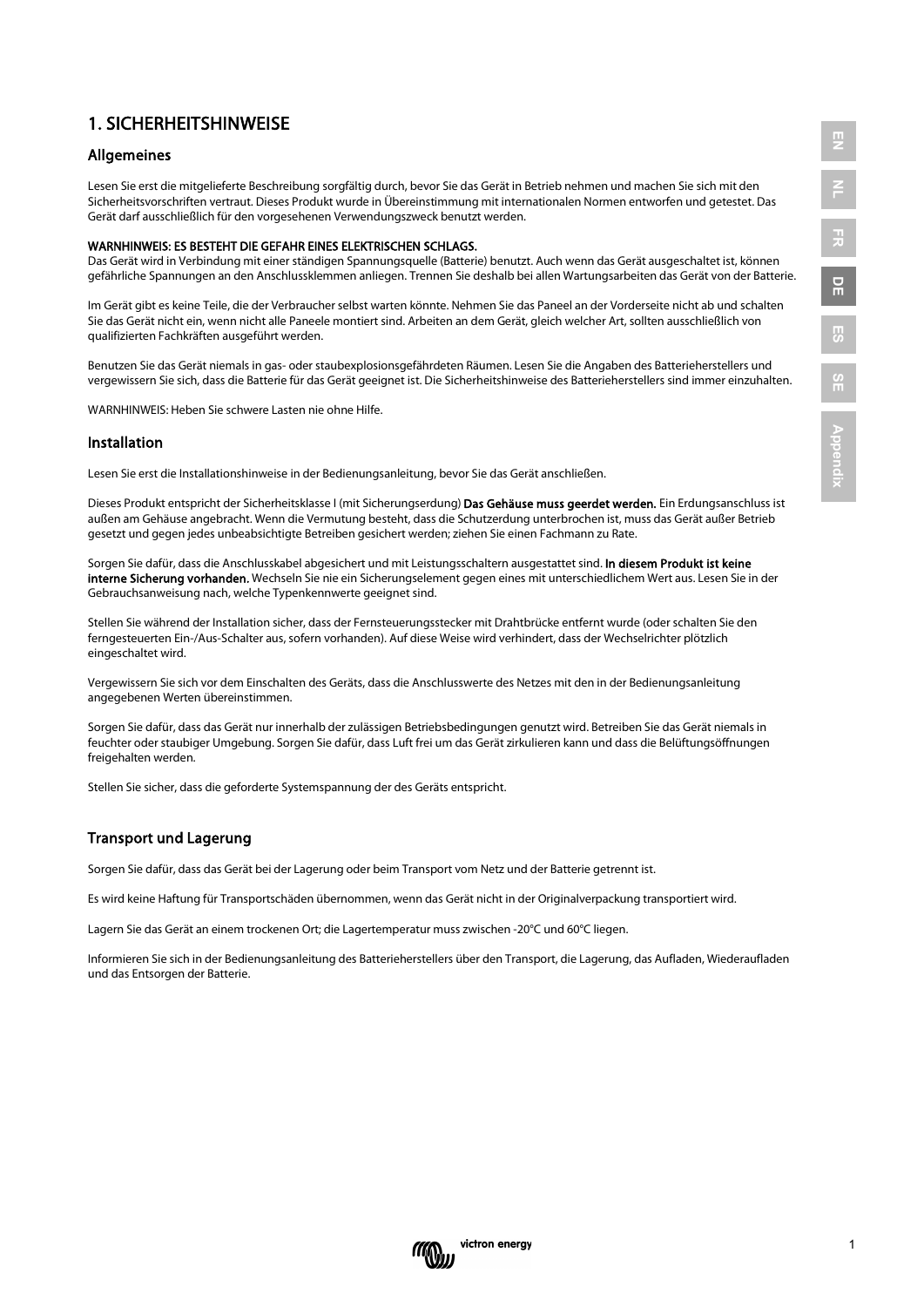## 2. BESCHREIBUNG

## 2.1 Allgemeines

#### Eingebaute Bluetooth-Funktion: Über ein Tablet oder Smartphone vollständig konfigurierbar.

- Schwellwerte zum Auslösen und Zurücksetzen von Alarmen bei niedrigem Ladezustand der Batterie.
- Schwellwerte zum Ausschalten und Neustarten bei niedrigen Batteriespannungswerten.
- Dynamisches Abschalten: lastabhängiger Abschalt-Schwellwert
- Ausgangsspannung: 210 245V
- Frequenz: 50 Hz oder 60 Hz
- Schwellwert für ECO-Modus ein/aus und ECO-Modus-Fühler
- Alarm-Relais

#### Überwachung:

• Ein- und Ausgangsspannung, % Last und Alarme

Weitere Informationen finden Sie i[m VictronConnect-Handbuch.](https://www.victronenergy.com/live/victronconnect:start) 

#### VE.Direct Kommunikationsanschluss

Der VE.Direct Port kann an einen Computer angeschlossen werden (es wird ein VE.Direct zu USB-Interface-Kabel benötigt), um dieselben Parameter zu konfigurieren und zu überwachen.

#### Bewährte Zuverlässigkeit

Die vollständige Überbrückung zusätzlich mit einer Ringtransformatorentopologie hat sich seit Jahren bewährt. Die Wechselrichter sind kurzschlussfest und vor Überhitzung (ob nun durch Überlastung oder durch die Umgebungstemperatur hervorgerufen) geschützt.

#### Hohe Einschaltleistung

Diese wird zum Einschalten von Lasten wie zum Beispiel Spannungsumformern für LED-Lampen, Halogenlampen oder Elektrowerkzeugen benötigt.

#### ECO-Modus

Im ECO-Modus schaltet der Wechselrichter auf Standby, sobald die Last unter einen voreingestellten Wert abfällt (Min. Last Schwellwert zum Anschalten: 10 VA; und Min. Last Schwellwert zum Ausschalten: 0 VA). Im Standby-Modus schaltet sich der Wechselrichter dann für einen kurzen Zeitraum ein (regulierbar, Standardeinstellung: alle 3 Sekunden). Überschreitet dabei die Last einen voreingestellten Schwellwert, bleibt der Wechselrichter eingeschaltet.

#### Ferngesteuerte Ein-/Aus-Schaltung

Ein ferngesteuerter Ein-/Ausschalter kann an einen zweipoligen Stecker angeschlossen werden, zwischen dem Pluspol der Batterie und dem linken Kontakt des zweipoligen Steckers bzw. zwischen dem Minuspol der Batterie und dem rechten Kontakt des zweipoligen Steckers.

#### LED-Diagnose

Siehe Abschnitt 3.3.

#### Lastumschaltung auf eine weitere Wechselstromquelle: der automatische Transferschalter

Für unsere Niedrigleistung-Wechselrichter empfehlen wir unseren Filax Automatic Transfer Switch. Mit dem Filax erfolgt die Umschaltung sehr schnell (in weniger als 20 Millisekunden), so dass ein unterbrechungsfreier Betrieb von Computern und anderen elektronischen Geräten gewährleistet ist. Alternativ können Sie auch einen MultiPlus mit eingebautem Transferschalter verwenden.

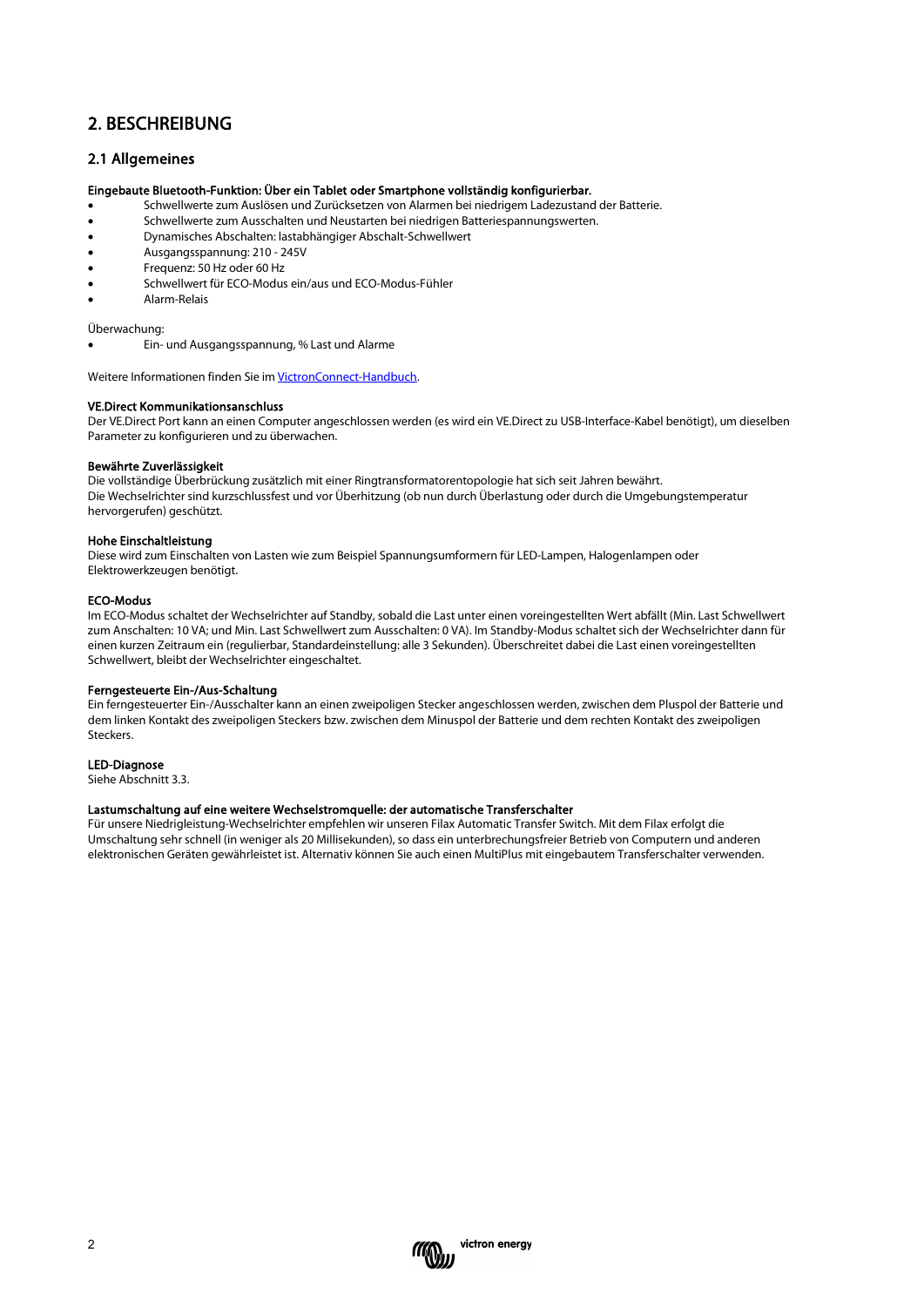## 3. BETRIEB

## 3.1 Ein/Aus-Drucktaste

Nachdem Sie das Gerät über den Druckknopf auf "ON" geschaltet haben, ist es voll betriebsbereit. Der Wechselrichter arbeitet und die LED-Anzeige "inverter" leuchtet auf. Bei mehrmaligem Betätigen des Druckknopfes in kurzen Abständen schaltet der Wechselrichter zwischen "ON", "ECO" und "OFF" hin und her. Der Wechselrichter geht mit minimaler Stromaufnahme in den Schlafmodus über, wenn das Gerät mit der Drucktaste abgeschaltet wird.

Abgesehen von der Drucktaste kann der Wechselrichter auch per Bluetooth über ein Mobilgerät mit iOS oder Android Betriebssystem und der Victron Connect App ein- (Normal- der ECO-Modus) und Ausgeschaltet werden. Wenn das Gerät jedoch entweder per Bluetooth oder mit der Drucktaste ausgeschaltet wurde, lässt es sich nicht wieder über den verdrahteten VE.Direct Port ein- und ausschalten.

## Ein/Aus-Schalter (nur 5 kVA)

Die 5 kVA-Einheit hat einen Hauptein-/Ausschalter neben den Kabeleinführungen auf der rechten Seite. Wenn dieser Schalter ausgeschaltet ist, wird der Versorgungsstrom vollständig abgeschaltet.

## 3.2 Fernbedienung

Die Fernbedienung kann über einen einfachen "Ein/Aus"-Schalter oder das Phoenix Wechselrichter Bedienpaneel erfolgen. Ein Schalter für die Fernsteuerung (ein/aus) kann an einen zweipoligen Stecker angeschlossen werden. Der Schalter kann auch zwischen dem Pluspol der Batterie und dem linken Kontakt des zweipoligen Steckers (mit "H" markiert, siehe Anhang A) bzw. zwischen dem Minuspol der Batterie und dem rechten Kontakt des zweipoligen Steckers (mit "L" markiert, siehe Anhang A) angeschlossen werden.



Aus Sicherheitsgründen kann dieses Produkt gänzlich ausgeschaltet werden (damit der Wechselrichter z. B. nicht über die Drucktaste oder per Bluetooth eingeschaltet werden kann), wenn der Fernsteuerungs-Stecker und seine standardmäßige Drahtbrücke entfernt werden (oder durch Ausschalten des ferngesteuerten Ein-/Aus-Schalters, sofern vorhanden). So kann der Nutzer sicher gehen, dass der Wechselrichter nicht aus Versehen per Bluetooth plötzlich durch einen anderen Nutzer eingeschaltet wird.

## 3.3 LED Beschreibung

| <b>Grüne LED:</b> | <b>Status</b>                                                           | Störungssuche                                                                                                                                                                                                                                                                                                                                                                                                                                                                                                                                                                |
|-------------------|-------------------------------------------------------------------------|------------------------------------------------------------------------------------------------------------------------------------------------------------------------------------------------------------------------------------------------------------------------------------------------------------------------------------------------------------------------------------------------------------------------------------------------------------------------------------------------------------------------------------------------------------------------------|
|                   | Wechselrichter an                                                       | Rote LED aus<br>Status OK<br>Rote LED an oder blinkt:<br>Der Wechselrichter ist noch in Betrieb, schaltet jedoch ab, wenn der Zustand sich verschlimmert. Siehe Tabelle über<br>rote LED für die Ursachen der Warnung                                                                                                                                                                                                                                                                                                                                                        |
|                   | <b>ECO-Modus</b>                                                        | Wenn der Wechselrichter sich immer wieder ein- und ausschaltet, während eine Last angeschlossen ist, kann es<br>sein, dass die Last im Vergleich zu den derzeitigen ECO-Modus-Einstellungen zu gering ist. Erhöhen Sie die Last oder<br>ändern Sie die ECO-Modus-Einstellungen. Mindesteinstellung ECO-Modus: 15 W)                                                                                                                                                                                                                                                          |
|                   | Aus und in Wartestellung                                                | Der Wechselrichter hat sich aus Schutzgründen abgeschaltet. Der Wechselrichter wird sich nach Beseitigung aller<br>Alarmbedingungen automatisch neu starten. Siehe Status rote LED für die Ursachen des Abschaltens.                                                                                                                                                                                                                                                                                                                                                         |
|                   | Wechselrichter aus                                                      | <b>Rote LED aus</b><br>Überprüfen Sie den Stecker für ferngesteuerte Ein-/Aus-Schaltung.<br>Überprüfen Sie die Gleichstrom-Kabelanschlüsse und Sicherungen.<br>Überprüfen Sie den Betriebsmodus durch einmaliges Betätigen des Druckknopfes.<br>Rote LED an oder blinkt:<br>Der Wechselrichter hat sich aus Schutzgründen abgeschaltet. Er schaltet sich nicht mehr automatisch ein. Die rote<br>LED gibt die Ursache für das Abschalten an. Beheben Sie die Ursache und starten Sie den Wechselrichter erneut,<br>indem Sie ihn zunächst AUS- und dann wieder EIN-schalten. |
|                   | Aus und Firmware-Update<br>wird durchgeführt oder ist<br>fehlgeschlagen | Rote LED blinkt (-●-●-●-●)<br>Firmware-Update wird durchgeführt oder ist fehlgeschlagen. Wenn fehlgeschlagen, Firmware-Update erneut<br>versuchen.                                                                                                                                                                                                                                                                                                                                                                                                                           |

| <b>Gelbe LED</b> |                         | <b>Status</b>    | Störungssuche                                                                                                                                                                                                                                                                                                                                                                                                                                                  |
|------------------|-------------------------|------------------|----------------------------------------------------------------------------------------------------------------------------------------------------------------------------------------------------------------------------------------------------------------------------------------------------------------------------------------------------------------------------------------------------------------------------------------------------------------|
| $••••••••••$     | Leuchtet ununterbrochen | <b>ECO-Modus</b> | <b>Rote LED aus</b><br>Status OK<br>Rote LED an oder blinkt:<br>Der Wechselrichter ist noch in Betrieb, schaltet jedoch ab, wenn der Zustand sich<br>verschlimmert. Siehe Tabelle über rote LED für die Ursachen der Warnung                                                                                                                                                                                                                                   |
|                  | Aus                     | ECO-Modus aus    | <b>Rote LED aus</b><br>Überprüfen Sie den Betriebsmodus durch einmaliges Betätigen des Druckknopfes.<br>Überprüfen Sie den Stecker für ferngesteuerte Ein-/Aus-Schaltung.<br>Überprüfen Sie die Gleichstrom-Kabelanschlüsse und Sicherungen.<br>l Rote LED an oder blinkt:<br>Der Wechselrichter hat sich aus Schutzgründen abgeschaltet. Er schaltet sich nicht mehr<br>automatisch ein. Die rote LED gibt die Ursache für das Abschalten an. Beheben Sie die |



**NL**

**FR**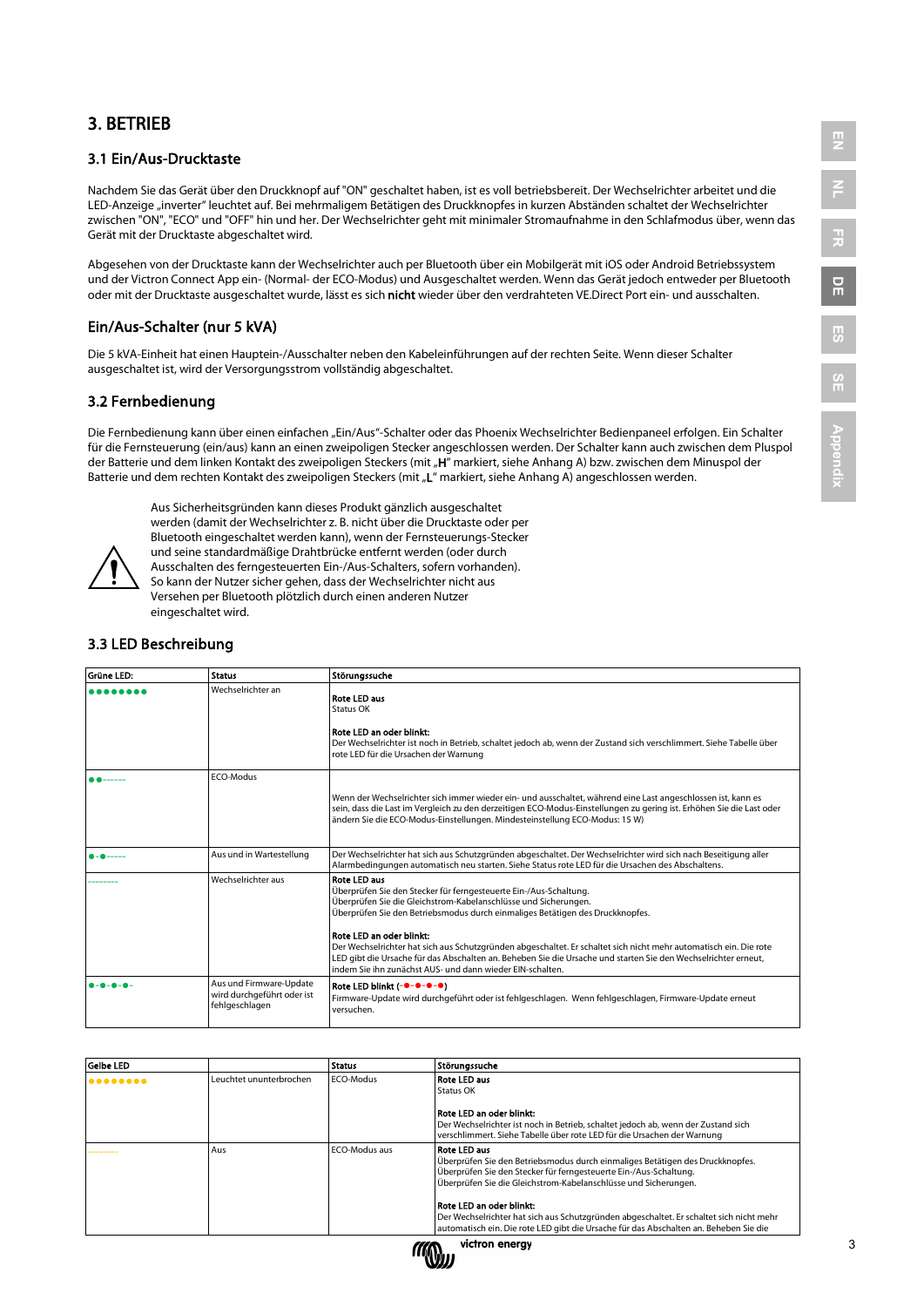|  | .<br>∙uno<br>starten.<br>Urs.<br>dann<br>on Wecht<br>ıhr<br>zunachst<br><b>COLO</b><br>. indem<br>hseirichte<br>5.115<br>erneut.<br>unc<br>- 10<br>:ne<br>$-$ mu<br>· EIN-schalter.<br><b>MIPOR</b> |
|--|-----------------------------------------------------------------------------------------------------------------------------------------------------------------------------------------------------|
|--|-----------------------------------------------------------------------------------------------------------------------------------------------------------------------------------------------------|

| <b>Rote LED</b> |                                | Beschreibung             | Störungssuche                                                                                                                                                                                                                                                                                              |
|-----------------|--------------------------------|--------------------------|------------------------------------------------------------------------------------------------------------------------------------------------------------------------------------------------------------------------------------------------------------------------------------------------------------|
| $••••••••••$    | Leuchtet ununterbrochen        | Überlastung              | Last verringern.                                                                                                                                                                                                                                                                                           |
|                 | Langsames Blinken              | Ladezustand niedrig      | Batterie aufladen oder ersetzen.<br>Überprüfen Sie die Gleichstrom-Kabelanschlüsse.<br>Überprüfen Sie den Kabelquerschnitt, da dieser möglicherweise nicht<br>ausreicht.<br>Siehe Abschnitt 4.2 Schutzvorkehrungen und automatische<br>Neustartbedingungen für einen manuellen und automatischen Neustart. |
| $-0-0-0-0-$     | <b>Schnelles Blinken</b>       | Batterieladezustand hoch | Verringern Sie die DC-Eingangsspannung. Überprüfen Sie, ob<br>das Ladegerät defekt ist.                                                                                                                                                                                                                    |
| ------          | Doppeltes Pulsieren            | Temperatur hoch          | Verringern Sie die Last und/oder verlagern Sie den Standort des<br>Wechselrichters an einen besser belüfteten Ort.                                                                                                                                                                                         |
| $0 - 0 -$       | Schnelles einmaliges Pulsieren | DC-Brummspannung hoch    | Überprüfen Sie die DC-Kabelanschlüsse und den Kabelquerschnitt.                                                                                                                                                                                                                                            |

### 3.4 Schutzvorkehrungen und automatische Neustartbedingungen

#### Überlastung

Einige Lasten wie Motoren oder Pumpen nehmen bei der Inbetriebnahme hohe Einschaltströme auf. In diesen Fällen kann es sein, dass der Einschaltstrom den Grenzwert für Überstrom-Fehler des Wechselrichters übersteigt. In einem solchen Fall verringert sich die Ausgangsspannung schnell, um den Ausgangsstrom des Wechselrichters zu begrenzen. Wird der Grenzwert für Überstrom-Fehler fortwährend überschritten, schaltet sich der Wechselrichter ab und startet nach 30 Sekunden neu.

Nach drei Neustarts gefolgt von einer weiteren Überlastung innerhalb der ersten 30 Sekunden nach dem Neustart schaltet sich der Wechselrichter aus und bleibt ausgeschaltet. Die LED zeigen ein Abschalten aufgrund von Überlastung an. Um den Wechselrichter erneut zu starten, müssen Sie ihn erst AUS- und dann wieder EIN-schalten.

#### niedrige Batteriespannung (regulierbar)

Der Wechselrichter schaltet sich ab, wenn die DC-Eingangsspannung unter den Schwellwert für das Abschalten aufgrund eines niedrigen Ladezustandes abfällt. Nach einer Mindestverzögerung von 30 Sekunden startet der Wechselrichter erneut, wenn die Spannung den Schwellwert zum Neustarten nach niedrigem Ladezustand überschreitet.

Nach drei Neustarts gefolgt von einem weiteren Abschalten innerhalb der ersten 30 Sekunden nach dem Neustart aufgrund eines niedrigen Ladezustands, schaltet sich der Wechselrichter aus und versucht es nicht erneut. Die LED zeigen an, dass es zu einem Abschalten aufgrund eines niedrigen Ladezustands gekommen ist. Um den Wechselrichter erneut zu starten, schalten Sie ihn zunächst AUS und dann wieder EIN oder laden Sie die Batterie wieder auf. Sobald der Ladezustand der Batterie angestiegen ist und mindestens 30 Sekunden über dem Schwellwert zum Laden bleibt, schaltet er sich ein.

Die Standardschwellwerte für das Abschalten aufgrund eines niedrigen Ladezustandes und für das Neustarten finden Sie in den Technischen Angaben. Sie lassen sich mit der VictronConnect App anpassen.

#### Hohe Batteriespannung

Verringern Sie die DC-Eingangsspannung und/oder überprüfen Sie, ob eine Batterie oder ein Solar-Ladegerät im System fehlerhaft ist. Wir der Wechselrichter aufgrund einer zu hohen Batteriespannung abgeschaltet, wartet er zunächst 30 Sekunden und versucht dann, erneut zu starten, sobald die Batteriespannung auf einen annehmbaren Wert gesunken ist. Der Wechselrichter bleibt nach mehrmaligen Versuchen nicht aus.

#### Hohe Temperatur

Eine hohe Umgebungstemperatur oder eine andauernde hohe Last kann zu einem Abschalten aufgrund einer Übertemperatur führen. Der Wechselrichter startet nach 30 Sekunden erneut. Der Wechselrichter bleibt nach mehrmaligen Versuchen nicht aus. Verringern Sie die Last und/oder verlagern Sie den Standort des Wechselrichters an einen besser belüfteten Ort.

#### DC-Brummspannung hoch

Eine hohe DC-Brummspannung wird normalerweise durch lose DC-Kabelverbindungen und/oder eine zu dünne DC-Verkabelung verursacht. Nachdem der Wechselrichter sich aufgrund einer zu hohen DC-Brummspannung abgeschaltet hat, wartet er 30 Sekunden und startet dann erneut.

Nach drei Neustarts gefolgt von einem weiteren Abschalten innerhalb der ersten 30 Sekunden nach dem Neustart aufgrund einer zu hohen DC-Brummspannung, schaltet sich der Wechselrichter aus und versucht es nicht erneut. Um den Wechselrichter erneut zu starten, müssen Sie ihn erst AUS- und dann wieder EIN-schalten.

Eine anhaltende hohe DC-Brummspannung verringert die Lebenserwartung des Wechselrichters.

## 4. INSTALLATION



Dieses Produkt darf nur von einer qualifizierten Elektrofachkraft installiert werden.



Stellen Sie während der Installation sicher, dass der Fernsteuerungsstecker mit Drahtbrücke entfernt wurde (oder schalten Sie den ferngesteuerten Ein-/Aus-Schalter aus, sofern vorhanden). Auf diese Weise wird verhindert, dass der Wechselrichter plötzlich eingeschaltet wird.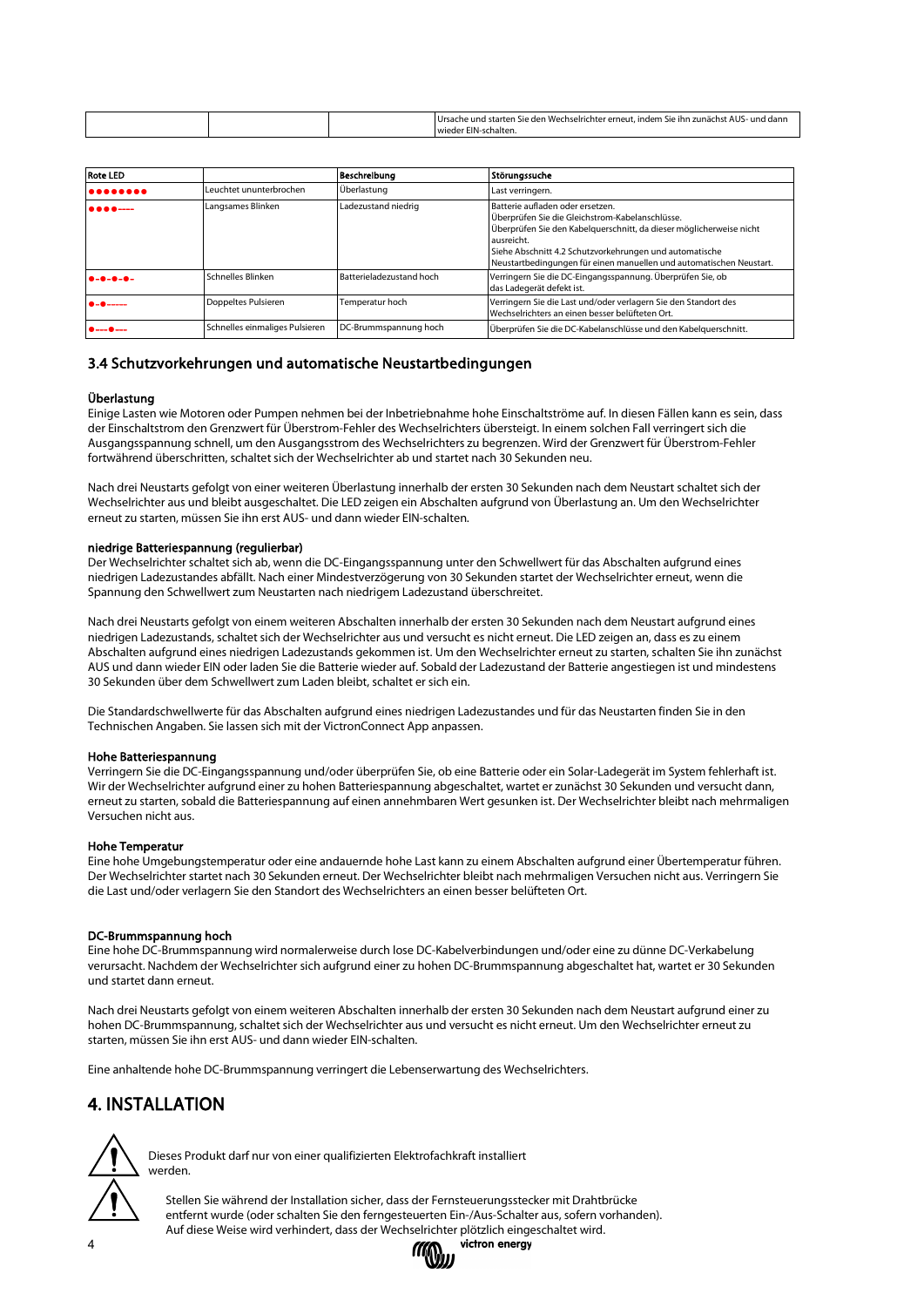### 4.1 Einbauort

Das Gerät soll an einem trockenen und gut belüfteten Platz möglichst nahe zur Batterie installiert werden. Ein Abstand von ca.10 cm sollte aus Kühlungsgründen um das Gerät herum frei bleiben.



Übermäßig hohe Umgebungstemperatur führt zu: Verkürzter Lebensdauer. Geringerem Ladestrom.

Reduzierter Spitzenkapazität oder Abschaltung des Gerätes. Montieren Sie das Gerät niemals direkt über den Batterien.

Das Produkt ist auch zur Wandmontage geeignet. Zur Montage, siehe Anhang A. Das Gerät kann sowohl horizontal wie auch vertikal montiert werden. Allerdings sollte es, wenn möglich, vertikal montiert werden, da dies eine optimale Kühlung des Geräts gewährleistet.



Nach dem Einbau muss das Gerät innen zugänglich bleiben.

Um den Spannungsverlust über die Kabel möglichst gering zu halten, sollte der Abstand zwischen dem Gerät und der Batterie möglichst kurz sein.



Aus Sicherheitsgründen sollte dieses Gerät wie alle elektrischen Verbraucher, die eine bestimmte elektrische Leistung umsetzen, in einer hitzebeständigen Umgebung installiert werden. Stellen Sie sicher, dass keine brennbaren Chemikalien, Plastikteile, Vorhänge oder andere Textilien in unmittelbarer Nähe sind.

## 4.2 Batteriekabel anschließen

Um die Leistung des Produkts voll ausnützen zu können, sollten nur Batterien mit ausreichender Kapazität und Batteriekabel mit dem richtigen Querschnitt verwendet werden. Siehe Tabelle.

|                                     | 12/1600         | 24/1600          | 48/1600 | 12/2000         | 24/2000 | 48/2000 |
|-------------------------------------|-----------------|------------------|---------|-----------------|---------|---------|
| Empfohlene Sicherung                | 250A            | 125A             | 60A     | 300A            | 150A    | 80A     |
| Empfohlener                         |                 |                  |         |                 |         |         |
| Kabelguerschnitt (mm <sup>2</sup> ) |                 |                  |         |                 |         |         |
| $0 - 5 m$                           | 70              | 35               | 16      | 70              | 50      | 25      |
| $5 - 10 m$                          | nicht empfohlen | 70               | 25      | nicht empfohlen | 95      | 50      |
|                                     |                 |                  |         |                 |         |         |
|                                     | 12/3000         | 24/3000          | 48/3000 | 24/5000         | 48/5000 |         |
| Empfohlene Sicherung                | 400A            | 250A             | 125     | 400A            | 200A    |         |
| Empfohlener                         |                 |                  |         |                 |         |         |
| Kabelguerschnitt (mm <sup>2</sup> ) |                 |                  |         |                 |         |         |
| $0 - 5 m$                           | 2x 95*          | 1x50             | 1x35    | $2x$ 95 $*$     | 1x70    |         |
| $5 - 10 m$                          | nicht empfohlen | 2x <sub>50</sub> | 2x35    | 2x95            | 2x70    |         |
|                                     |                 |                  |         |                 |         |         |
|                                     | 12/1600         | 24/1600          | 48/1600 | 12/2000         | 24/2000 | 48/2000 |
|                                     |                 |                  |         |                 |         |         |

| Empfohlene<br>Batteriekapazität (Ah) | $300 - 800$ | $150 - 400$ | $75 - 200$ | 350 - 1000 | $200 - 500$ | 100 - 250 |
|--------------------------------------|-------------|-------------|------------|------------|-------------|-----------|
|                                      |             |             |            |            |             |           |

|                                      | 12/3000      | 24/3000     | 48/3000     | 24/5000      | 48/5000   |
|--------------------------------------|--------------|-------------|-------------|--------------|-----------|
|                                      |              |             |             |              |           |
| Empfohlene<br>Batteriekapazität (Ah) | $400 - 1200$ | $200 - 700$ | $100 - 400$ | $300 - 1500$ | 150 - 700 |

Anmerkung: Innerer Widerstand ist der wesentliche Faktor bei der Nutzung von Batterien mit geringer Kapazität. Lassen Sie sich bitte von Ihrem Lieferanten beraten oder lesen Sie die entsprechenden Abschnitte in unserem schon oben erwähnten Buch "Immer Strom".

#### Vorgehensweise

Bezüglich der Kabelanschlüsse gehen Sie bitte wie folgt vor:

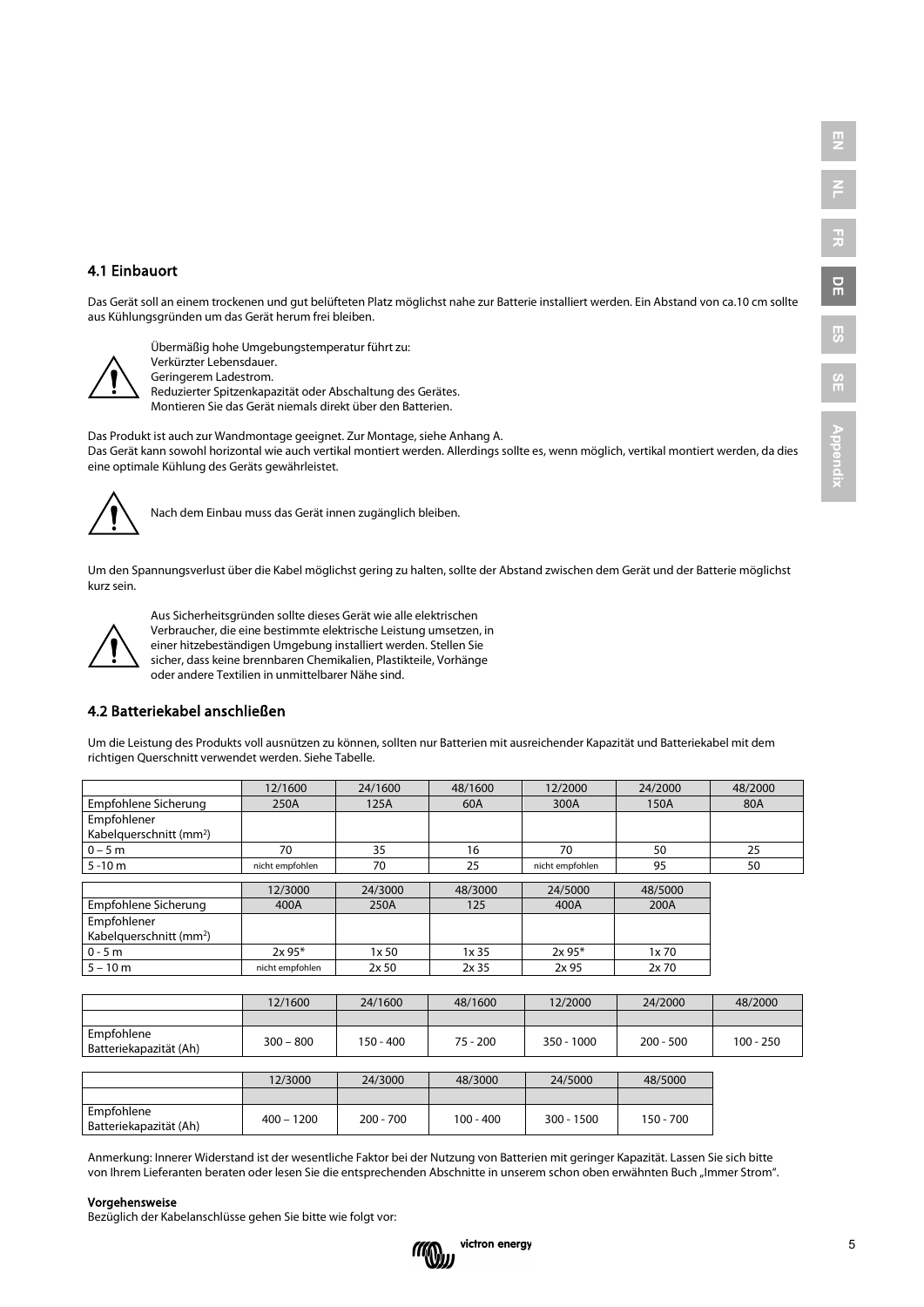

Benutzen Sie zur Vermeidung von Kurzschlüssen isolierte Maulschlüssel! Maximales Drehmoment: 11 Nm Vermeiden Sie Kabelkurzschlüsse!

Schließen Sie die Batteriekabel an: das rote an den + Pol, das schwarze an den - Pol der Batterie (siehe Anhang A). Ein verpolter Anschluss (+ an – und – an +) beschädigt das Gerät. Ziehen Sie alle Muttern stramm an, um den Kontaktwiderstand weitestgehend zu reduzieren.

## 4.3 Anschluss der Wechselstromkabel

Dieses Produkt entspricht der Sicherheitsklasse I (mit Sicherungserdung)



Der Neutralleiter des Wechselstromausgangs dieses Wechselrichters ist mit dem Chassis verbunden (siehe Anhang B für 1600VA/2000VA und Anhang C für 3000VA/5000VA).

Damit wird die einwandfreie Funktion des FI-Schutzschalters, der am Wechselstromausgang des Wechselrichters anzuschließen ist, gewährleistet. Das Gehäuse des Gerätes muss mit der Erde, dem Fahrzeugrahmen (Landfahrzeug) oder der Erdungsplatte bez. dem Rumpf des Bootes verbunden werden.

#### Vorgehensweise

Die Anschlusspunkte sind deutlich gekennzeichnet. Von links nach rechts: "L" (Phase), "N" (Nullleiter), "PE" (Erde).

## 4.4 Weitere Anschlussmöglichkeiten

Es gibt eine Anzahl weiterer Anschlussmöglichkeiten:

#### 4.4.1 Ferngesteuerter Ein-/Aus-Schalter & ferngesteuertes Bedienpaneel

Die Fernbedienung des Gerätes ist auf dreifache Weise möglich:

- Mit einem Smartphone (iOS oder Android) und der Victron Connect App.
- Mit einem externen Schalter (der mit dem zweipoligen Fernbedienungsstecker verbunden ist). Der Hauptschalter am Wechselrichter muss auf "on" stehen.
- Mit einem Phoenix-Wechselrichter VE.Direct Bedien-Paneel (Anschluss an den zweipoligen Fernbedienungsstecker, siehe Anhang A). Der Hauptschalter am Wechselrichter muss auf "on" stehen.

#### 4.4.2 Programmierbares Relais

Die Wechselrichter sind mit einem multifunktionalen Relais ausgestattet, dass standardmäßig im Normalbetriebs-Modus programmiert ist. (Zur Änderung der Funktion des Relais wird die VictronConnect Software benötigt.) Die verschiedenen Relais-Modi lassen sich wie folgt zusammenfassen:

#### Normalbetrieb ("Wechselrichter" in der VictronConnect App) - Standardeinstellung

Während es Normalbetriebs ist das Relais geschlossen. Es ist offen, wenn der Wechselrichter sich bei einem Alarm ausgeschaltet hat oder durch einen Nutzer ausgeschaltet wurde. Es ist (natürlich) auch offen, wenn kein Strom an den Anschlüssen anliegt, z. B. weil die Batterie nicht angeschlossen ist. Im ECO-Modus ist das Relais geschlossen, sowohl wenn nach einer Last gesucht wird als auch, wenn das Gerät vollständig an ist, z. B, wenn eine Last erkannt wurde.

Verwenden Sie diese Option, wenn Sie möchten, dass das Relais signalisiert, dass an den Ausgängen des Wechselrichters Strom vorhanden ist.

Warnhinweise und Alarme ("Alarm" in der VictronConnect App)

Ähnlich wie oben, jedoch öffnet sich das Relais auch, wenn ein Warnhinweis vorliegt. Zum Beispiel, weil die Batteriespannung auf den Abschalt-Wert abgefallen ist, oder wenn die Batterie so viel geladen wurde, dass ein Abschalten aufgrund von Überlast bald bevorsteht. Im ECO-Modus ist das Relais geschlossen, sowohl wenn nach einer Last gesucht wird als auch, wenn das Gerät vollständig an ist, (d. h., wenn eine Last erkannt wurde). Ausgenommen ist hier der Fall, wenn ein Warnhinweis vorliegt. Verwenden Sie diese Option, wenn Sie möchten, dass das Relais signalisiert, dass eine Handlung erforderlich ist (Laden der Batterie, Reduzierung der Last, etc.), um einen Stromausfall zu verhindern.

Batterie schwach ("Batterie schwach" in der VictronConnect App)

Das Relais ist im Normalbetrieb an. Es schaltet sich ab, wenn ein Warnhinweis "Batterie schwach" vorliegt. Es bleibt aus, wenn der Wechselrichter aufgrund einer zu schwachen Spannung abschaltet. Es schaltet sich erst wieder ein, wenn der Wechselrichter in Betrieb ist und die Batteriespannung den Schwellwert zum Zurücksetzen des Vor-Alarms überschreitet Verwenden Sie diese Option zum Last-Abwurf oder, um automatisch einen Generator zu starten. Beachten Sie bitte, dass es sich hierbei eher um eine behelfsmäßige Option zum Starten/Stoppen eines Generators handelt. Weitere und besser geeignete Optionen finden Sie hier.

Externer Lüfter ("Lüfter" in der VictronConnect App) Das Relais ist aus, es sei denn, der Lüfter im Inneren des Wechselrichters ist in Betrieb. Verwenden Sie diese Option zum Steuern eines externen Lüfters, zum Beispiel, wenn sich der Wechselrichter in einem engen, geschlossenen Bereich befindet.

Deaktiviertes Relais ("aus" in der VictronConnect App) Diese Option stellt das Relais in die Position OPEN. Verwenden Sie diese Option, wenn Sie die Relais-Funktion nicht verwenden möchten.

## 5. Konfiguration



Die Einstellungen dürfen nur von einer qualifizierten Elektrofachkraft geändert werden.

Lesen Sie vor eventuellen Änderungen erst die Anweisungen.

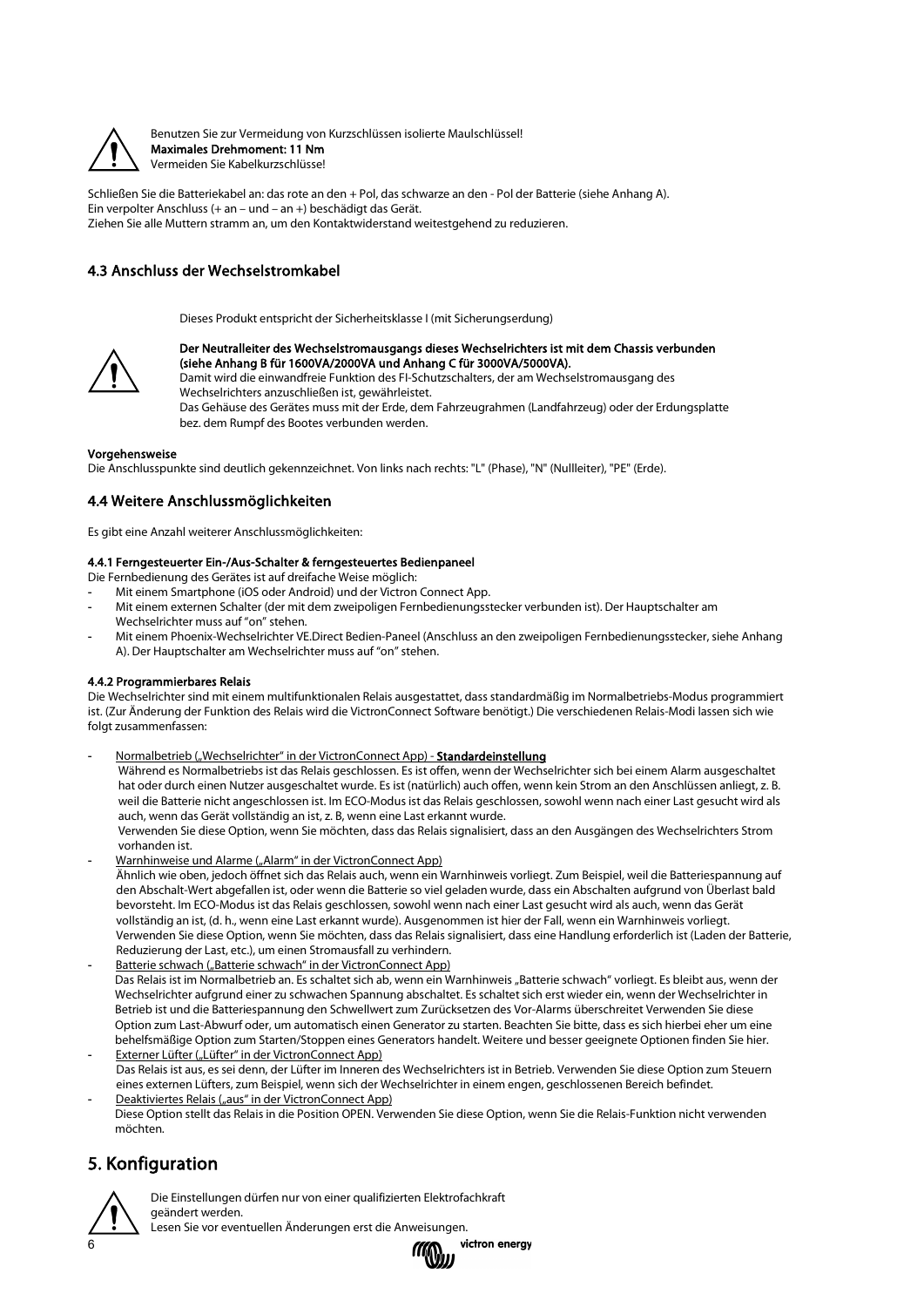Die Batterien müssen während des Ladevorgangs in einem trockenen, gut belüfteten Raum stehen.

## 5.1 Standardeinstellung: betriebsbereit

Phoenix-Wechselrichter werden ab Fabrik mit Standardeinstellungen ausgeliefert. Diese beziehen sich auf den Betrieb als Einzelgerät.

Standard-Fabrikeinstellungen Wechselrichterfrequenz<br>
Wechselrichterspannung<br>
230 VAC Wechselrichterspannung Suchmodus<br>Programmierbares Relais aus aus aus aus aus aus Rhandelbares Relais Programmierbares Relais Dynamisches Abschalten aus aus

### 5.2 Erläuterungen zu den Einstellungen

#### Wechselrichter-Frequenz

Frequenz am Ausgang Einstellbar: 50Hz; 60Hz

#### Wechselrichter-Spannung

Einstellbar: 210 – 245 V

#### ECO-Modus

Steht der ECO-Modus auf "on", wird der Stromverbrauch bei Nulllastbetrieb um ungefähr 80…90 % reduziert. In diesem Modus schaltet sich der Phoenix Wechselrichter Smart, wenn er im Wechselrichter-Modus betrieben wird, bei Nulllast bzw. bei nur geringer Last ab und schaltet sich alle zweieinhalb Sekunden für einen kurzen Zeitraum (anpassbar) wieder ein. Überschreitet der Ausgangsstrom einen eingestellten Grenzwert, nimmt der Wechselrichter den Betrieb wieder auf. Ist dies nicht der Fall, schaltet sich der Wechselrichter wieder ab.

Der ECO-Modus lässt sich mit dem Druckknopf an der Vorderseite des Wechselrichters einstellen. Die Last-Schwellwerte "shut down" (abschalten) und "remain on" (eingeschaltet bleiben) lassen sich für den ECO-Modus mit Victron

Connect einstellen. Die werksseitigen Standard-Einstellungen sind: Abschalten: 50 Watt (lineare Last)

Einschalten: 100 Watt (lineare Last)

#### Programmierbares Relais

In der Grundeinstellung wirkt das Multifunktions-Relais als Alarmrelais d.h. es schaltet das Gerät bei Störungen ab (Gerät wird zu heiß, Brummspannung am Eingang zu hoch, Batteriespannung zu niedrig).

#### Dynamisches Abschalten

Verwenden Sie VictronConnect, um das dynamische Abschalten zu aktivieren und zu konfigurieren (siehe <https://www.victronenergy.com/live/ve.direct:phoenix-inverters-dynamic-cutoff> für zusätzliche Angaben). Verwenden Sie das dynamische Abschalten nicht in Installationen, bei denen auch andere Lasten an dieselbe Batterie angeschlossen sind: Die Batteriespannung fällt dann aufgrund der zusätzlichen Last ab, der Algorithmus des dynamischen Abschaltens im Wechselrichter berücksichtigt diese Last jedoch nicht. Daher schaltet sich der Wechselrichter zu früh mit einem Unterspannungs-Alarm ab.

### 5.3 Konfiguration mit dem Computer

Sämtliche Einstellungen lassen sich mit einem Smartphone, Tablet oder Computer verändern.

Bei der Änderung von Einstellungen mit einem Smartphone oder Tablet wird Folgendes benötigt: - Die VictronConnect: Sie steht zum kostenlosen Download unter www.victronenergy.com bereit.

Bei Einstellungen mit dem PC wird Folgendes benötigt:

- Die VictronConnect: Sie steht zum kostenlosen Download unter www.victronenergy.com bereit.

- Eine VE.Direct zu USB-Schnittstelle

## 6. WARTUNG

Der Phoenix Wechselrichter Smart bedarf keiner speziellen Wartung. Es reicht aus, wenn die Anschlüsse einmal jährlich kontrolliert werden. Feuchtigkeit sowie Staub, Öl- und sonstige Dämpfe sollten vermieden werden. Halten Sie die Geräte sauber.

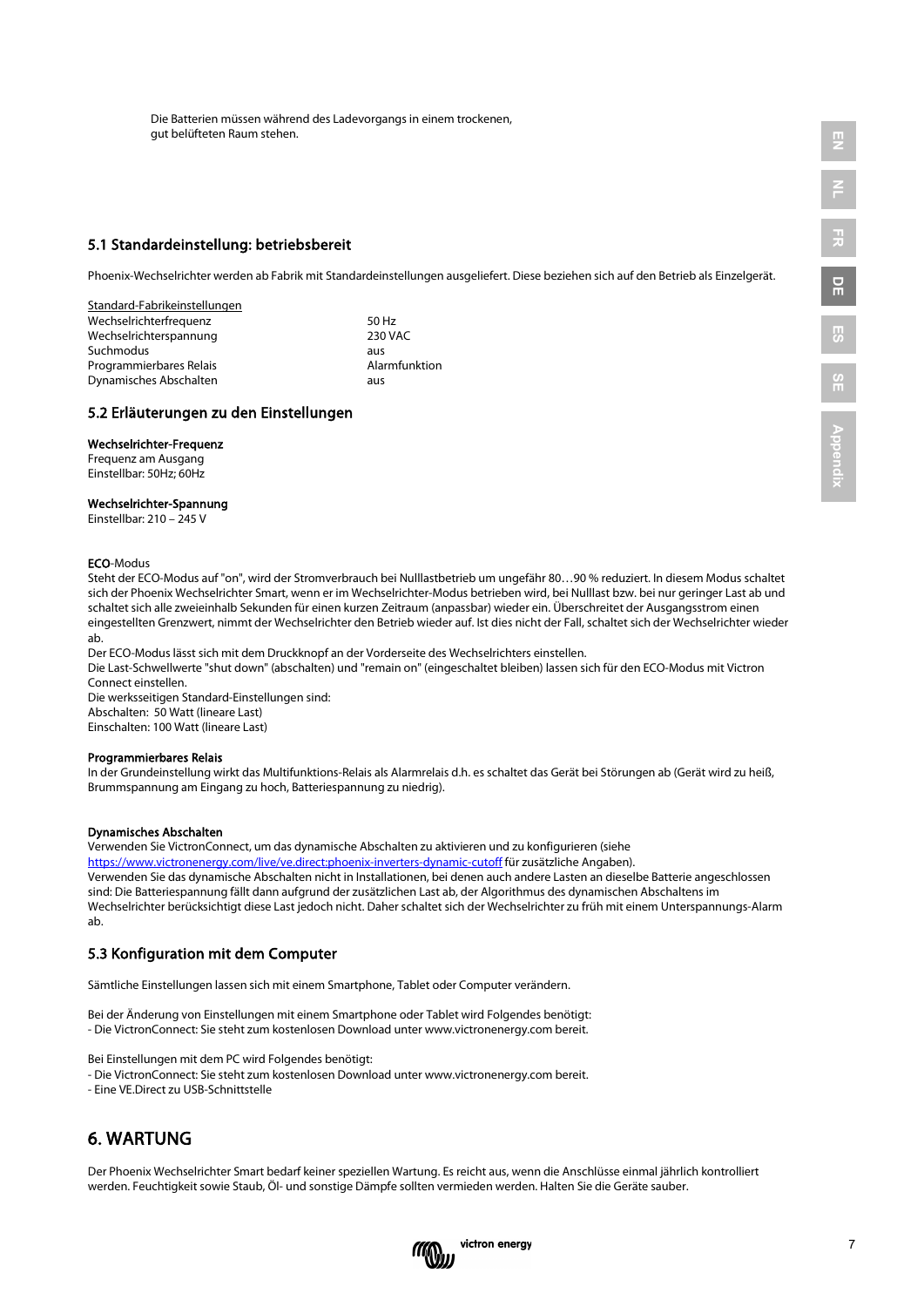## 7. Technische Daten

| <b>Phoenix Wechselrichter Smart</b><br>24/1600<br>24/2000<br>24/3000<br>48/5000<br>48/1600<br>48/2000<br>48/3000<br>Parallelschaltung und Drei-Phasen-<br><b>Nein</b><br><b>Betrieb</b> |  |  |  |  |  |
|-----------------------------------------------------------------------------------------------------------------------------------------------------------------------------------------|--|--|--|--|--|
|                                                                                                                                                                                         |  |  |  |  |  |
|                                                                                                                                                                                         |  |  |  |  |  |
| <b>WECHSELRICHTER</b>                                                                                                                                                                   |  |  |  |  |  |
| $9,3 - 17$ V $18,6 - 34$ V $37,2 - 68$ V<br>Eingangsspannungsbereich (1)                                                                                                                |  |  |  |  |  |
| Ausgangsspannung: 230 VAC $\pm 2$ % 50 Hz oder 60 Hz $\pm$ 0,1 % (1)<br>Ausgang                                                                                                         |  |  |  |  |  |
| Kont. Ausgangsleistung bei 25°C (2)<br>1600 VA<br>2000 VA<br>3000 VA<br>5000 VA                                                                                                         |  |  |  |  |  |
| Kont. Ausgangsleistg. bei 25°C<br>1600W<br>2400W<br>4000W<br>1300W                                                                                                                      |  |  |  |  |  |
| Kont. Ausgangsleistg. bei 40°C<br>1200W<br>1450W<br>2200W<br>3700W                                                                                                                      |  |  |  |  |  |
| Kont. Ausgangsleistg. bei 65°C<br>1000W<br>1700W<br>800W<br>2800W                                                                                                                       |  |  |  |  |  |
| 3000W<br>4000W<br>6000W<br>10000W<br>Spitzenleistung                                                                                                                                    |  |  |  |  |  |
| Dynamisches (lastabhängiges)<br>Herunterfahren aufgrund von<br>Dynamisches Abschalten, siehe https://www.victronenergy.com/live/ve.direct:phoenix-                                      |  |  |  |  |  |
| niedrigem DC (vollständig<br>inverters-dynamic-cutoff<br>konfigurierbar)                                                                                                                |  |  |  |  |  |
| Max. Wirkungsgrad 12/24/48 V<br>92 / 94 / 94%<br>92 / 94 / 94%<br>93/94/95%<br>95 / 96%                                                                                                 |  |  |  |  |  |
| Null-Last Leistung 12 / 24 / 48 V<br>8/9/11W<br>12/13/15W<br>18/20W<br>8/9/11W                                                                                                          |  |  |  |  |  |
| Null-Last Leistung im ECO-Modus<br>0.6 / 1.3 / 2.1 W<br>0.6 / 1.3 / 2.1 W<br>$1.5/1.9/2.8$ W<br>2.2 / 3.2 W                                                                             |  |  |  |  |  |
| <b>ALLGEMEINES</b>                                                                                                                                                                      |  |  |  |  |  |
|                                                                                                                                                                                         |  |  |  |  |  |
| Programmierbares Relais (2)<br>Ja                                                                                                                                                       |  |  |  |  |  |
| Stopp-& Start-Leistung ECO-Modus<br>regelbar                                                                                                                                            |  |  |  |  |  |
| Schutz (3)<br>$a - q$                                                                                                                                                                   |  |  |  |  |  |
| Drahtlose Bluetooth Kommunikation<br>Für Fernüberwachung und Systemintegration                                                                                                          |  |  |  |  |  |
| <b>VE.Direct Kommunikationsanschluss</b><br>Für Fernüberwachung und Systemintegration                                                                                                   |  |  |  |  |  |
| Ferngesteuerte Ein-/Aus-Schaltung<br>Ja                                                                                                                                                 |  |  |  |  |  |
| Betriebstemperaturbereich: -40 bis +65°C (Gebläselüftung) Feuchte (nicht kondensierend): max.<br>Gemeinsame Merkmale<br>95 %                                                            |  |  |  |  |  |
| <b>GEHÄUSE</b>                                                                                                                                                                          |  |  |  |  |  |
| Gemeinsame Merkmale<br>Material & Farbe: Stahl (Blau RAL 5012; und Schwarz RAL 9017) Schutzklasse: IP 21                                                                                |  |  |  |  |  |
| 24 V: 2+2 M8 Boltzen<br>12 V/24 V: 2+2 M8 Boltzen<br><b>Batterie-Anschluss</b><br>M8 Bolzen<br>M8 Bolzen<br>48 V: M8 Boltzen<br>48 V: M8 Boltzen                                        |  |  |  |  |  |
| 230 V AC Anschluss<br>Schraubklemmen                                                                                                                                                    |  |  |  |  |  |
| Gewicht<br>12kg<br>13kg<br>29kg / 28kg<br>19kg                                                                                                                                          |  |  |  |  |  |
| 533 x 285 x 150mm (12 V)<br>595 x 295 x 160mm (24 V)<br>Abmessungen (HxBxT)<br>485 x 219 x 125mm<br>485 x 219 x 125mm<br>485 x 285 x 150mm (24 V/48<br>555 x 295 x 160mm (48 V)<br>V)   |  |  |  |  |  |
| <b>NORMEN</b>                                                                                                                                                                           |  |  |  |  |  |
| Sicherheit<br>EN 60335-1                                                                                                                                                                |  |  |  |  |  |
| Emissionen Immunität<br>EN 55014-1 / EN 55014-2/ IEC 61000-6-1 / IEC 61000-6-2 / IEC 61000-6-3                                                                                          |  |  |  |  |  |
| Automobil-Richtlinie<br><b>ECE R10-5</b>                                                                                                                                                |  |  |  |  |  |
| 1) Nichtlineare Last,                                                                                                                                                                   |  |  |  |  |  |
| Spitzenfaktor 3:1                                                                                                                                                                       |  |  |  |  |  |
| 2) Relais u. a. einstellbar als                                                                                                                                                         |  |  |  |  |  |
| allgemeines Alarm-Relais, DC-<br>3) Schutzschlüssel:                                                                                                                                    |  |  |  |  |  |
| Unterspannungs-Alarm oder<br>a) Ausgangskurzschluss<br>b) Überlast<br>Start-/Stopp-Funktion für ein                                                                                     |  |  |  |  |  |
| c) Batteriespannung zu hoch<br>Aggregat                                                                                                                                                 |  |  |  |  |  |
| d) Batterie-Spannung zu niedrig<br>Wechselstrom Nenn-                                                                                                                                   |  |  |  |  |  |
| e) Temperatur zu hoch<br>Leistung: 230 V / 3 A<br>f) 120 V AC am Wechselrichterausgang                                                                                                  |  |  |  |  |  |
| Gleichstrom Nennwert: 3 A<br>g) Zu hohe Brummspannung am Eingang<br>bis zu 30 VDC, 0,2A bis                                                                                             |  |  |  |  |  |

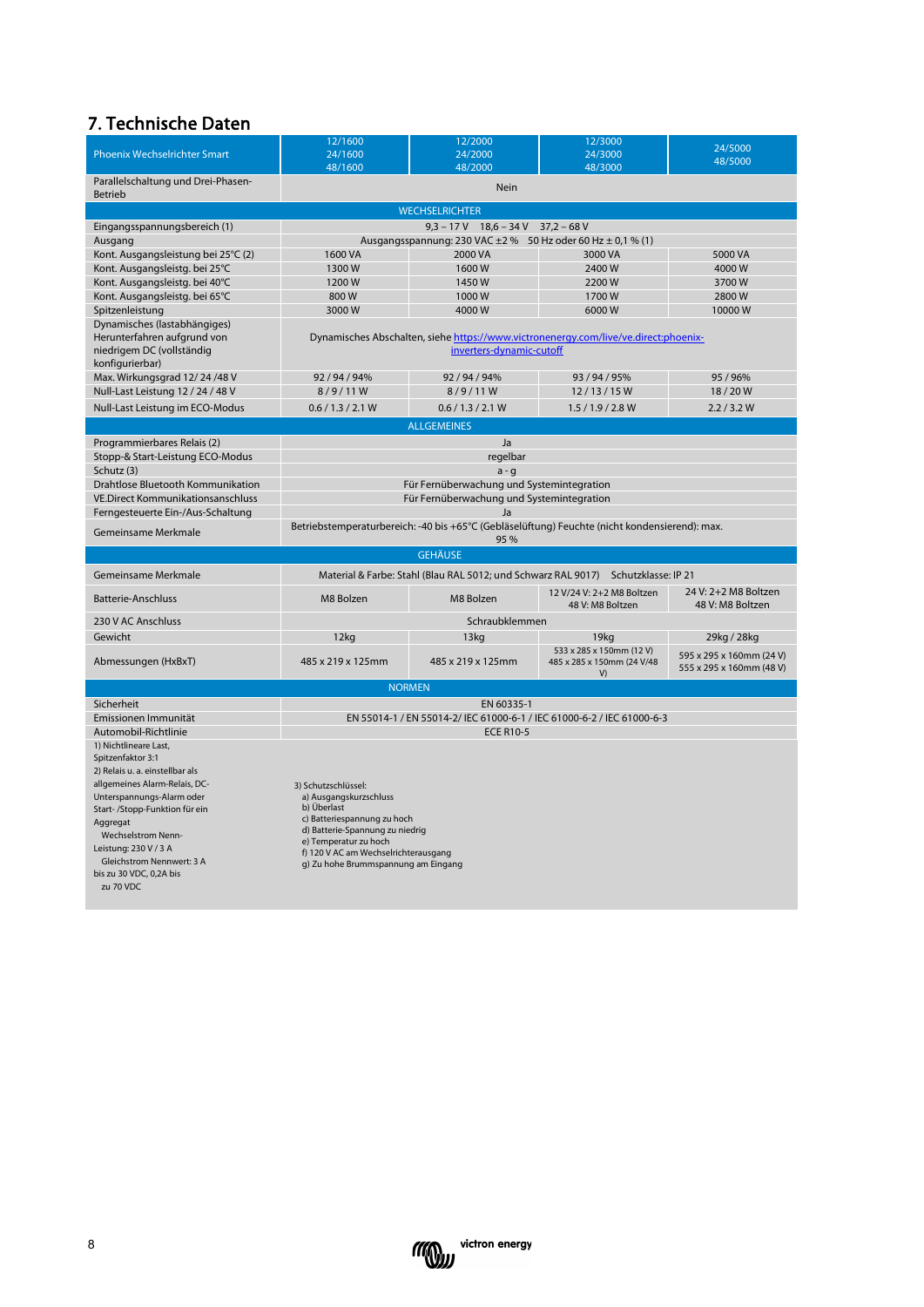## 1. INSTRUCCIONES DE SEGURIDAD

#### General

Antes de utilizar este equipo lea la documentación suministrada con este producto para familiarizarse con las instrucciones y medidas de seguridad. Este producto ha sido diseñado y comprobado de acuerdo con las normas internacionales. El equipo debe utilizarse exclusivamente para los fines para los que ha sido diseñado.

### ADVERTENCIA: PELIGRO DE DESCARGA ELÉCTRICA.

El producto se usa junto con una fuente de alimentación permanente (batería). Aunque el equipo esté apagado, puede producirse una tensión eléctrica peligrosa en los terminales de entrada y salida. Desconecte siempre la batería antes de realizar tareas de mantenimiento.

El producto no tiene componentes internos que puedan ser manipulados por el usuario. No retire el panel frontal ni encienda el producto si cualquiera de los paneles ha sido retirado. Cualquier reparación deberá llevarla a cabo personal cualificado.

No utilice este producto en lugares con riesgo de explosión de gas o polvo. Consulte la información del fabricante de la batería para asegurarse de que el producto es compatible para su uso con la batería. Deberán cumplirse siempre las instrucciones de seguridad del fabricante.

ADVERTENCIA: No levante cargas pesadas sin ayuda.

#### Instalación

Lea atentamente las instrucciones de instalación en el manual de instalación antes de instalar el equipo.

Este producto es un dispositivo de clase de seguridad I (suministrado con terminal de puesta a tierra). El chasis debe estar conectado a tierra. Hay un punto de puesta a tierra en la parte exterior del producto. Si sospecha que la puesta a tierra pueda estar dañada, deberá desconectar el equipo y asegurarse de que no se puede poner en marcha de forma accidental; póngase en contacto con personal técnico cualificado.

Compruebe que los cables de entrada CC y CA disponen de fusibles y de disyuntores. Este producto no tiene fusible interno en su interior. No sustituya nunca un componente de seguridad con uno de otro tipo. Consulte el manual para determinar cuál es el componente adecuado.

Durante la instalación, asegúrese de que se retira el conector remoto con puente (o apague el interruptor de encendido/apagado remoto si está instalado) para estar seguro de que el inversor no puede encenderse de forma inesperada.

Antes de conectarlo a la corriente, asegúrese de que la fuente eléctrica disponible coincide con la configuración del producto descrita en el manual.

Compruebe que el equipo se utiliza en las condiciones ambientales correctas. No utilice el producto en un ambiente húmedo o polvoriento. Compruebe que hay suficiente espacio alrededor del producto para su ventilación y que los orificios de ventilación no están tapados.

Compruebe que la tensión necesaria para el sistema no exceda la capacidad del producto.

## Transporte y almacenamiento

Asegúrese de que los cables de alimentación y los de la batería han sido desconectados para su almacenamiento o transporte.

No se aceptará ninguna responsabilidad por cualquier daño ocasionado al equipo durante el transporte si este no lleva su embalaje original.

Guarde el producto en un entorno seco, la temperatura de almacenamiento debe oscilar entre –20°C y 60°C.

Consulte el manual del fabricante de la batería para obtener información sobre el transporte, almacenamiento, carga, recarga y eliminación de la batería.

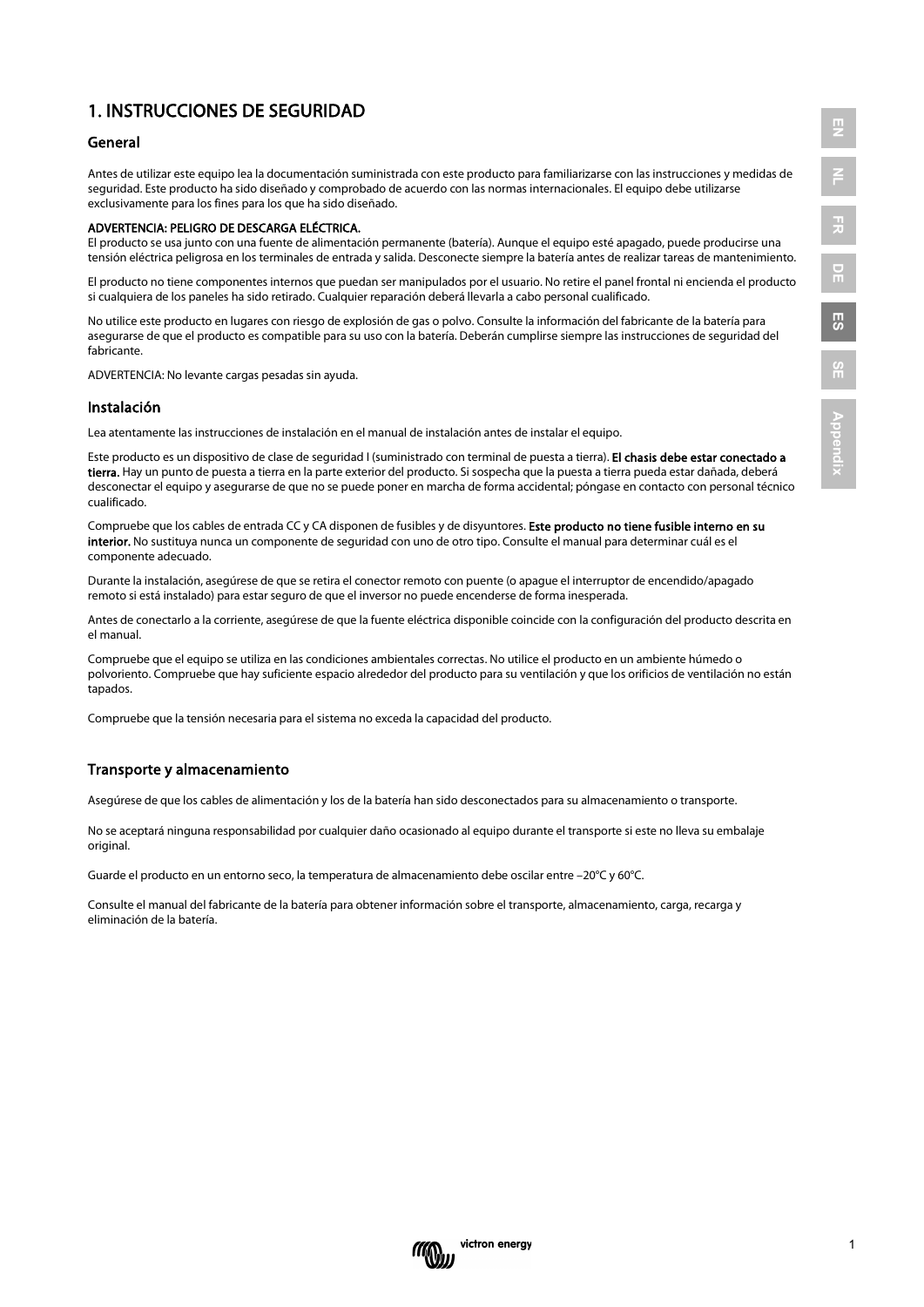## 2. DESCRIPCIÓN

## 2.1 General

#### Bluetooth incorporado: totalmente configurable con una tableta o smartphone

- Niveles de disparo de la alarma y reseteo por tensión baja de la batería.
- Niveles de desconexión y reinicio por tensión baja de la batería.
- Desconexión dinámica: nivel de desconexión dependiente de la carga
- Tensión de salida: 210 245V
- Frecuencia: 50 Hz o 60 Hz
- On/off del modo ECO y sensor de nivel del modo ECO
- Relé de alarma

#### Seguimiento:

• Tensión de entrada y salida, % de carga y alarmas

Para más información, consulte e[l manual de VictronConnect.](https://www.victronenergy.com/live/victronconnect:start)

#### Puerto de comunicación VE.Direct

El puerto VE.Direct puede conectarse a un ordenador (se necesita un cable de interfaz VE.Direct) para configurar y monitorizar los mismos parámetros.

#### Fiabilidad probada

La topología de puente completo más transformador toroidal ha demostrado su fiabilidad a lo largo de muchos años. Los inversores están a prueba de cortocircuitos y protegidos contra el sobrecalentamiento, ya sea debido a una sobrecarga o a una temperatura ambiente elevada.

#### Alta potencia de arranque

Necesaria para arrancar cargas como convertidores para lámparas LED, halógenas o herramientas eléctricas.

#### Modo ECO

En modo ECO, el inversor se pondrá en espera cuando la carga descienda por debajo de un valor predeterminado (nivel mínimo de encendido de la carga: 10 VA; y nivel mínimo de apagado de la carga: 0 VA). Una vez en espera, el inversor se activará brevemente (ajustable; por defecto: cada 3 segundos). Si la carga excede el nivel predeterminado, el inversor permanecerá encendido.

#### Interruptor on/off remoto

Se puede conectar un interruptor On/Off remoto a un conector bifásico.

Alternativamente, el terminal H (izquierda) del conector bifásico puede cambiarse al positivo de la batería, o el terminal L (derecha) del conector bifásico puede cambiarse al negativo de la batería (o al chasis de un vehículo, por ejemplo).

#### Diagnóstico LED

Véase la sección 3.3

#### Para transferir la carga a otra fuente CA: el conmutador de transferencia automático

Para nuestros inversores de menor potencia recomendamos nuestro conmutador de transferencia automático Filax. El tiempo de conmutación del "Filax" es muy corto (menos de 20 milisegundos), de manera que los ordenadores y demás equipos electrónicos continuarán funcionando sin interrupción. Como alternativa, utilice un MultiPlus con interruptor de transferencia incorporado.

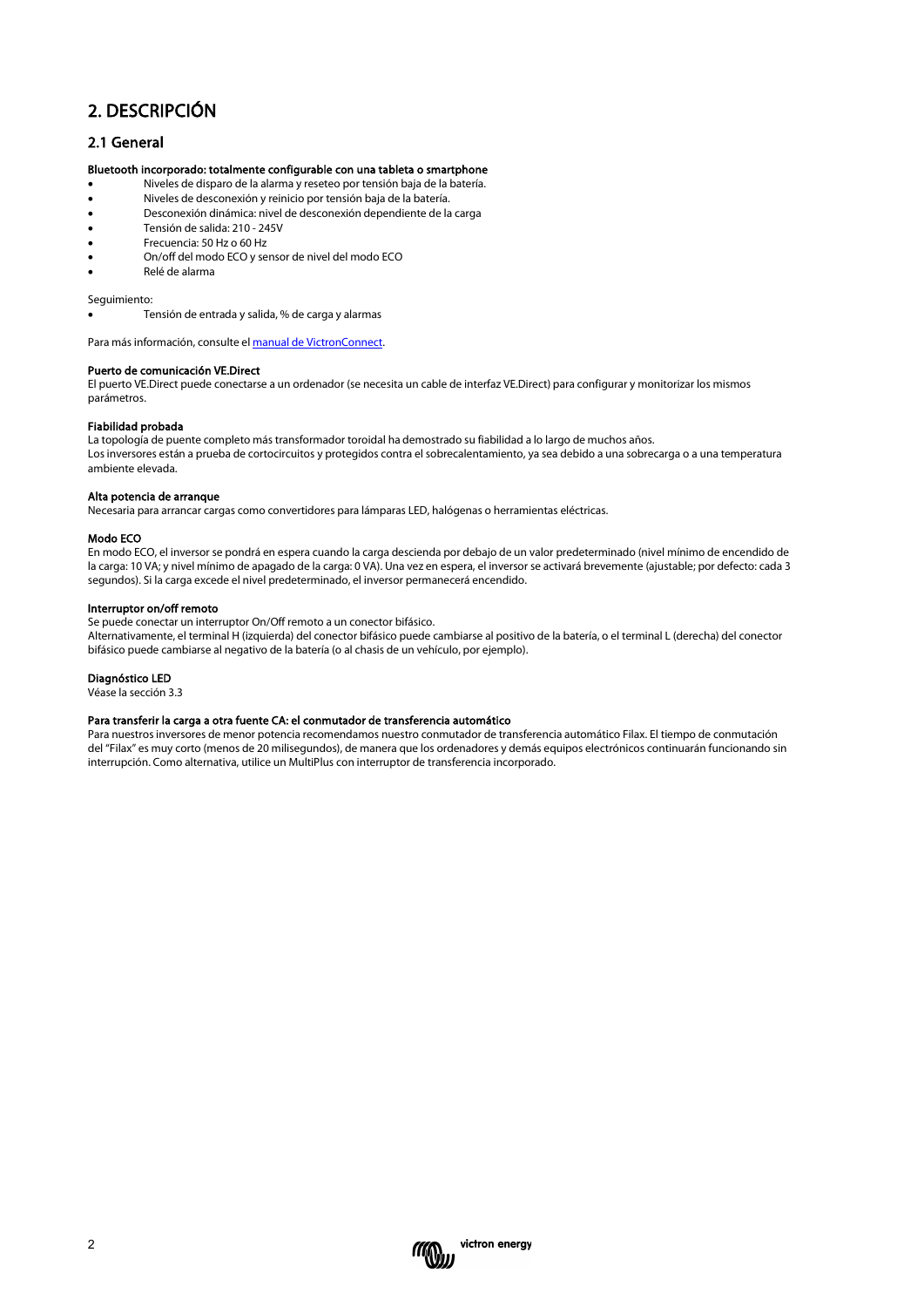## 3. FUNCIONAMIENTO

## 3.1 Pulsador On/Off

Al poner el conmutador en "on" con el pulsador, el producto es plenamente operativo. El inversor se pondrá en marcha y el LED "inverter" se encenderá. Si posteriormente se pulsa el pulsador, en un breve periodo de tiempo, el inversor cambiará entre "on", "ECO" y "off". El inversor se pondrá en modo de suspensión, con un mínimo de consumo eléctrico, cuándo la unidad se apague mediante el pulsado.

Aparte del botón, el inversor también puede encenderse (normal o ECO) y apagarse por Bluetooth en un dispositivo móvil con iOS o Android y la aplicación VictronConnect. Sin embargo, cuando se apaga por Bluetooth o con el botón, la unidad no puede volver a encenderse y apagarse a través del puerto VE.Direct con cable.

## Conmutador On/Off (sólo 5 kVA)

La unidad de 5 kVA dispone de un interruptor principal de encendido apagado junto a las entradas de cables en la parte derecha. Al apagar la unidad con este interruptor se cortará completamente la corriente de alimentación.

## 3.2 Control remoto

Es posible utilizar un control remoto con un interruptor on/off sencillo o con el panel de control del inversor Phoenix. Se puede conectar un interruptor de control remoto (on/off) a un conector bifásico. El interruptor también puede conectarse entre el positivo de la batería y el contacto de la izquierda del conector bifásico (marcado con la letra "H"; véase el apéndice A) o entre el negativo de la batería y el contacto de la derecha del conector bifásico (marcado con la letra "L"; véase el apéndice A).



Por motivos de seguridad, este producto puede apagarse completamente (es decir, de modo que el inversor no puede encenderse con el botón o por Bluetooth), retirando el conector remoto y el

correspondiente puente instalado por defecto (o apagando el interruptor

de encendido/apagado remoto si está instalado). El usuario puede tener entonces la seguridad de que otro usuario no puede encender el inversor por accidente a través del Bluetooth de forma inesperada.

## 3.3 Significado de los LED

| <b>LED</b> verde |                         | Estado                                                           | Resolución de problemas                                                                                                                                                                                                                                                                        |
|------------------|-------------------------|------------------------------------------------------------------|------------------------------------------------------------------------------------------------------------------------------------------------------------------------------------------------------------------------------------------------------------------------------------------------|
| .                | Encendido fijo          | Inverter on                                                      | LED Rojo apagado<br>estado OK                                                                                                                                                                                                                                                                  |
|                  |                         |                                                                  | LED rojo encendido o parpadeando:<br>El inversor sigue encendido, pero se apagará si la condición empeora Ver el motivo<br>del aviso en la tabla de LED rojo                                                                                                                                   |
|                  | Parpadeo sencillo lento | Modo ECO                                                         | Si el inversor se enciende y apaga continuamente con una carga conectada, puede<br>que la carga sea demasiado pequeña para el ajuste actual del modo ECO.<br>Incremente la carga o cambie los parámetros del modo ECO. (ajuste mínimo del<br>modo ECO: 15W)                                    |
|                  | Parpadeo doble rápido   | Apagado y en espera                                              | El inversor se ha apagado para su protección. El inversor se reiniciará<br>automáticamente tan pronto como se eliminen todas las condiciones de alarma. Ver<br>el motivo por el que se ha apagado en el estado del LED rojo.                                                                   |
|                  | Off                     | Inversor apagado                                                 | LED rojo apagado<br>Compruebe el conector On/Off remoto.<br>Compruebe las conexiones del cable CC y los fusibles.<br>Compruebe el modo operativo pulsando el pulsador una vez.<br>LED rojo encendido o parpadeando<br>El inversor se ha apagado debido para su protección. Ya no se reiniciará |
|                  |                         |                                                                  | automáticamente. El LED rojo indica el motivo por el que se ha apagado. Solucione<br>el error y reinicie el inversor poniendo el interruptor en Off y de nuevo en On.                                                                                                                          |
|                  |                         | Apagado y actualización<br>de firmware en progreso o<br>fallida. | Parpadeo del LED rojo (-0-0-0-0)<br>Actualización de firmware en progreso o actualización de firmware fallida. Si falla,<br>volver a intentar la actualización de firmware.                                                                                                                    |

| LED amarillo |                | <b>Estado</b> | Resolución de problemas                                                                                                                                                                                                                                                                                                                                                                                                                                                 |
|--------------|----------------|---------------|-------------------------------------------------------------------------------------------------------------------------------------------------------------------------------------------------------------------------------------------------------------------------------------------------------------------------------------------------------------------------------------------------------------------------------------------------------------------------|
|              | Encendido fijo | Modo ECO      | LED Rojo apagado<br>estado OK                                                                                                                                                                                                                                                                                                                                                                                                                                           |
|              |                |               | LED rojo encendido o parpadeando:<br>El inversor sique encendido, pero se apagará si la condición empeora Ver el motivo<br>del aviso en la tabla de LED rojo                                                                                                                                                                                                                                                                                                            |
|              | Off            | Modo ECO off  | LED rojo apagado<br>Compruebe el modo operativo pulsando el pulsador una vez.<br>Compruebe el conector On/Off remoto.<br>Compruebe las conexiones del cable CC y los fusibles.<br>LED rojo encendido o parpadeando<br>El inversor se ha apagado debido para su protección. Ya no se reiniciará<br>automáticamente. El LED rojo indica el motivo por el que se ha apagado. Solucione<br>el error y reinicie el inversor poniendo el interruptor en Off y de nuevo en On. |

| <b>LED Rojo</b> |                | Definición | Resolución de problemas         |
|-----------------|----------------|------------|---------------------------------|
| $••••••••••$    | Encendido fiio | Overload   | Reduzca la carga                |
|                 | Parpadeo lento | Batería    | Recargue o sustituya la batería |



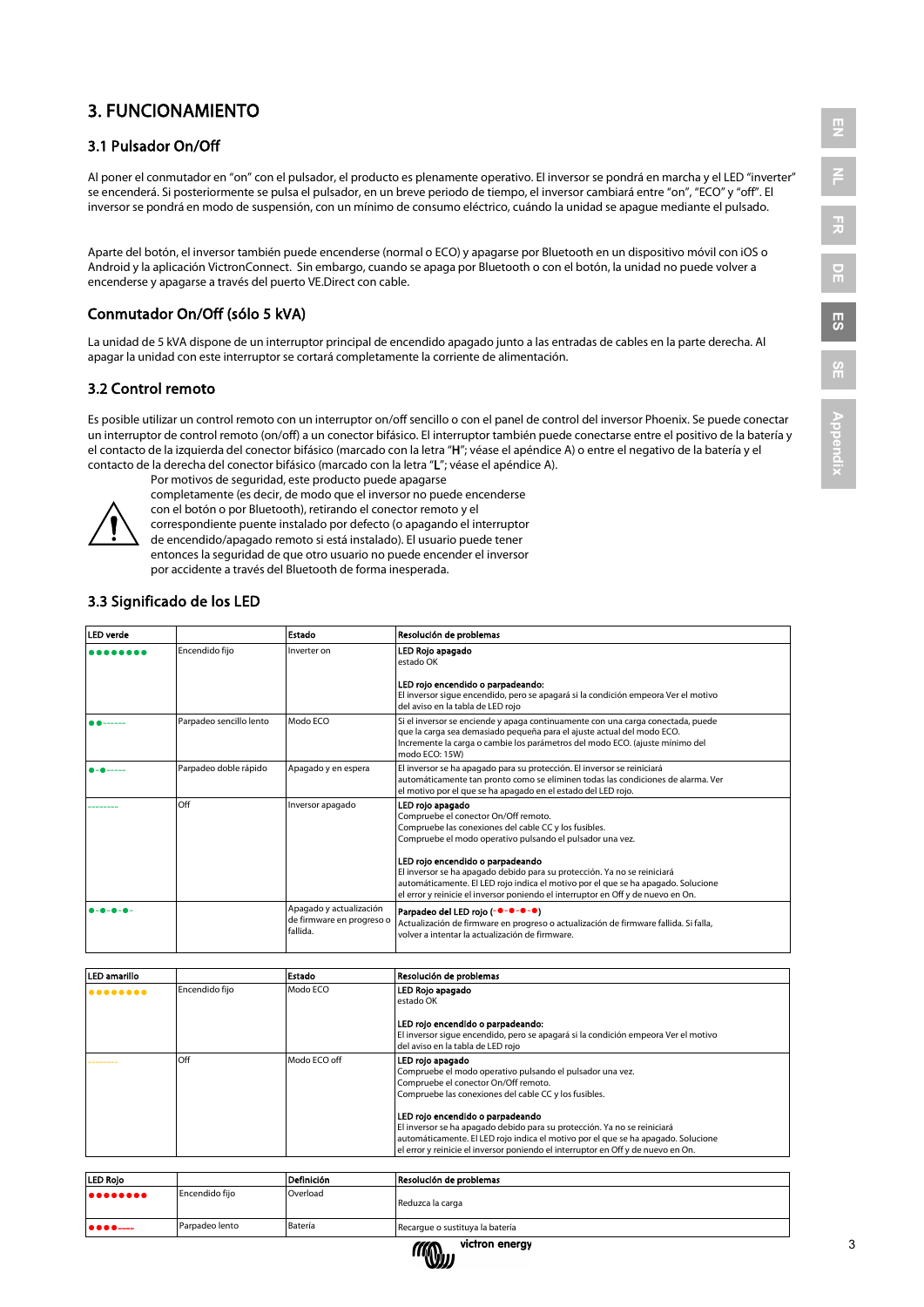|                                 |                          | baja                             | Compruebe las conexiones del cable CC.<br>Compruebe la sección del cable, ya que puede ser insuficiente.<br>Consulte en la sección 4.2 Protecciones y reinicios automáticos los detalles sobre los reinicios<br>manual y automático. |
|---------------------------------|--------------------------|----------------------------------|--------------------------------------------------------------------------------------------------------------------------------------------------------------------------------------------------------------------------------------|
| $- - - - - -$                   | Parpadeo rápido          | Batería alta                     | Reduzca la tensión de entrada CC, compruebe que el cargador no tenga algún fallo                                                                                                                                                     |
| $\bullet - \bullet - - - - -$   | Parpadeo doble           | Temperatura alta                 | Reduzca la carga y/o cologue el inversor en un sitio mejor ventilado                                                                                                                                                                 |
| $\bullet \cdots \bullet \cdots$ | Parpadeo sencillo rápido | Tensión de ondulación<br>CC alta | Compruebe las conexiones del cable CC y la sección del cable.                                                                                                                                                                        |

#### 3.4 Protecciones y reinicios automáticos

#### Overload

Algunas cargas, como motores o bombas, requieren elevadas cantidades de corriente de entrada cuando tienen que arrancar. En tales circunstancias, es posible que la corriente de arranque exceda la tensión de conmutación de red del inversor. En este caso, la tensión de salida disminuirá rápidamente para limitar la corriente de salida del inversor. Si se excede continuamente la tensión de conmutación, el inversor se apagará: espere 30 segundos y reinicie.

Después de tres reinicios, seguidos de otra desconexión producida por sobrecarga en los 30 segundos siguientes al reinicio, el inversor se apagará y permanecerá apagado. Los LED señalarán desconexión por sobrecarga. Para reiniciar el inversor, ponga el interruptor en Off y de nuevo en On.

#### Tensión baja de la batería (ajustable)

El inversor se apagará cuando la tensión de entrada CC caiga por debajo del nivel de desconexión por tensión baja de la batería. Tras un intervalo mínimo de 30 segundos, el inversor se reiniciará si la tensión sube por encima del nivel de reinicio por tensión baja de la batería.

Después de tres reinicios, seguidos de una desconexión producida por tensión baja de la batería en los 30 segundos siguientes al reinicio, el inversor se apagará y no volverá a intentarlo. Los LED señalarán desconexión por tensión baja de la batería. Para reiniciar el inversor, ponga el interruptor en Off y de nuevo en On, o recargue la batería: tan pronto como la batería alcance el nivel de detección de carga y permanezca por encima de este durante 30 segundos, se activará.

Consulte en la tabla de Información técnica los niveles predeterminados de desconexión y reinicio por tensión baja de la batería. Pueden modificarse con la app VictronConnect.

#### Tensión alta de la batería

Reduzca la tensión de entrada CC y/o compruebe que no haya una batería o cargador solar defectuoso en el sistema. Después de que se produzca la desconexión por tensión alta de la batería, el inversor primero esperará 30 segundos y después volverá a intentar ponerse en marcha tan pronto como la tensión de la batería haya bajado a un nivel aceptable. El inversor no permanecerá apagado después de múltiples reintentos.

#### Temperatura alta

Una temperatura ambiente alta o soportar grandes cargas podría provocar la desconexión por temperatura alta. El inversor se reiniciará pasados 30 segundos. El inversor no permanecerá apagado después de múltiples reintentos. Reduzca la carga y/o coloque el inversor en un sitio mejor ventilado

#### Tensión de ondulación CC alta

La tensión de ondulación CC alta viene dada normalmente por conexiones flojas del cable CC y/o por cables CC demasiado finos. Después de que el inversor se haya desconectado por tensión de ondulación CC alta, volverá a reiniciarse pasados 30 segundos.

Después de tres reinicios, seguidos de una desconexión producida por tensión de ondulación CC alta en los 30 segundos siguientes al reinicio, el inversor se apagará y no volverá a intentarlo. Para reiniciar el inversor, ponga el interruptor en Off y de nuevo en On.

Una tensión de ondulación CC alta prolongada reduce la vida útil del inversor.

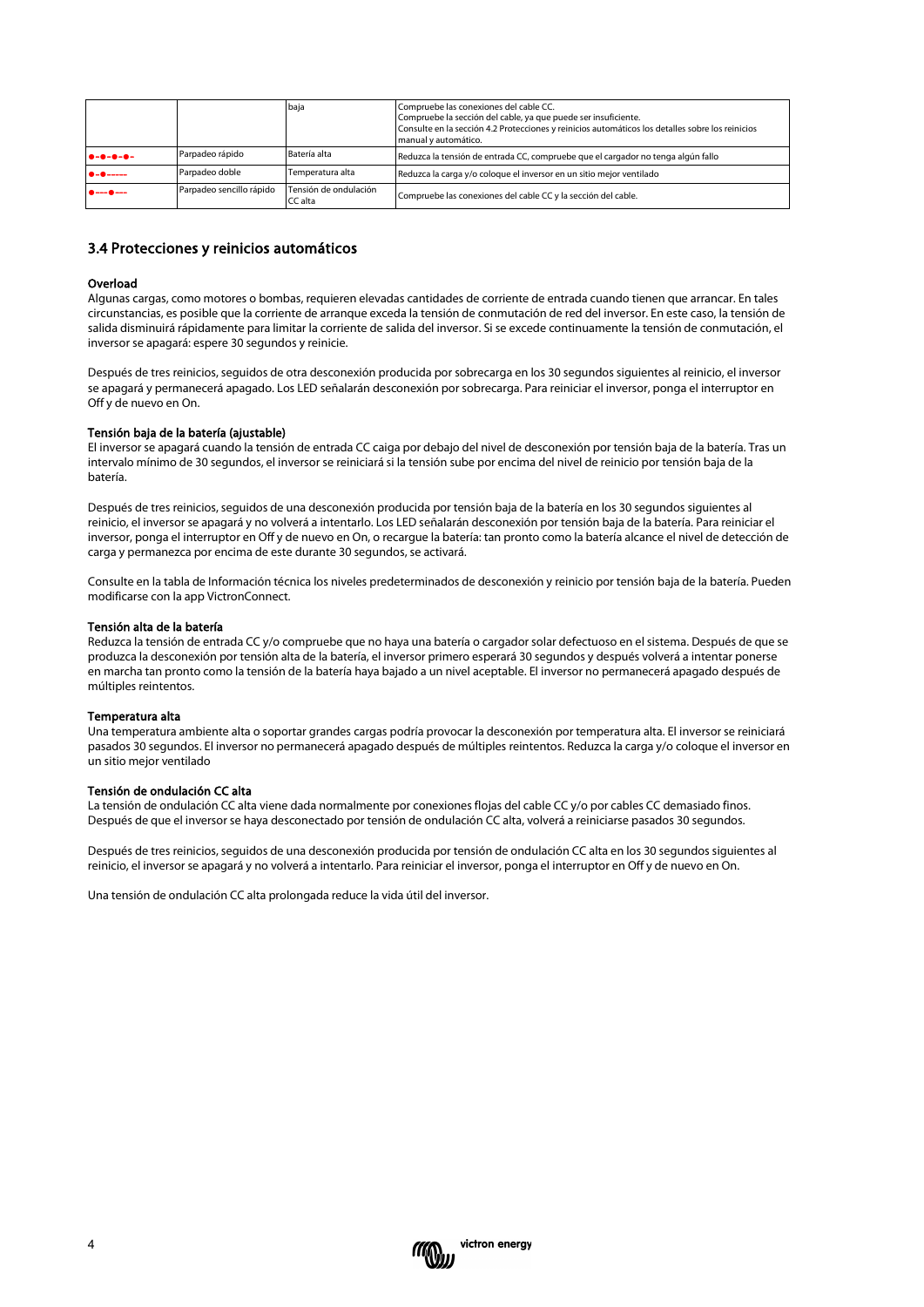## 4. INSTALACIÓN



El producto deberá ser instalado por un electricista cualificado.

Durante la instalación, asegúrese de que se retira el conector remoto con puente (o apague el interruptor de encendido/apagado remoto si está instalado) para estar seguro de que el inversor no puede encenderse de forma inesperada.

### 4.1 Ubicación

El producto debe instalarse en una zona seca y bien ventilada, tan cerca como sea posible de las baterías. Debe dejarse un espacio de al menos 10cm. alrededor del aparato para refrigeración.



Una temperatura ambiente demasiado alta tendrá como resultado: Una menor vida útil. Una menor corriente de carga. Una menor capacidad de pico, o que se apague el inversor.

Nunca coloque el aparato directamente sobre las baterías.

El producto está pensado para montarse en la pared. Para instrucciones sobre su montaje, consulte el Apéndice A. El aparato puede montarse horizontalmente o verticalmente, aunque es preferible el montaje vertical. Se refrigera mucho mejor en esta posición.



La parte interior del producto debe quedar accesible tras la instalación.

Intente que la distancia entre el producto y la batería sea la menor posible para minimizar la pérdida de tensión por los cables.



Por motivos de seguridad, este producto deberá instalarse en un entorno

resistente al calor si se utiliza con equipos en los que se va a convertir una

cantidad de electricidad importante. Debe evitarse en su proximidad la presencia de productos químicos, componentes sintéticos, cortinas u

otros textiles, etc.

### 4.2 Conexión de los cables de batería

Para utilizar la capacidad del producto en su totalidad deben utilizarse baterías con capacidad suficiente y cables de batería de sección adecuada. Consulte la tabla.

|                                                    | 12/1600        | 24/1600     | 48/1600    | 12/2000        | 24/2000     | 48/2000     |
|----------------------------------------------------|----------------|-------------|------------|----------------|-------------|-------------|
| Fusible recomendado                                | 250A           | 125A        | 60A        | 300A           | 150A        | 80A         |
| Sección de cable                                   |                |             |            |                |             |             |
| recomendada (mm <sup>2</sup> )                     |                |             |            |                |             |             |
| $0 - 5 m$                                          | 70             | 35          | 16         | 70             | 50          | 25          |
| $5 - 10 m$                                         | No recomendado | 70          | 25         | No recomendado | 95          | 50          |
|                                                    | 12/3000        | 24/3000     | 48/3000    | 24/5000        | 48/5000     |             |
| Fusible<br>recomendado                             | 400A           | 250A        | 125        | 400A           | 200A        |             |
| Sección de cable<br>recomendada (mm <sup>2</sup> ) |                |             |            |                |             |             |
| $0 - 5 m$                                          | $2x 95*$       | 1x50        | 1x35       | $2x 95*$       | 1x 70       |             |
| $5 - 10m$                                          | No recomendado | 2x 50       | 2x35       | 2x 95          | 2x 70       |             |
|                                                    |                |             |            |                |             |             |
|                                                    | 12/1600        | 24/1600     | 48/1600    | 12/2000        | 24/2000     | 48/2000     |
|                                                    |                |             |            |                |             |             |
| Capacidad de batería<br>recomendada (Ah)           | $300 - 800$    | $150 - 400$ | $75 - 200$ | 350 - 1000     | $200 - 500$ | $100 - 250$ |

|                                            | 12/3000      | 24/3000     | 48/3000 | 24/5000      | 48/5000   |
|--------------------------------------------|--------------|-------------|---------|--------------|-----------|
|                                            |              |             |         |              |           |
| Capacidad de batería<br>l recomendada (Ah) | $400 - 1200$ | $200 - 700$ | 100-400 | $300 - 1500$ | 150 - 700 |

Observación: La resistencia interna es el factor determinante al trabajar con baterías de poca capacidad. Consulte a su proveedor o las secciones relevantes de nuestro libro "Electricidad a Bordo", que puede descargarse de nuestro sitio web.

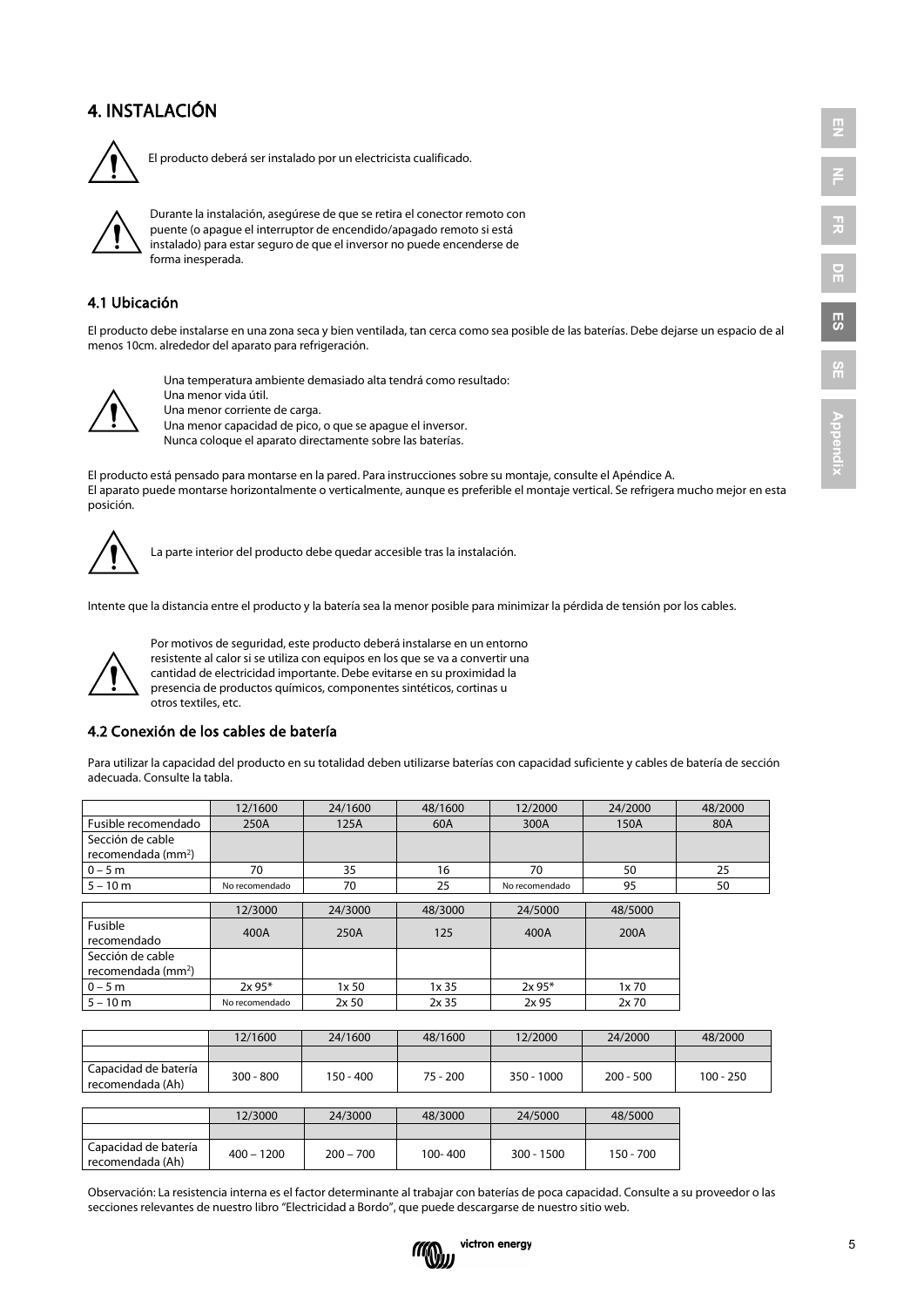#### Procedimiento

Conecte los cables de batería de la manera siguiente:



Utilice una llave de tubo aislada para no cortocircuitar la batería. Par máximo: 11 Nm Evite que los cables de la batería entren en contacto.

Conecte los cables de la batería: el + (rojo) y el – (negro), a la batería; ver Apéndice A. Si se conectan los cables al revés (+ a – y – a +) se podría dañar el producto. Apriete bien las tuercas para reducir la resistencia del contacto todo lo posible.

## 4.3 Conexión del cableado CA

Este producto es un dispositivo de clase de seguridad I (suministrado con terminal de puesta a tierra).



#### El cable neutro de la salida CA de este inversor está conectado al chasis (ver apéndice B para 1600VA/2000VA y apéndice C para 3000VA/5000VA).

Con esto se garantiza el funcionamiento correcto del GFCI (o RCCB) que deberá instalarse en la salida AC del inversor.

El chasis de este producto debe conectarse a tierra, al chasis (de un vehículo) o a una placa de toma de tierra o al casco (de un barco).

#### Procedimiento

Los terminales están claramente indicados. De izquierda a derecha: "L" (fase), "N" (neutro) y "PE" (tierra).

#### 4.4 Opciones de conexión

Existen varias opciones de conexión distintas:

#### 4.4.1 Panel de control remoto y conmutador on/off remoto

El producto puede manejarse de forma remota de tres maneras:

- Con un smartphone (iOS o Android) y la app VictronConnect.
	- Con un interruptor externo (conectado al conector remoto bifásico). Sólo funciona si el conmutador del inversor está en "on".
- Con el panel de control del inversor Phoenix (conectado al conector remoto bifásico, ver apéndice A). Sólo funciona si el conmutador del inversor está en "on".

#### 4.4.2. Relé programable

Los inversores disponen de un relé multifuncional que está programado por defecto en el modo de funcionamiento normal. (Se necesita el software VictronConnect para cambiar la función del relé). Los diferentes modos del relé pueden resumirse como sigue:

Funcionamiento normal ("inversor" en la aplicación VictronConnect) - por defecto

Relé cerrado durante el funcionamiento normal y abierto cuando el inversor se ha apagado solo por una alarma, ha sido apagado por un usuario y también abierto (por supuesto) cuando no hay energía disponible en las conexiones, por ejemplo, porque la batería está desconectada. En el modo ECO, el relé estará cerrado cuando esté buscando una carga y cuando esté totalmente activo, por ejemplo, carga detectada.

Use esta opción cuando quiera que el relé para indique si hay alimentación disponible en la salida del inversor.

- Avisos y alarmas ("alarma" en la aplicación VictronConnect) Similar a la anterior, pero en este caso el relé también se abrirá cuando haya un aviso. Por ejemplo, si la tensión de la batería ha caído hasta el valor de corte o cuando se ha cargado hasta un punto en que casi se va a apagar por sobrecarga. En el modo ECO, el relé estará cerrado cuando esté buscando (sin carga) y cuando esté totalmente activo (carga detectada), excepto si hay un aviso. Use esta opción cuando quiera que el relé le indique que es el momento de hacer algo (cargar la batería, reducir la carga, etc.) para evitar un corte del suministro eléctrico.
- Batería baja ("batería baja" en la aplicación VictronConnect) Relé encendido durante el funcionamiento normal. El relé se apagará cuando haya un aviso de batería baja. Permanecerá apagado en caso de que el inversor se apague debido a tensión baja, y solo volverá a encenderse una vez que el inversor esté operativo y la tensión de la batería esté por encima del nivel de reajuste prealarma. Use esta opción para el deslastre de cargas y para arrancar un generador de forma automática. Tenga en cuenta que esto solo puede considerarse como un sustituto del arranque/encendido del generador. Aquí puede consultar más y mejores opciones.
- Ventilador externo ("ventilador" en la aplicación VictronConnect) El relé está apagado a menos que el ventilador del interior del inversor esté funcionando. Use esta opción para encender un ventilador externo, en situaciones en las que el inversor esté en un espacio cerrado pequeño.
- Relé desactivado ("off" en la aplicación VictronConnect) Esta opción coloca el relé en la posición OPEN (abierto). Use esta opción si no piensa usar la función de relé.

## 5. CONFIGURACIÓN



Los ajustes sólo puede modificarlos un ingeniero cualificado.

Lea las instrucciones detenidamente antes de realizar cambios.

Las baterías deberán colocarse en un lugar seco y bien ventilado durante la carga.

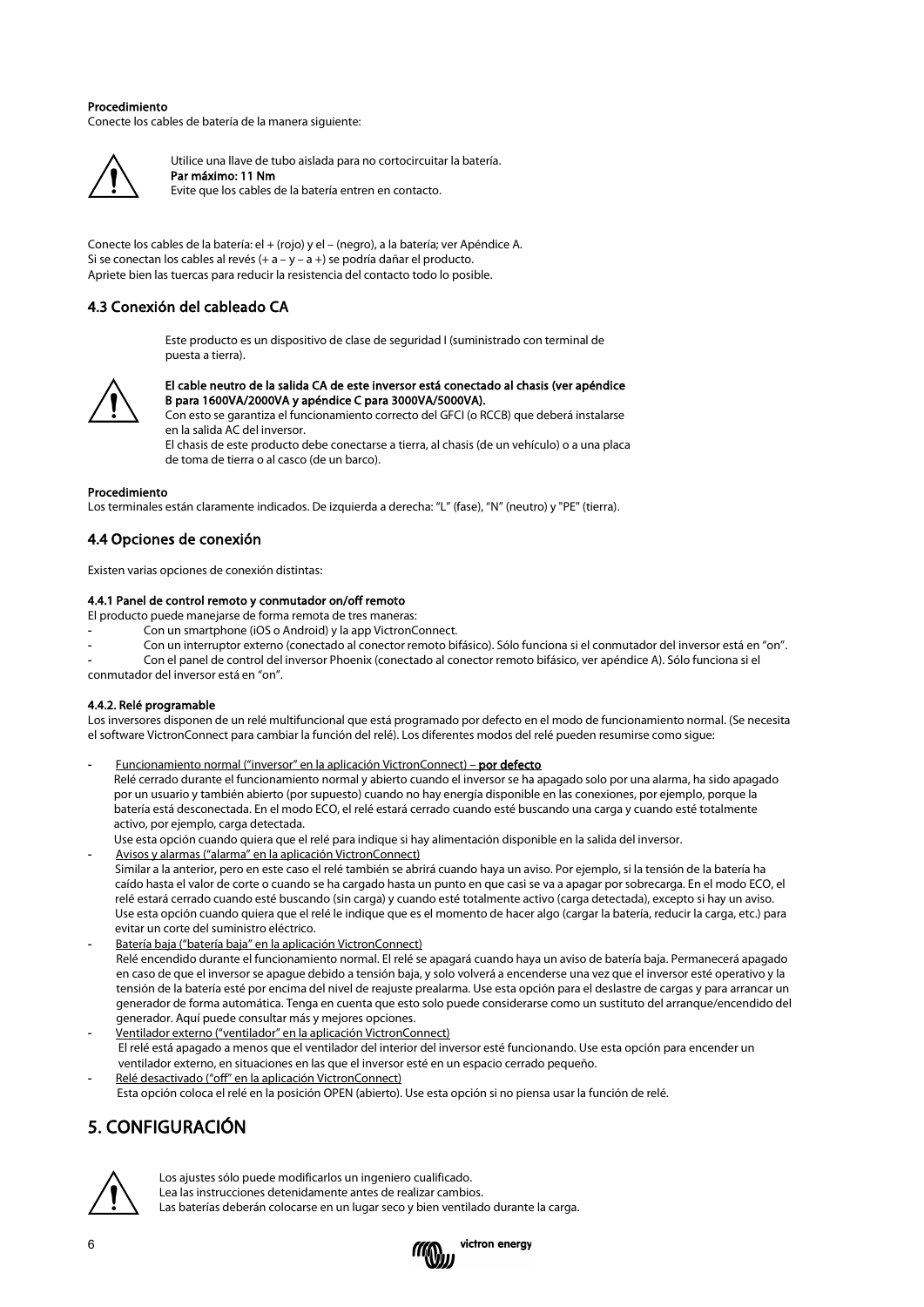## 5.1 Valores estándar: listo para usar

El inversor Phoenix se entrega con los valores estándar de fábrica. Por lo general, estos valores son adecuados para el funcionamiento autónomo de la unidad.

### Valores estándar de fábrica

| 50 Hz             |
|-------------------|
| 230 V CA          |
| off               |
| función de alarma |
| off               |
|                   |

### 5.2 Explicación de los ajustes

#### Frecuencia del inversor

Frecuencia de salida Ajustabilidad: 50Hz; 60Hz

#### Tensión del inversor

Ajustabilidad: 210 – 245V

#### Modo ECO

Si el modo ECO está activado, el consumo en funcionamiento sin carga disminuye aproximadamente en un 80…90%. En este modo el Phoenix Inverter Smart, cuando funciona en modo inversor, se apaga si no hay carga o si hay muy poca, y se vuelve a conectar cada dos segundos y medio durante un breve periodo de tiempo (ajustable). Si la corriente de salida excede un nivel preestablecido, el inversor seguirá funcionando. En caso contrario, el inversor volverá a apagarse.

El modo ECO puede activarse mediante el pulsador del panel frontal del inversor.

Los niveles de carga "shut down" (apagar) y "remain on" (permanecer encendido) del Modo ECO pueden configurarse mediante la app VictronConnect.

Los ajustes de fábrica son:

Apagar: 50 Vatios (carga lineal).

Encender: 100 Vatios (carga lineal).

#### Relé programable

El relé programable está configurado de forma predeterminada como relé de alarma, es decir, el relé se desenergizará en caso de alarma o alarma previa (el inversor está demasiado caliente, la ondulación de la entrada es casi demasiado alta y la tensión de la batería está demasiado baja).

#### Desconexión dinámica

Utilice la aplicación VictronConnect para habilitar y configurar la Desconexión dinámica (consulte los detalles en [https://www.victronenergy.com/live/ve.direct:phoenix-inverters-dynamic-cutoff\).](https://www.victronenergy.com/live/ve.direct:phoenix-inverters-dynamic-cutoff)

No utilice la Desconexión dinámica en una instalación que también tenga otras cargas conectadas a la misma batería: la tensión de la batería descenderá debido a la carga adicional, pero el algoritmo de Desconexión dinámica del inversor no lo sabrá; por lo tanto, el inversor se apagará prematuramente al dispararse la alarma por tensión baja.

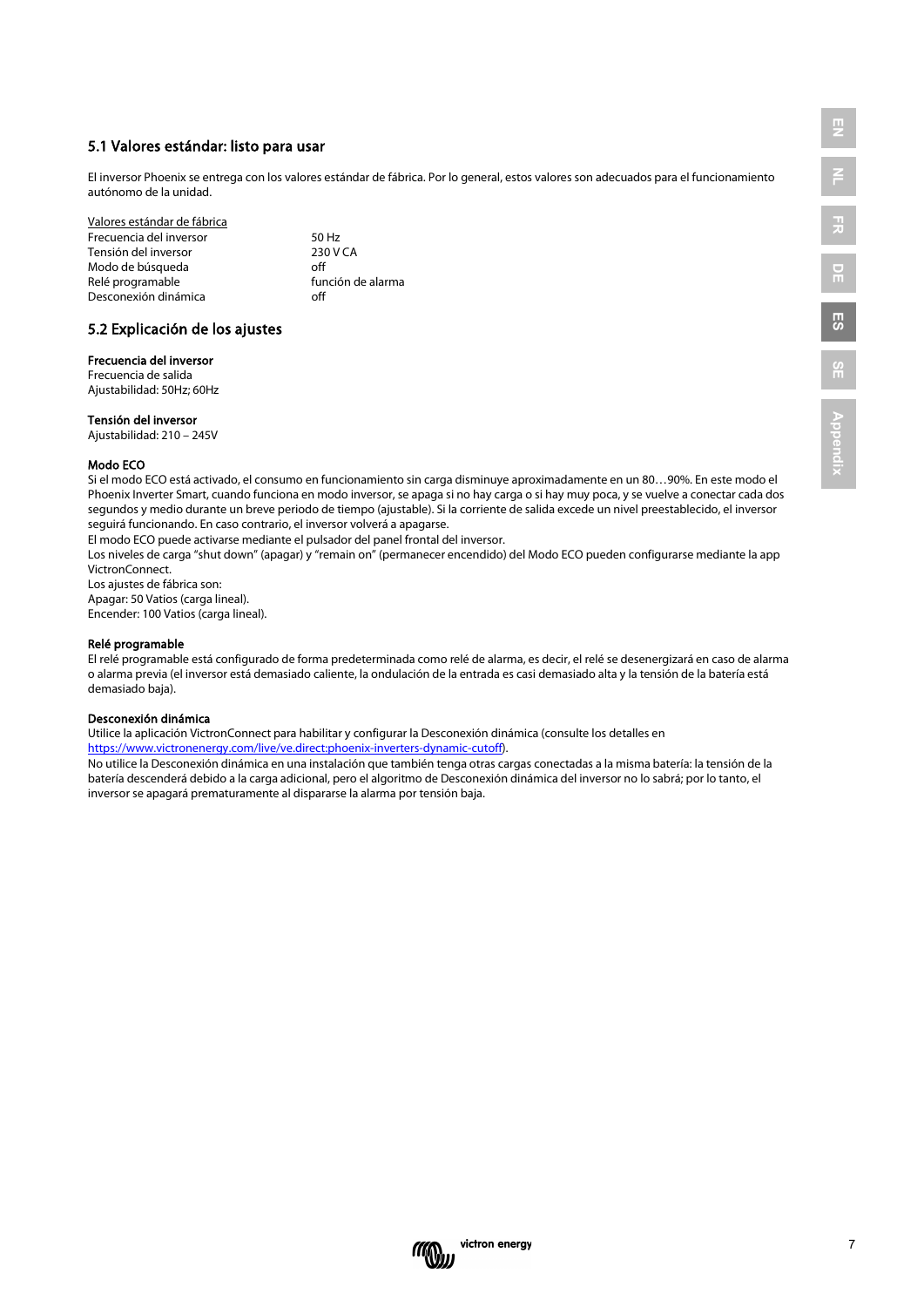## 5.3 Configuración por ordenador

Todos los ajustes pueden cambiarse mediante un smartphone, tableta u ordenador.

Para cambiar los parámetros con un smartphone o tableta, se necesita lo siguiente: - La aplicación VictronConnect, que puede descargarse gratuitamente en www.victronenergy.com.

Para cambiar los parámetros con el ordenador, se necesita lo siguiente:

- La aplicación VictronConnect: que puede descargarse gratuitamente en www.victronenergy.com.
- Una interfaz VE.Direct a USB.

## 6. MANTENIMIENTO

El inversor Phoenix Smart no necesita un mantenimiento específico. Bastará con comprobar todas las conexiones una vez al año. Evite la humedad y la grasa, el hollín y el vapor y mantenga limpio el equipo.

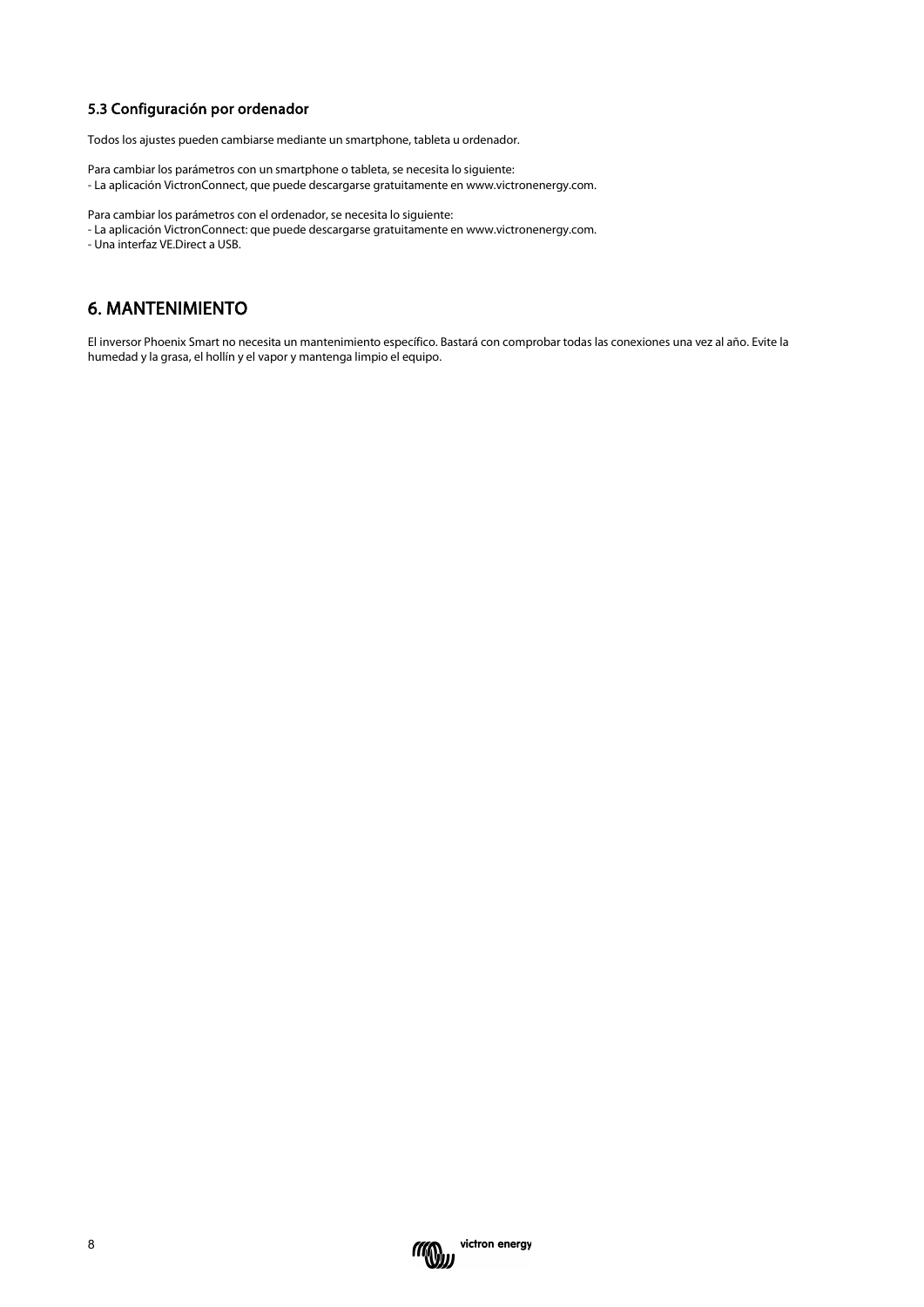## 7. Información técnica

| <b>Inversor Phoenix</b>                                                                                                                  | 12/1600                    | 12/2000                                                                                                                                                   | 12/3000                                                      | 24/5000                                              |
|------------------------------------------------------------------------------------------------------------------------------------------|----------------------------|-----------------------------------------------------------------------------------------------------------------------------------------------------------|--------------------------------------------------------------|------------------------------------------------------|
| <b>Smart</b>                                                                                                                             | 24/1600                    | 24/2000<br>48/2000                                                                                                                                        | 24/3000<br>48/3000                                           | 48/5000                                              |
| Funcionamiento en paralelo y en                                                                                                          | 48/1600                    |                                                                                                                                                           |                                                              |                                                      |
| trifásico                                                                                                                                |                            | <b>No</b>                                                                                                                                                 |                                                              |                                                      |
|                                                                                                                                          |                            | <b>INVERSOR</b>                                                                                                                                           |                                                              |                                                      |
| Rango de tensión de entrada (1)                                                                                                          |                            | $9.3 - 17V$ 18.6 - 34 V                                                                                                                                   | $37.2 - 68$ V                                                |                                                      |
| Salida                                                                                                                                   |                            | Tensión de salida: 230 VCA ± 2% 50 Hz o 60 Hz ± 0.1% (1)                                                                                                  |                                                              |                                                      |
| Potencia cont. de salida a 25 °C (2)                                                                                                     | 1600 VA                    | 2000 VA                                                                                                                                                   | 3000 VA                                                      | 5000 VA                                              |
| Potencia cont. de salida a 25 °C                                                                                                         | 1300W                      | 1600W                                                                                                                                                     | 2400 W                                                       | 4000W                                                |
| Potencia cont. de salida a 40 °C                                                                                                         | 1200W                      | 1450W                                                                                                                                                     | 2200 W                                                       | 3700W                                                |
| Potencia cont. de salida a 65 °C                                                                                                         | 800W                       | 1000W                                                                                                                                                     | 1700W                                                        | 2800W                                                |
| Pico de potencia                                                                                                                         | 3000 W                     | 4000 W                                                                                                                                                    | 6000 W                                                       | 10000 W                                              |
| Desconexión dinámica (según                                                                                                              |                            |                                                                                                                                                           |                                                              |                                                      |
| carga) por CC baja (totalmente<br>ajustable)                                                                                             |                            | Desconexión dinámica, ver https://www.victronenergy.com/live/ve.direct:phoenix-inverters-dynamic-cutoff                                                   |                                                              |                                                      |
| Eficacia máx. 12 / 24 / 48 V                                                                                                             | 92/94/94%                  | 92/94/94%                                                                                                                                                 | 93 / 94 / 95%                                                | 95/96%                                               |
| Consumo en vacío 12 / 24 / 48 V                                                                                                          | 8/9/11W                    | 8/9/11W                                                                                                                                                   | 12/13/15W                                                    | 18/20W                                               |
| Consumo en vacío en modo ECO                                                                                                             | 0.6 / 1.3 / 2.1 W          | 0.6 / 1.3 / 2.1 W                                                                                                                                         | $1.5/1.9/2.8$ W                                              | 2.2 / 3.2 W                                          |
|                                                                                                                                          |                            | <b>GENERAL</b>                                                                                                                                            |                                                              |                                                      |
| Relé programable (2)                                                                                                                     |                            | Sí                                                                                                                                                        |                                                              |                                                      |
| Potencia de parada y arranque<br>modo-ECO                                                                                                |                            | ajustable                                                                                                                                                 |                                                              |                                                      |
| Protección (3)                                                                                                                           |                            | $a - q$                                                                                                                                                   |                                                              |                                                      |
| Comunicación inalámbrica por<br>Bluetooth                                                                                                |                            | Para monitorización remota e integración del sistema                                                                                                      |                                                              |                                                      |
| Puerto de comunicación VE.Direct                                                                                                         |                            | Para monitorización remota e integración del sistema                                                                                                      |                                                              |                                                      |
| On/Off remoto                                                                                                                            |                            | Sí                                                                                                                                                        |                                                              |                                                      |
| Características comunes                                                                                                                  |                            | Temperatura de trabajo: -40 a +65°C (refrigerado por aire)<br>Humedad (sin condensación): max 95%                                                         |                                                              |                                                      |
|                                                                                                                                          |                            | <b>CARCASA</b>                                                                                                                                            |                                                              |                                                      |
| Características comunes                                                                                                                  |                            | Material y color: acero (azul RAL 5012; y negro RAL 9017) Categoría de protección: IP 21                                                                  |                                                              |                                                      |
| Conexión de la batería                                                                                                                   | Pernos M8                  | Pernos M8                                                                                                                                                 | 12 V/24 V: 2+2 Pernos M8<br>48 V: Pernos M8                  | 24 V: 2+2 Pernos M8<br>48 V: Pernos M8               |
| Conexión 230 V CA                                                                                                                        |                            | Bornes de tornillo                                                                                                                                        |                                                              |                                                      |
| Peso                                                                                                                                     | 12kg                       | 13kg                                                                                                                                                      | 19kg                                                         | 29kg / 28kg                                          |
| Dimensiones (al x an x p)                                                                                                                | 485 x 219 x 125mm          | 485 x 219 x 125mm                                                                                                                                         | 533 x 285 x 150mm (12 V)<br>485 x 285 x 150mm (24 V/48<br>V) | 595 x 295 x 160mm (24 V)<br>555 x 295 x 160mm (48 V) |
|                                                                                                                                          |                            | <b>NORMAS</b>                                                                                                                                             |                                                              |                                                      |
| Seguridad                                                                                                                                |                            | EN 60335-1                                                                                                                                                |                                                              |                                                      |
| Emisiones/Inmunidad                                                                                                                      |                            | EN 55014-1 / EN 55014-2/ IEC 61000-6-1 / IEC 61000-6-2 / IEC 61000-6-3                                                                                    |                                                              |                                                      |
| Directiva de<br>automoción                                                                                                               |                            | <b>ECE R10-5</b>                                                                                                                                          |                                                              |                                                      |
| 1) Carga no lineal, factor de cresta 3:1                                                                                                 | 3) Claves de protección:   |                                                                                                                                                           |                                                              |                                                      |
| 2) Relé programable que puede configurarse, entre                                                                                        | a) cortocircuito de salida |                                                                                                                                                           |                                                              |                                                      |
| otros, como alarma general, subtensión CC o señal de                                                                                     | b) sobrecarga              |                                                                                                                                                           |                                                              |                                                      |
| arranque/parada para el generador.<br>Capacidad nominal CA: 230 V/3 A<br>Capacidad nominal CC: 3 A hasta 30 V CC, 0,2 A<br>hasta 70 V CC |                            | c) tensión de la batería demasiado alta<br>d) tensión de la batería demasiado baja<br>e) temperatura demasiado alta<br>f) 230 V CA en salida del inversor |                                                              |                                                      |
|                                                                                                                                          |                            | g) ondulación de la tensión de entrada demasiado alta                                                                                                     |                                                              |                                                      |

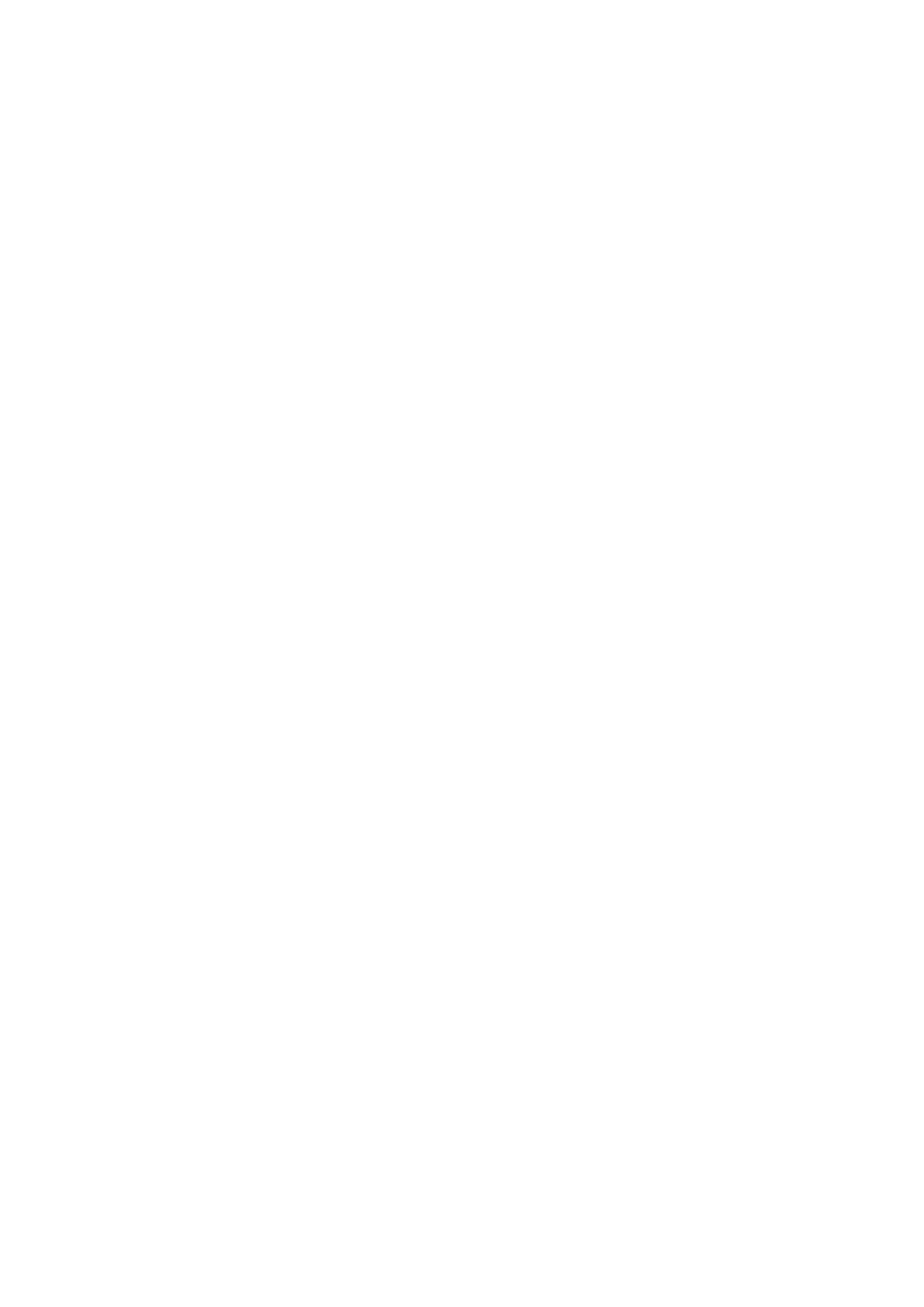## 1. SÄKERHETSINSTRUKTIONER

### Allmänt

Bekanta dig med säkerhetsegenskaperna och instruktionerna genom att först lästa dokumentationen som medföljer denna växelriktare innan du börjar använda utrustningen. Produkten är utvecklad och testad i enlighet med internationella standarder. Utrustningen får användas enbart för det ändamål för vilket den har konstruerats.

#### VARNING: RISK FÖR ELEKTRISKA STÖTAR.

Produkten används i tillsammans med en permanent strömkälla (batteri). Ingångs och/eller utgångsterminalerna kan fortfarande vara farligt strömförande även när utrustningen är avstängd. Stäng alltid av batteriet innan något underhållsarbete utförs.

Produkten innehåller inga interna delar som kan servas av användaren. Ta inte bort frontpanelen och använd inte växelriktaren om någon av panelerna har tagits bort. All service måste utföras av kvalificerad personal.

Använd aldrig enheten där det finns risk för gas eller dammexplosioner. Ta del av information från batteritillverkaren för att säkerställa att växelriktaren är avsedd för användning tillsammans med batteriet. Följ alltid batteritillverkarens säkerhetsinstruktioner..

VARNING: Lyft inte tunga laster utan hjälp.

### Installation

Läs installlationsinstruktionerna i installationshandboken före installation av utrustningen.

Detta är en produkt av säkerhetsklass I (som levereras med en skyddande jordterminal). Höljet måste vara jordat. En extra jordningspunkt återfinns på produktens utsida. När det är möjligt eller troligt att jordskyddet har skadats, måste växelriktaren stängas av och säkras mot oavsiktlig igångsättning och kvalificerad servicepersonal måste kontaktas.

Säkerställ att DC- och AC-ingångskablarna är säkrade och utrustade med kretsbrytare. Det finns ingen intern säkring i den här produkten. Ersätt aldrig en säkerhetskomponent med någon annan typ av säkerhetskomponent. Kontrollera i användarhandboken att det är rätt komponent.

Under installtionen, se till att fjärrkontakten med kabelbrygga är bortkopplad (eller stäng av den installerade av/på-brytaren för fjärrstyrning) för att säkerställa att växelriktaren inte startas oväntat.

Före inkoppling kontrollera att den tillgängliga spänningskällan motsvarar växelriktarens konfigurationsinställningar enligt beskrivning i användarhandboken.

Förvissa dig om att utrustningen används under korrekta omgivningsförhållanden. Använd aldrig växelriktaren i våta eller dammiga miljöer. Se till att det finns ordentligt fritt utrymme (10 cm) för ventilation runt enheten och kontrollera att ventilerna inte är blockerade.

Kontrollera att erforderlig systemspänning inte överskrider växelriktarens kapacitet.

## Transport och förvaring

Kontrollera att huvudanslutningarna och batterikablarna har kopplats bort innan förvaring eller transport av produkten utförs.

Något ansvar accepteras inte för transportskador om utrustningen transporteras i annat än originalförpackningen.

Förvara växelriktaren i torr miljö; lagringstemperaturen måste hållas mellan -20°C and 60°C.

Rådfråga batteritillverkarens användarhandbok med avseende på transport, förvaring, laddning, underhållsladdning och bortforsling av batteri.

victron energy

**MOW** 





**EN NL FR DE ES SE** Appendix **Appendix**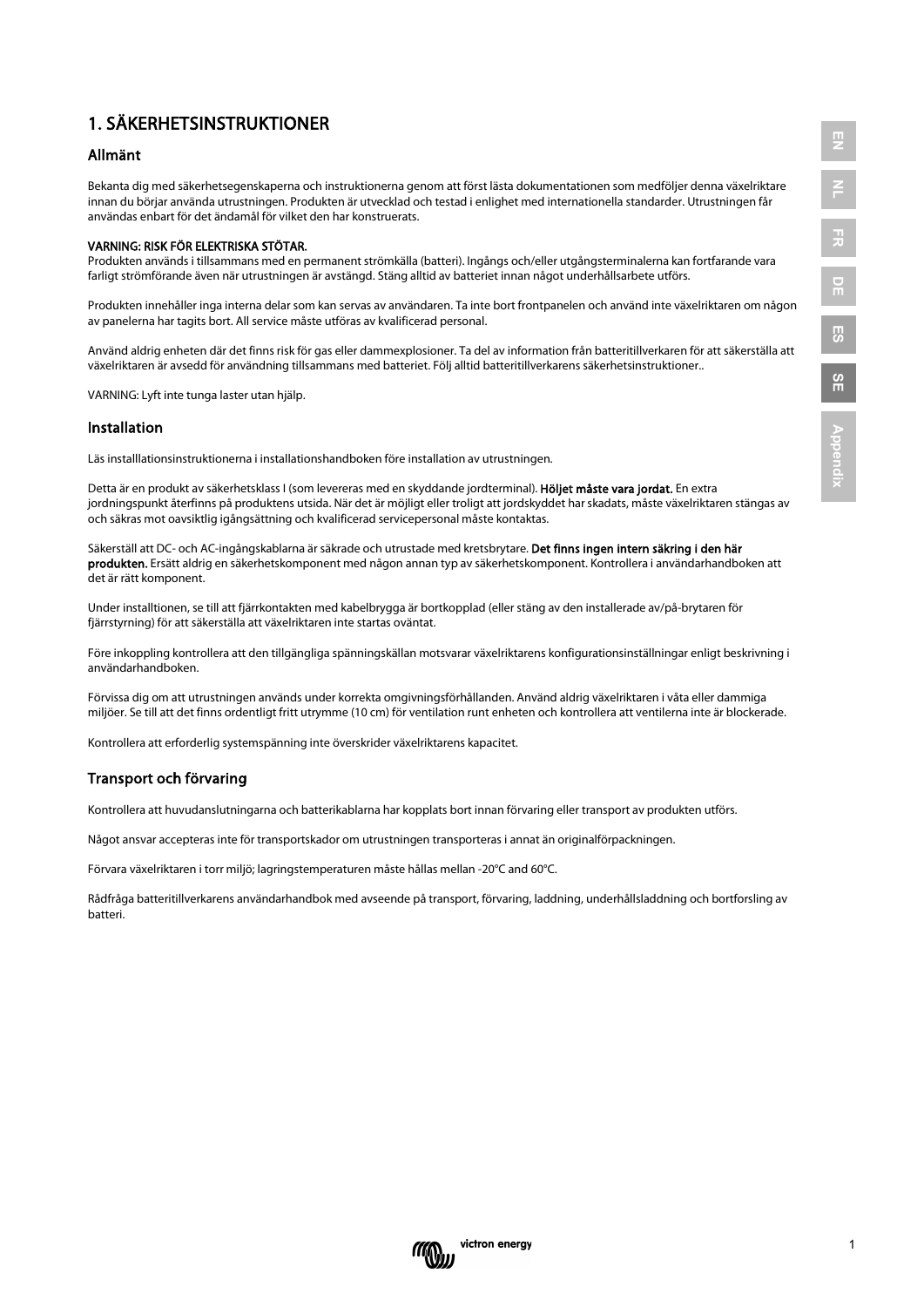## 2. BESKRIVNING

## 2.1 Allmänt

#### Inbyggd Bluetooth: fullt konfigurerbar med en surfplatta eller smarttelefon

- Larmtröskel för låg batterispänning och återställningsnivå
- Avstängning vid låg batterispänning och omstartsnivå
- Dynamisk avstängning: belastningsberoende avstängningsnivå
- Utgångsspänning: 210 245V
- Frekvens: 50 Hz eller 60 Hz
- ECO-läge av/på och ECO-läge sensornivå
- Larmrelä

#### Övervakning:

• In- och utgångsspänning, % belastning och larm

S[e handboken för VictronConnect](https://www.victronenergy.com/live/victronconnect:start) för mer information.

#### VE.Direct kommunikationsport

VE-Direct-porten kan kopplas till en dator (VE.Direct till USB-gränsnittskabel krävs) för att konfigurera och övervaka samma parametrar.

#### Bevisad pålitlighet

Helvågs- samt toroidala transformatortopologin har visat sig vara pålitlig under många år.

Växelriktarna är skyddade mot kortslutning och överhettning, vare sig det beror på överbelastning eller hög omgivningstemperatur.

#### Hög starteffekt

Krävs för att starta belastningar som strömomvandlare till LED-lampor, halogenlampor eller elektriska verktyg.

#### Eco-läge

När växelriktaren är i ECO-läge slår den över till standby när belastningen sjunker under ett förinställt värde (lägsta tillkopplingsläge för belastning: 10 VA och lägsta frånkopplingsläge 0 VA). Väl i standby-läge kommer växelriktaren att slås i kortare perioder (justerbart, standard: varje 3:e sekund). Om belastningen överstiger en förinställd nivå kommer växelriktaren att fortsätta att vara på.

#### Fjärrstyrning på/av

Det är möjligt att koppla en av/på-brytare för fjärrstyrning eller ett relä till ett tvåpoligt anslutningsdon. Alternativt kan H-terminalen (vänster) på det tvåpoliga anslutningsdonet växlas till batteriets plus eller så kan L-terminalen (höger) på det tvåpoliga anslutningsdonet växlas till batteriets minus (eller t.ex. ett fordonschassi).

#### LED-diagnos

Se avsnitt 3.3

#### För överföring av belastningen till en annan AC-källa: den automatiska överkopplingsbrytaren

För våra lågeffektsväxelriktare rekommenderar vi vår överkopplingsbrytare Filax Automatic Transfer Switch. Filax har en väldigt kort överkopplingstid (mindre än 20 millisekunder) så datorer och annan elektronisk utrustning kommer att fortsätta att fungera utan avbrott. Alternativt kan man använda en MultiPlus med inbyggd överkopplingsbrytare.

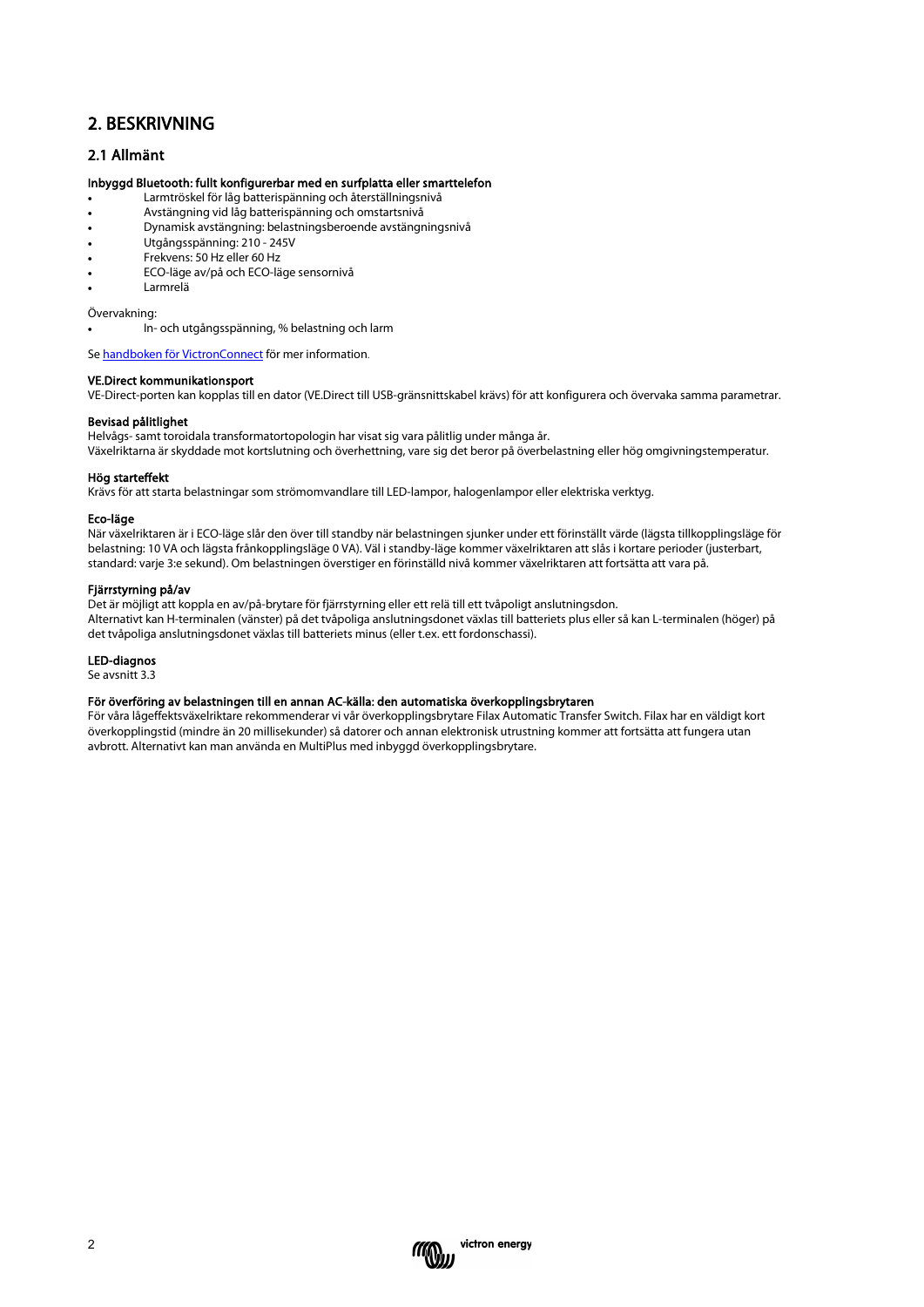## 3. ANVÄNDNING

## 3.1 Tryckknapp På/Av

När produkten ändras till "på", med tryckknappen är den fullt funktionsduglig. Växelriktaren kommer att aktiveras och LED-lampan "växelriktare" kommer att tändas. Om du därefter trycker på tryckknappen kommer växelriktaren efter en kort stund att växla mellan "på", "ECO" och "av". Växelriktaren går in i viloläge med minimal strömförbrukning när enheten stängs av med tryckknappen.

Förutom tryckknappen, kan växelriktaren också slås på(normal eller ECO) och av med Bluetooth på en mobil enhet med iOS eller Android och appen VictronConnect. Om den slås av via Bluetooth eller med tryckknappen kan enheten inte slås på och av igen med den kabelanslutna VE.Direct-porten.

## På/Av-brytare (endast 5 kVA)

5 kVA-enheten har en huvudbrytare för Av/På bredvid kabelingångarna på höger sida. När den här brytaren är avstängd bryts strömmen helt.

## 3.2 Fjärrstyrning

Fjärrstyrning är möjlig med en enkel på/av-brytare eller med en kontrollpanel, Control Panel, för Phoenix växelriktare. Det är möjligt att koppla en brytare för fjärrstyrning (av/på) på ett tvåpoligt anslutningsdon. Brytaren kan också kopplas mellan batteriets plus och den vänstra kontakten på det tvåpoliga anslutningsdonet (markerad med H, se bilaga A) eller mellan batteriets minus och den högra kontakten på det tvåpoliga anslutningsdonet (markerad med L, se bilaga A).



Av säkerhetsskäl kan denna product stängas av helt (dvs växelriktaren kan inte slås på med tryckknappen eller via Bluetooth) genom att ta bort fjärrkontakten och den fabriksinstallerade kabelbrygga (eller ställa in fjärrbrytaren på av om det finns en sådan installerad). Användaren kan då vara säker på att växelriktaren inte kan slås på av misstag via Bluetooth av en annan oväntad användare.

## 3.3 LED-definitioner

| Grön LED:       |                    | <b>Status</b>                                                              | Felsökning                                                                                                                                                                                                                                                                                                                                                                                                                                                          |
|-----------------|--------------------|----------------------------------------------------------------------------|---------------------------------------------------------------------------------------------------------------------------------------------------------------------------------------------------------------------------------------------------------------------------------------------------------------------------------------------------------------------------------------------------------------------------------------------------------------------|
|                 | Fast på            | Växelriktare på                                                            | Röd LED av<br>status OK<br>Red LED på eller blinkar:                                                                                                                                                                                                                                                                                                                                                                                                                |
|                 |                    |                                                                            | Växelriktare när fortfarande på men kommer att stängas av om villkoren försämras. Se tabellen för röd LED<br>för varningsorsaker-                                                                                                                                                                                                                                                                                                                                   |
|                 | Långsam enkel puls | Eco-läge                                                                   | Om växelriktaren fortsätter att slås på och av medan det finns en ansluten belastning kan det bero på att<br>belastningen är för liten jämfört med de nuvarande inställningarna för ECO-läge. Öka belastningen eller<br>ändra inställningarna för ECO-läge. (Lägsta inställning för ECO-läge: 15 W)                                                                                                                                                                 |
|                 | Snabb dubbel puls  | Av och i vänteläge                                                         | Växelriktaren har slagits av som skyddsåtgärd. Den kommer att starta om så fort alla larmsituationer är<br>avhjälpta. Se status för röd LED för avstängningsorsaker.                                                                                                                                                                                                                                                                                                |
|                 | Av                 | Växelriktare av                                                            | Röd LED av<br>Kontrollera på/av-fjärrstyrningskontakten.<br>Kontrollera DC-kabelanslutningar och säkringar.<br>Kontrollera driftläge genom att trycka på tryckknappen en gång.<br><b>Röd LED på eller blinkar</b><br>Växelriktaren har slagits av som skyddsåtgärd. Den kommer inte att startas om automatiskt. Den röda LED-<br>lampan indikerar orsaken till avstängning. Avhjälp felet och starta om växelriktaren genom att stänga av<br>den och sedan på igen. |
| $0 - 0 - 0 - 0$ | Blinkar snabbt     | Av och uppdaterig av<br>fast programvara<br>pågår eller har<br>misslyckats | Röd LED blinkar (-•-•-•-•)<br>Uppdaterig av fast programvara pågår eller har misslyckats. Vid misslyckande, försök igen.                                                                                                                                                                                                                                                                                                                                            |

| <b>Gul LED</b> |         | <b>Status</b> | Felsökning                                                                                                                                                                                                                                                                 |
|----------------|---------|---------------|----------------------------------------------------------------------------------------------------------------------------------------------------------------------------------------------------------------------------------------------------------------------------|
| $••••••••••$   | Fast på | Eco-läge      | Röd LED av<br>status OK                                                                                                                                                                                                                                                    |
|                |         |               | Red LED på eller blinkar:<br>Växelriktare när fortfarande på men kommer att stängas av om villkoren försämras. Se tabellen för röd LED<br>för varningsorsaker-                                                                                                             |
|                | Av      | ECO-läge av   | <b>Röd LED av</b><br>Kontrollera driftläge genom att trycka på tryckknappen en gång.<br>Kontrollera på/av-fjärrstyrningskontakten.<br>Kontrollera DC-kabelanslutningar och säkringar.                                                                                      |
|                |         |               | Röd LED på eller blinkar<br>Växelriktaren har slagits av som skyddsåtgärd. Den kommer inte att startas om automatiskt. Den röda LED-<br>lampan indikerar orsaken till avstängning. Avhjälp felet och starta om växelriktaren genom att stänga av<br>den och sedan på igen. |

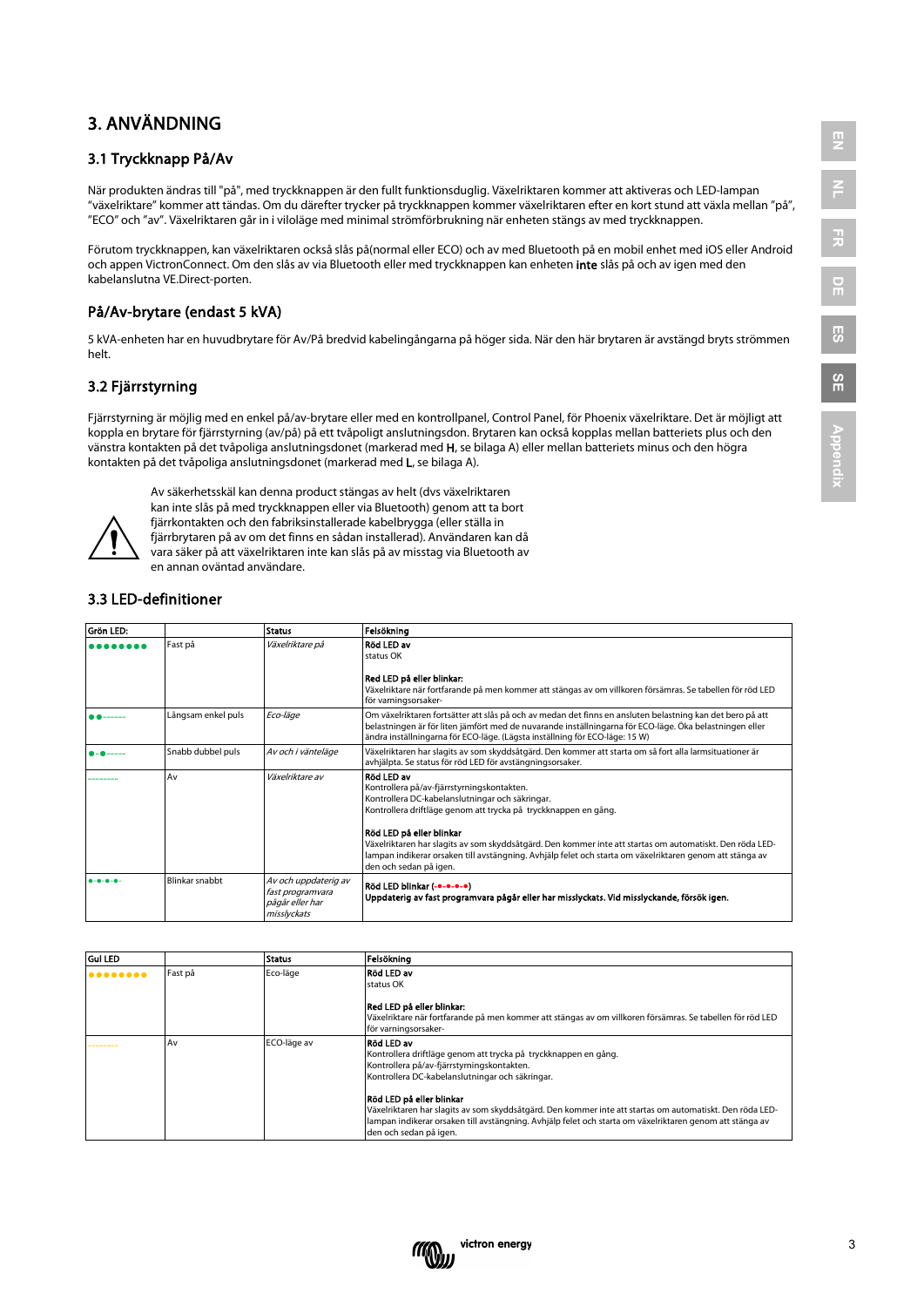| <b>Röd LED</b>                             |                  | Definition      | Felsökning                                                                                                                                                                                                            |
|--------------------------------------------|------------------|-----------------|-----------------------------------------------------------------------------------------------------------------------------------------------------------------------------------------------------------------------|
| $•••••••••$                                | Fast på          | Överbelastning  | Minska belastning                                                                                                                                                                                                     |
| $\bullet\bullet\bullet\bullet\cdots\cdots$ | Blinkar långsamt | Lågt batteri    | Ladda eller byt batteri<br>Kontrollera DC-kabelanslutningar.<br>Kontrollera kabeltvärsnittet eftersom det kan vara otillräckligt.<br>Se avsnitt 4.2 Skydd och automatiks omstart, för manuell och automatisk omstart. |
| $- - - - - -$                              | Blinkar snabbt   | Högt batteri.   | Minska DC-ingångsspänningen, kontrollera om laddaren är felaktig.                                                                                                                                                     |
| $\bullet - \bullet - - - -$                | Dubbel puls      | Hög temperatur. | Minska belastning och/eller flytta växelriktaren till en bättre ventilerad plats.                                                                                                                                     |
| $\bullet \cdots \bullet \cdots$            | Snabb enkel puls | Hög DC-brum     | Kontrollera DC-kabelanslutningarna och kabeltvärsnitt.                                                                                                                                                                |

#### 3.4 Skydd och automatisk omstart

#### Överbelastning

Vissa belastningar som motorer eller pumpar drar stora inkopplingsströmmar i uppstartningen. Under sådana omständigheter är det möjligt att uppstartningsströmmen överskrider den aktuella utlösningsnivån hos växelriktaren. I detta fall kommer utgångspänningen att snabbt minska för att begränsa utgångsströmmen från växelriktaren. Om den aktuella utlösningsnivån överskrids kontinuerligt kommer växelriktaren att stänga av och vänta 30 sekunder för att sen starta om.

Efter tre omstartningar som följs av ytterligare överbelastning inom 30 sekunder kommer växelriktaren att stängas av helt. LEDlamporna kommer att signalera avstängning på grund av överbelastning. För att starta om växelriktaren måste du stänga av den och sedan slå på den igen.

#### Låg batterispänning (justerbart)

Växelriktaren kommer att stängas av när DC-ingångsspänningen sjunker under nivån för avstängning vid lågt batteri. Efter en fördröjning på minst 30 sekunder kommer växelriktaren att starta på nytt om spänningen stiger över nivån för omstart vid lågt batteri.

Efter tre omstartningar följda av avstängning på grund av lågt batteri inom 30 sekunder efter omstarten kommer växelriktaren att stängas av helt och sluta försöka. LED-lamporna kommer att signalera avstängning på grund av lågt batteri. För att starta om växelriktaren kan du ställa in den på av och sedan på, eller ladda batteriet. Så fort batteriet har laddats upp och håller sig över den inställda laddningsnivån i 30 sekunder kommer växelriktaren att slås på.

Se tabellen med teknisk data för standardinställningen för avstängning vid lågt batteri och omstartsnivåer. Värdena kan anpassas med appen VictronConnect.

#### Hög batterispänning

Minska DC-ingångsspänningen och/eller kolla efter en felaktig batteri- eller solcellsladdare i systemet. Efter avstängnings på grund av hög batterispänning kommer växelriktaren först att vänta 30 sekunder och sen försöka att återuppta driften så fort batterispänningen har sjunkit till en godtagbar nivå. Växelriktaren kommer inte att förbli avstängd efter ett flertal försök.

#### Hög temperatur

En hög omgivningstemperatur eller varaktiga belastningar kan leda till avstängning på grund av övertemperatur. Växelriktaren kommer att starta om efter 30 sekunder. Växelriktaren kommer inte att förbli avstängd efter ett flertal försök. Minska belastningen och/eller flytta växelriktaren till en bättre ventilerad plats.

#### Hög DC-brumspänning

Hög DC-brumspänning beror oftast på lösa kabelanslutningar och/eller för smala DC-kablar. Efter att växelriktaren har stängts av på grund av hög DC-brumspänning väntar den 30 sekunder och startar sen om.

Efter tre omstartningar som följs av ytterligare avstängning på grund av för hög DC-brumspänning inom 30 sekunder efter omstart kommer växelriktaren att stängas av helt och sluta försöka. För att starta om växelriktaren kan du ställa in den på av och sedan på,

Kontinuerlig hög DC-brumspänning förkortar växelriktarens förväntade livslängd.

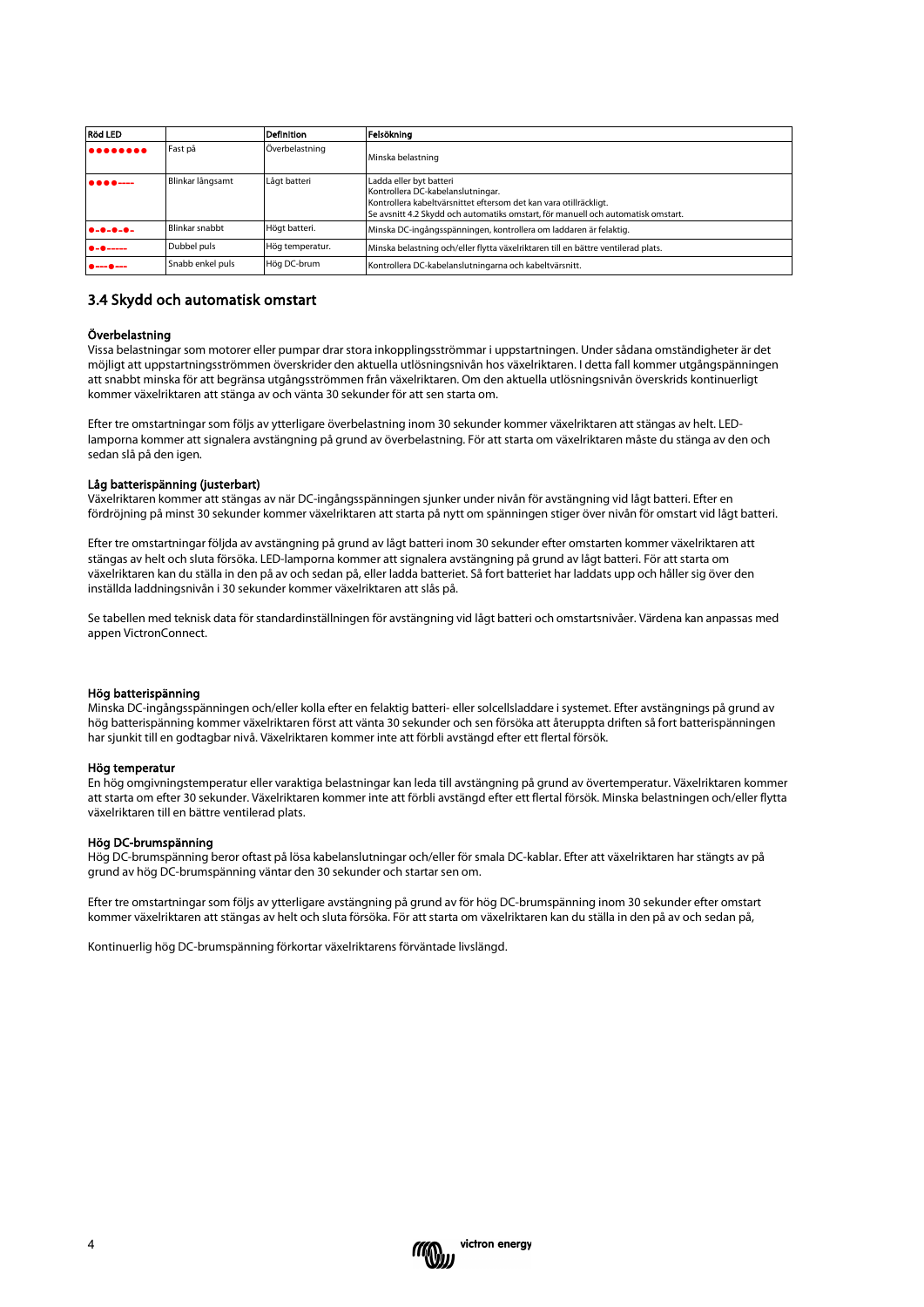## 4. INSTALLATION



Växelriktaren måste installeras av en kvalificerad elektriker.

Under installtionen, se till att fjärrkontakten med kabelbrygga är bortkopplad (eller stäng av den installerade av/på-brytaren för fjärrstyrning) för att säkerställa att växelriktaren inte startas oväntat.

### 4.1 Placering

Produkten måste installeras på en torr och välventilerad plats, så nära batterierna som möjligt. Det bör finnas ett fritt utrymme på minst 10cm runt apparaten för avkylning.



För hög omgivningstemperatur kommer att leda till följande: Reducerad livslängd Reducerad laddningsström. Reducerad toppkapacitet eller nedstängning av växelriktaren. Installera aldrig växelriktaren direkt ovanpå batterierna.

Produkten passar för väggmontering. För montering, se bilaga A. Applikationen kan monteras horisontalt eller vertikalt, vertikal montering är att föredra. Den vertikala installationen erbjuder optimal kylning.



Produktens insida måste förbli åtkomlig efter installationen.

Försök att hålla avståndet mellan produkten och batteriet till ett minimum för att minimera kabelspänningsförluster.



Av säkerhetsskäl bör växelriktaren installeras i en värmetålig miljö om den används tillsammans med utrustning där en avsevärd mängd kraft skall konverteras. Du bör förhindra närvaron av exempelvis kemikalier, syntetiska komponenter, gardiner eller andra textilier m.m. i den omedelbara närheten.

### 4.2 Anslutning av batterikablar

För att utnyttja produktens fulla kapacitet, bör batterier med tillräcklig kapacitet och batterikablar med tillräckligt tvärsnitt användas. Se tabell.

|                                               | 12/1600            | 24/1600          | 48/1600 | 12/2000            | 24/2000 | 48/2000 |
|-----------------------------------------------|--------------------|------------------|---------|--------------------|---------|---------|
| Rekommenderad<br>säkring                      | 250A               | 125A             | 60A     | 300A               | 150A    | 80A     |
| Rekommenderat<br>tvärsnitt (mm <sup>2</sup> ) |                    |                  |         |                    |         |         |
| $0 - 5 m$                                     | 70                 | 35               | 16      | 70                 | 50      | 25      |
| $5 - 10m$                                     | rekommenderas inte | 70               | 25      | rekommenderas inte | 95      | 50      |
|                                               |                    |                  |         |                    |         |         |
|                                               | 12/3000            | 24/3000          | 48/3000 | 24/5000            | 48/5000 |         |
| Rekommenderad<br>säkring                      | 400A               | 250A             | 125     | 400A               | 200A    |         |
| Rekommenderat<br>tvärsnitt (mm <sup>2</sup> ) |                    |                  |         |                    |         |         |
| $0 - 5 m$                                     | 2x 95*             | 1x50             | 1x35    | $2x 95*$           | 1x70    |         |
| $5 - 10 m$                                    | rekommenderas inte | 2x <sub>50</sub> | 2x35    | 2x95               | 2x70    |         |

|                                        | 12/1600     | 24/1600     | 48/1600     | 12/2000      | 24/2000     | 48/2000     |
|----------------------------------------|-------------|-------------|-------------|--------------|-------------|-------------|
|                                        |             |             |             |              |             |             |
| Rekommenderad<br>batterikapacitet (Ah) | $300 - 800$ | $150 - 400$ | $75 - 200$  | $350 - 1000$ | $200 - 500$ | $100 - 250$ |
|                                        |             |             |             |              |             |             |
|                                        | 12/3000     | 24/3000     | 48/3000     | 24/5000      | 48/5000     |             |
|                                        |             |             |             |              |             |             |
| Rekommenderad<br>batterikapacitet (Ah) | 400-1200    | $200 - 700$ | $100 - 400$ | 300 - 1500   | 150 - 700   |             |

Anmärkning: Internt motstånd är den viktiga faktorn när man arbetar med batterier med låg kapacitet. Var vänlig rådfråga din leverantör eller relevanta avsnitt i vår bok "Fristående elkraft", som går att ladda ner från vår hemsida.



 $\overline{2}$ 

**NL**

**FR**

**DE**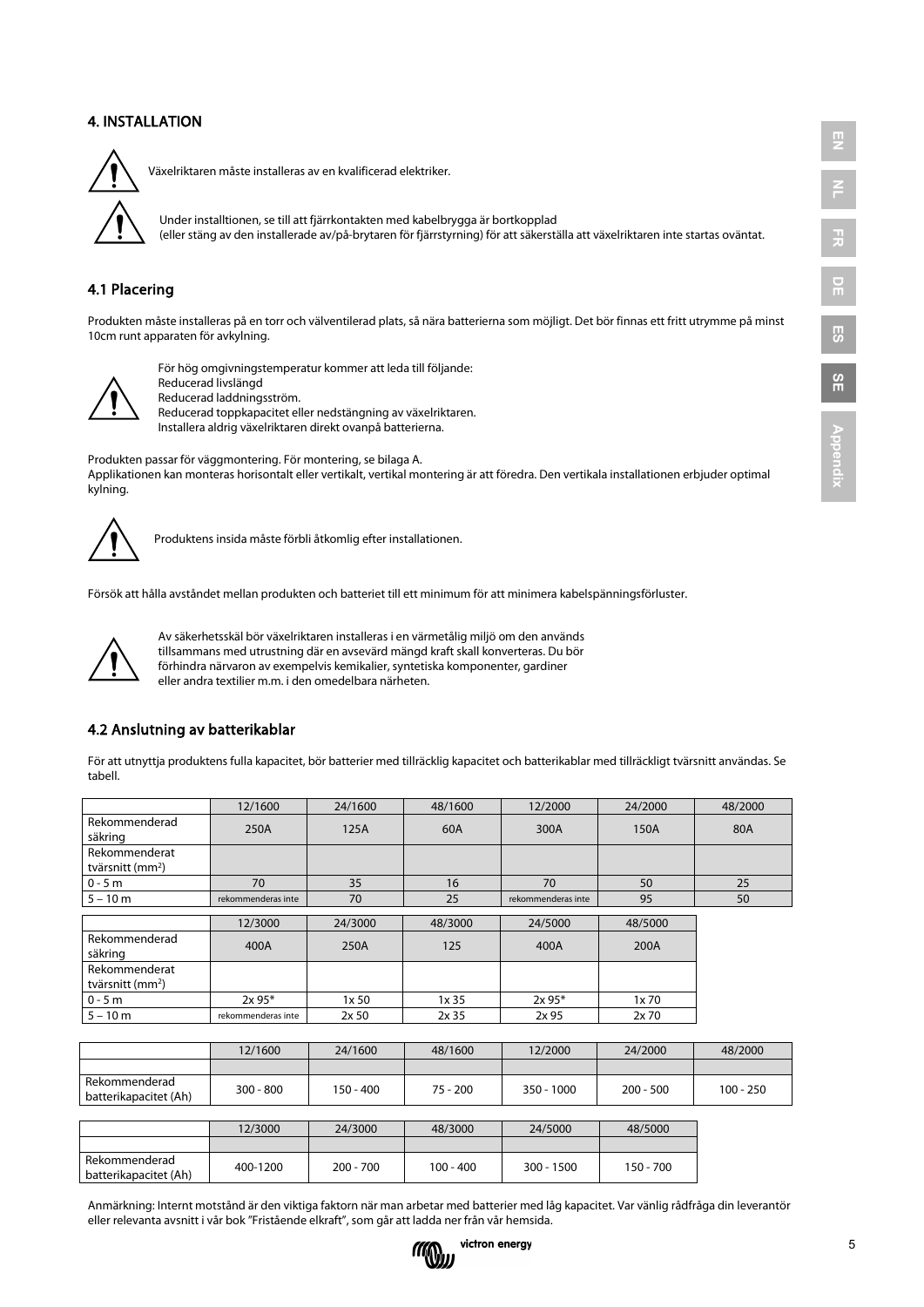#### Procedur

Gör följande för att ansluta batterikablarna:



Använd en isolerad hylsnyckel för att undvika kortslutning av batteriet. Maximalt vridmoment: 11 Nm Undvik att kortsluta batterikablarna.

Anslut batterikablarna: + (röd) och - (svart) till batteriet enligt bilaga A. Anslutning omvänd polaritet (+ till – och – till +) skadar enheten. Spänn åt muttrarna ordentligt för att reducera kontaktmotståndet så mycket som möjligt.

## 4.3 Anslutning av AC-kablarna

Detta är en produkt av säkerhetsklass I (som levereras med en skyddande jordterminal).



Den neutrala ledningen på växelriktarens AC-utgång är ansluten till chassit (se bilaga B för 1 600 VA/2 000 VA och bilaga C för 3 000 VA/5 000 VA). Detta är för att säkerställa korrekt funktion för en GFCI (eller RCCB) som installeras i växelriktarens AC-utgång. Produktens chassi måste anslutas till jordningen, till ramen (på ett fordon) eller jordplattan eller skrovet (på en båt).

#### Procedur

Terminalkontakterna anges tydligt. Från vänster till höger: "L" (fas), "N" (neutral), "PE" (jord).

### 4.4 Extra anslutningar

Ett antal extra anslutningar är möjliga:

#### 4.4.1Fjärrstyrningsbrytare på/av & fjärrkontrollpanel

- Produkten kan fjärrstyras på tre sätt:
- Med en smarttelefon (iOS eller Android) och appen Victron Connect.
- Med en extern brytare (kopplad till det tvåpoliga fjärranslutningsdonet). Fungerar endast om brytaren på växelriktaren är inställd till "på".

- Med en kontrollpanel Phoenix Inverter Control VE.Direct panel (ansluten till ett av de tvåpoliga fjärranslutningsdonen, se bilaga A). Fungerar endast om brytaren på växelriktaren är inställd till "på".

#### 4.4.2 Programmerbart relä

Växelriktarna är utrustade med ett multifungerande relä som är inställt för normaldrift som standard. (VictronConnect-programvaran behövs för att ändra reläets funktion). De olika relälägena kan sammanfattas enligt följande:

- Normal drift ("växelriktare" i appen VictronConnect) standard Reläet är stängt under normal drift och öppet när växelriktaren har stängt av sig själv vid larm, har stängts av av en användare och det är även öppet (självklart) när det inte finns någon ström i terminalerna, dvs batteriet är bortkopplat. I ECO-läge kommer reläet att vara stängt både när enheten söker efter en belastning och när den är fullt på, dvs när en belastning detekteras. Använd det här alternativet när du vill att reläet ska signalera att det finns ström på växelriktarens utgång.
- Varningar och larm ("larm" i appen VictronConnect) Liknande som funktionen ovan, men reläet kommer även att öppnas när det förekommer en varning. Till exempel på grund av att batterispänningen har sjunkit till avstäningsnivån, eller om batteriet är så uppladdat att det nästan stängs av på grund av överladdning. I ECO-läge kommer reläet att vara stängt både när enheten söker (ingen belastning) och när den är fullt på (belastning detekterad), förutom då det förekommer en varning. Använd det här alternativet när du vill att reläet ska signalera att det är dags att göra någonting (ladda batteriet, minska belastningen osv), för att undvika strömavbrott.
- Lågt batteri ("lågt batteri" i appen VictronConnect) Reläet på vid normal drift. Reläet kommer att stängas av när det utfärdas en varning för lågt batteri. Det komer att fortsätta att vara avstängt om växelriktaren stängs av på grund av låg spänning och kommer endast att slås på igen när växelriktaren åter är i drift och batterispänningen har stigit över återställningsnivån före larm. Använd detta alternativ för belastningsfördelning, eller för att automatiskt starta en generator. Observera att detta endast kan klassas som en start/stopp-funktion för en "fattigmansgenerator". För fler och bättre alternativ, se här.
- Extern fläkt ("fläkt" i appen VictronConnect) Reläet är avstängt, om inte fläkten inuti växelriktaren är i drift. Använd det här alternativet för att koppla på en extern fläkt, för situationer då växelriktaren är placerad på en liten sluten plats.
- Avaktiverat relä ("av" i appen VictronConnect) Det här alternativet sätter reläet i ÖPPEN position. Använd det här alternativet o du inte har för avsikt att använda reläfunktionen.

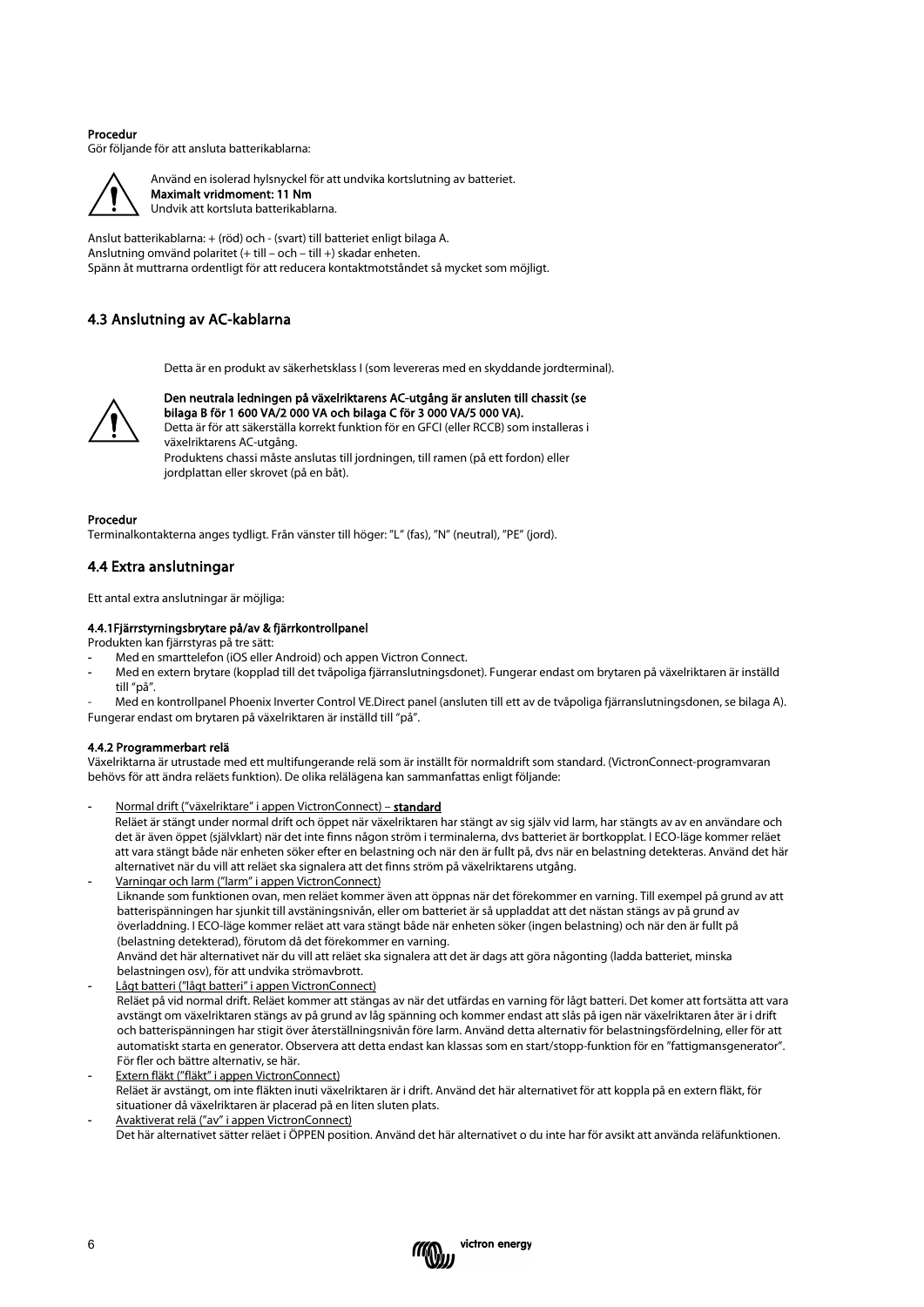## 5. KONFIGURERING

Inställningarna får enbart utföras av kvalificerad tekniker. Läs instruktionerna noggrant innan ändringarana genomförs. Batterierna bör placeras på en torr och välventilerad plats under laddningen.

### 5.1 Standardinställningar: Färdig att använda

Vid leverans är Phoenix växelriktare inställd på standardfabriksvärden. I allmänhet passar dessa inställningar för fristående drift.

| Standardfabriksinställningar    |         |
|---------------------------------|---------|
| Växelriktarfrekvens             | 50 Hz   |
| Växelriktarspänning             | 230 VAC |
| Sökinställning                  | av      |
| Programmerbart relälarmfunktion |         |
| Dynamisk avstängning            | av      |

#### 5.2 Förklaring av inställningar

#### Växelriktarens frekvens

Utgångsfrekvens Justerbarhet: 50Hz; 60Hz

#### Spänning, växelriktare

Justerbarhet: 210 - 245V

#### ECO-läge

Om ECO-läget är aktiverat minskas strömförbrukningen under belastningsfri drift med ungefär 80....90 %. I detta läge stängs Phoenix Inverter Smart av när den arbetar i växelriktarläge, i händelse av ingen belastning eller väldigt låg belastning och sätts igång var 2,5 sekund under en kort period (justerbart). Om utgångsströmmen överskrider en inställd nivå kommer växelriktaren att fortsätta att fungera. Om inte, kommer växelriktaren att stängas av igen.

ECO-läget kan ställas in med tryckknappen på växelriktarens framsida.

ECO-lägets belastningsnivåer för "stäng av" och "förbli påslagen" kan ställas in med Victron Connect.

Standardinställningen är:

Stäng av: 50 Watt (linjär belastning)

Slå på: 100 Watt (linjär belastning)

#### Programmerbart relä

Som standard är det programmerbara reläet inställt som ett larmrelä, dvs. reläet kommer att göras strömlöst i händelse av ett larm eller ett förlarm (växelriktaren är nästan för varm, brumspänningen på ingången är nästan för hög, batterispänningen är nästan för låg).

#### Dynamisk avstängning

Använd VictronConnect för att aktivera och konfigurera dynamisk avstängning (se

<https://www.victronenergy.com/live/ve.direct:phoenix-inverters-dynamic-cutoff> för fler detaljer).

Använd inte dynamisk avstängning i en installation som även har andra belastningar anslutna till samma batteri: batterispänningen kommer att sjunka på grund av den extra belastningen, men växelriktarens algoritm för dynamisk avstängning är inte medveten om den belastningen och därför kommer växelriktaren att stängas av för tidigt med ett larm för underspänning.

### 5.3 Konfigurering via dator

Alla inställningar kan ändras med hjälp av en smarttelefon, surfplatta eller dator.

För att ändra inställningar med en smarttelefon eller surfplatta krävs följande:

- VicronConnect-programvara: kan laddas ner gratis från www.victronenergy.com.

För att ändra inställningar med datorn krävs följande:

- VictronConnect-programvara: kan laddas ner gratis från www.victronenergy.com.

- Ett VE.Direct till USB-gränssnitt

## 6. UNDERHÅLL

Phoenix Inverter Smart kräver inget särskilt underhåll. Det räcker att inspektera alla anslutningar en gång per år. Undvik fukt och olja/sot/ångor och håll apparaten ren.

**MOW** 

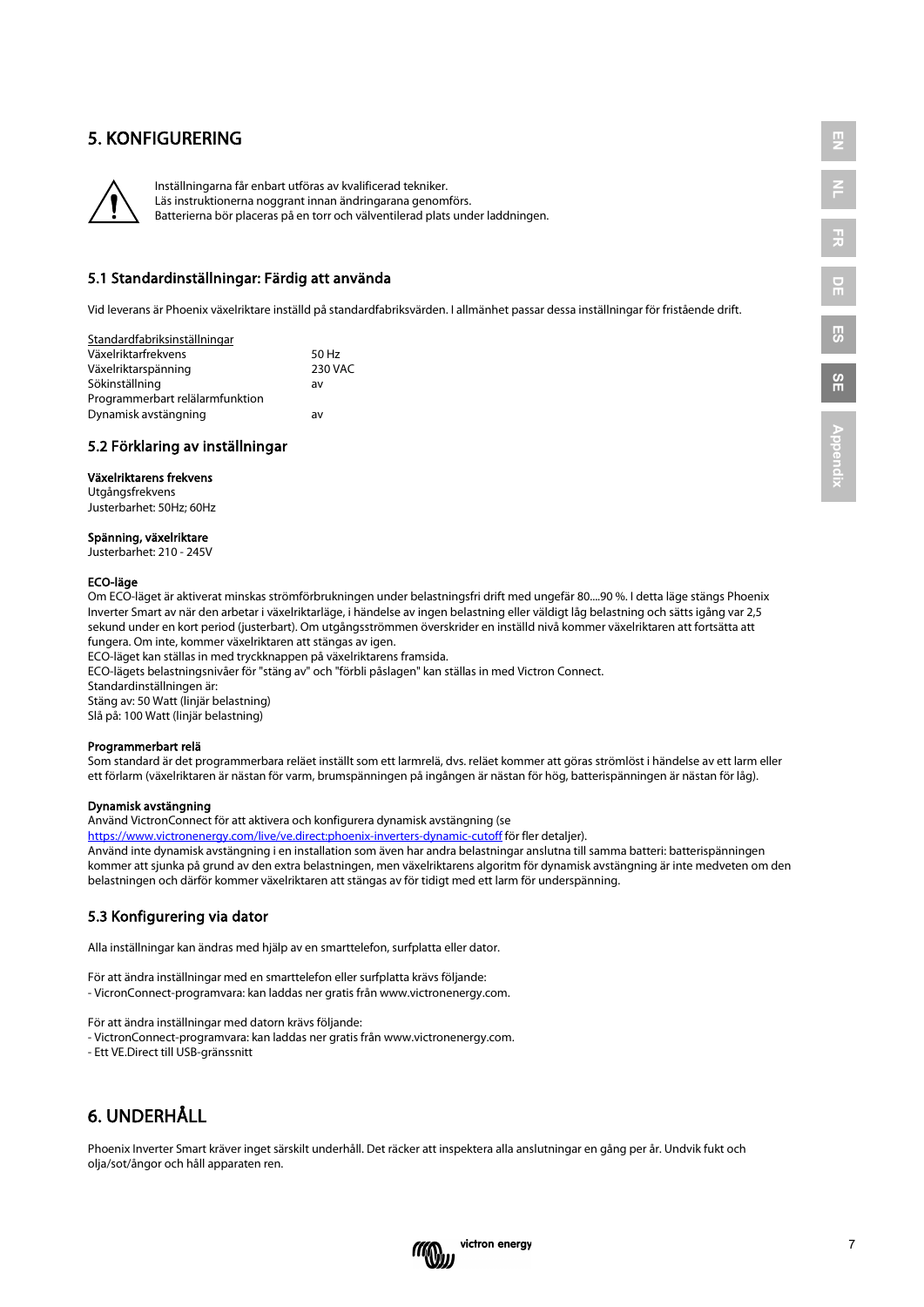## 7. Tekniska data

|                                               | 12/1600                                                   | 12/2000                                                              | 12/3000                                                                                  | 24/5000                                 |  |  |
|-----------------------------------------------|-----------------------------------------------------------|----------------------------------------------------------------------|------------------------------------------------------------------------------------------|-----------------------------------------|--|--|
| Phoenix-växelriktare Smart                    | 24/1600                                                   | 24/2000                                                              | 24/3000                                                                                  | 48/5000                                 |  |  |
|                                               | 48/1600                                                   | 48/2000                                                              | 48/3000                                                                                  |                                         |  |  |
| Parallell- och trefasdrift                    |                                                           | Nej                                                                  |                                                                                          |                                         |  |  |
|                                               | VÄXELRIKTARE                                              |                                                                      |                                                                                          |                                         |  |  |
| Spänningsintervall, ingång (1)                |                                                           | $9.3 - 17V$<br>$18.6 - 34 V$                                         | $37.2 - 68V$                                                                             |                                         |  |  |
| Utgång                                        |                                                           | Utgångsspänning: 230 VAC $\pm 2$ % 50 Hz eller 60 Hz $\pm$ 0,1 % (1) |                                                                                          |                                         |  |  |
| Kont. utgångsström vid 25 °C (2)              | 1600 VA                                                   | 2000 VA                                                              | 3000 VA                                                                                  | 5000 VA                                 |  |  |
| Kont. utgångsström vid 25 °C                  | 1300W                                                     | 1600W                                                                | 2400W                                                                                    | 4000W                                   |  |  |
| Kont. utgångsström vid 40 °C                  | 1200 W                                                    | 1450W                                                                | 2200W                                                                                    | 3700W                                   |  |  |
| Kont. utgångsström vid 65 °C                  | 800 W                                                     | 1000W                                                                | 1700W                                                                                    | 2800W                                   |  |  |
| Toppeffekt                                    | 3000W                                                     | 4000W                                                                | 6000W                                                                                    | 10000W                                  |  |  |
| Dynamisk (beroende av belastning) låg DC      |                                                           |                                                                      | Dynamisk avstängning, se https://www.victronenergy.com/live/ve.direct:phoenix-inverters- |                                         |  |  |
| avstängning (fullt konfigurerbar)             |                                                           | dynamic-cutoff                                                       |                                                                                          |                                         |  |  |
| Högsta verkningsgrad 12/24/48 V               | 92/94/94%                                                 | 92/94/94%                                                            | 93/94/95%                                                                                | 95 / 96%                                |  |  |
| Nollbelastningseffekt 12/24/48V               | 8/9/11W                                                   | 8/9/11W                                                              | $12/13/15$ W                                                                             | 18/20W                                  |  |  |
| Nollbelastningseffekt i ECO-läge              | 0.6 / 1.3 / 2.1 W                                         | 0.6 / 1.3 / 2.1 W                                                    | $1.5/1.9/2.8$ W                                                                          | 2.2/3.2 W                               |  |  |
|                                               | <b>ALLMÄNT</b>                                            |                                                                      |                                                                                          |                                         |  |  |
| Programmerbart relä (2)                       |                                                           | Ja                                                                   |                                                                                          |                                         |  |  |
| Stop och starteffekt ECO-läge                 | justerbar                                                 |                                                                      |                                                                                          |                                         |  |  |
| Skydd (3)                                     |                                                           | $a - q$                                                              |                                                                                          |                                         |  |  |
| Bluetooth trådlös kommunikation               |                                                           | För fjärrstyrning och systemintegration                              |                                                                                          |                                         |  |  |
| - VE.Direct kommunikationsport                |                                                           | För fjärrstyrning och systemintegration                              |                                                                                          |                                         |  |  |
| Fjärrstyrning på/av                           |                                                           | Ja                                                                   |                                                                                          |                                         |  |  |
| Allmänna egenskaper                           |                                                           | Driftstemperaturintervall -40 till +65 °C (fläktassisterad kylning)  |                                                                                          |                                         |  |  |
|                                               |                                                           | Fuktighet (icke-kondenserande): max 95 %                             |                                                                                          |                                         |  |  |
|                                               |                                                           |                                                                      |                                                                                          |                                         |  |  |
|                                               | <b>HÖLJE</b>                                              |                                                                      |                                                                                          |                                         |  |  |
| Allmänna egenskaper                           |                                                           | Material och färg: stål (blå RAL 5012 och svart RAL 9017)            |                                                                                          | Skyddskategori: IP 21                   |  |  |
| Batterianslutning                             | M8-bultar                                                 | M8-bultar                                                            | 12 V/24 V: 2+2 M8-bultar<br>48 V: M8-bultar                                              | 24 V: 2+2 M8-bultar<br>48 V: M8-bultar  |  |  |
| 230 VAC-anslutning                            |                                                           | Skruvterminaler                                                      |                                                                                          |                                         |  |  |
| <b>Vikt</b>                                   | 12 <sub>kq</sub>                                          | 13 <sub>kq</sub>                                                     | 19 <sub>kg</sub>                                                                         |                                         |  |  |
|                                               |                                                           |                                                                      | 533 x 285 x 150mm (12 V)                                                                 | 29kg / 28kg<br>595 x 295 x 160mm (24 V) |  |  |
| Dimensioner (h x b x d)                       | 485 x 219 x 125mm                                         | 485 x 219 x 125mm                                                    | 485 x 285 x 150mm (24 V/48<br>V)                                                         | 555 x 295 x 160mm (48 V)                |  |  |
|                                               | <b>STANDARDER</b>                                         |                                                                      |                                                                                          |                                         |  |  |
| Säkerhet                                      |                                                           | EN 60335-1                                                           |                                                                                          |                                         |  |  |
| Emission/Immunitet                            |                                                           |                                                                      | EN 55014-1 / EN 55014-2/ IEC 61000-6-1 / IEC 61000-6-2 / IEC 61000-6-3                   |                                         |  |  |
| Motorfordonsdirektiv                          |                                                           | <b>ECE R10-5</b>                                                     |                                                                                          |                                         |  |  |
| 1) Icke-linjär belastning, toppfaktor 3:1     |                                                           |                                                                      |                                                                                          |                                         |  |  |
| 2) Programmerbart relä som bland annat kan    |                                                           |                                                                      |                                                                                          |                                         |  |  |
| ställas in för allmänt larm, DC-underspänning | 3) Skyddsnyckel:                                          |                                                                      |                                                                                          |                                         |  |  |
| eller start-/stoppfunktion för generator      | a) utgångskortslutning<br>b) överbelastning               |                                                                      |                                                                                          |                                         |  |  |
| AC-kapacitet: 230 V/3 A                       | c) för hög batterispänning                                |                                                                      |                                                                                          |                                         |  |  |
| DC-kapacitet: 3 A upp till 30 VDC, 0,2 A upp  | d) för låg batterispänning                                |                                                                      |                                                                                          |                                         |  |  |
| till 70 VDC                                   | e) temperatur för hög<br>f) 230 V AC på växelriktarutgång |                                                                      |                                                                                          |                                         |  |  |

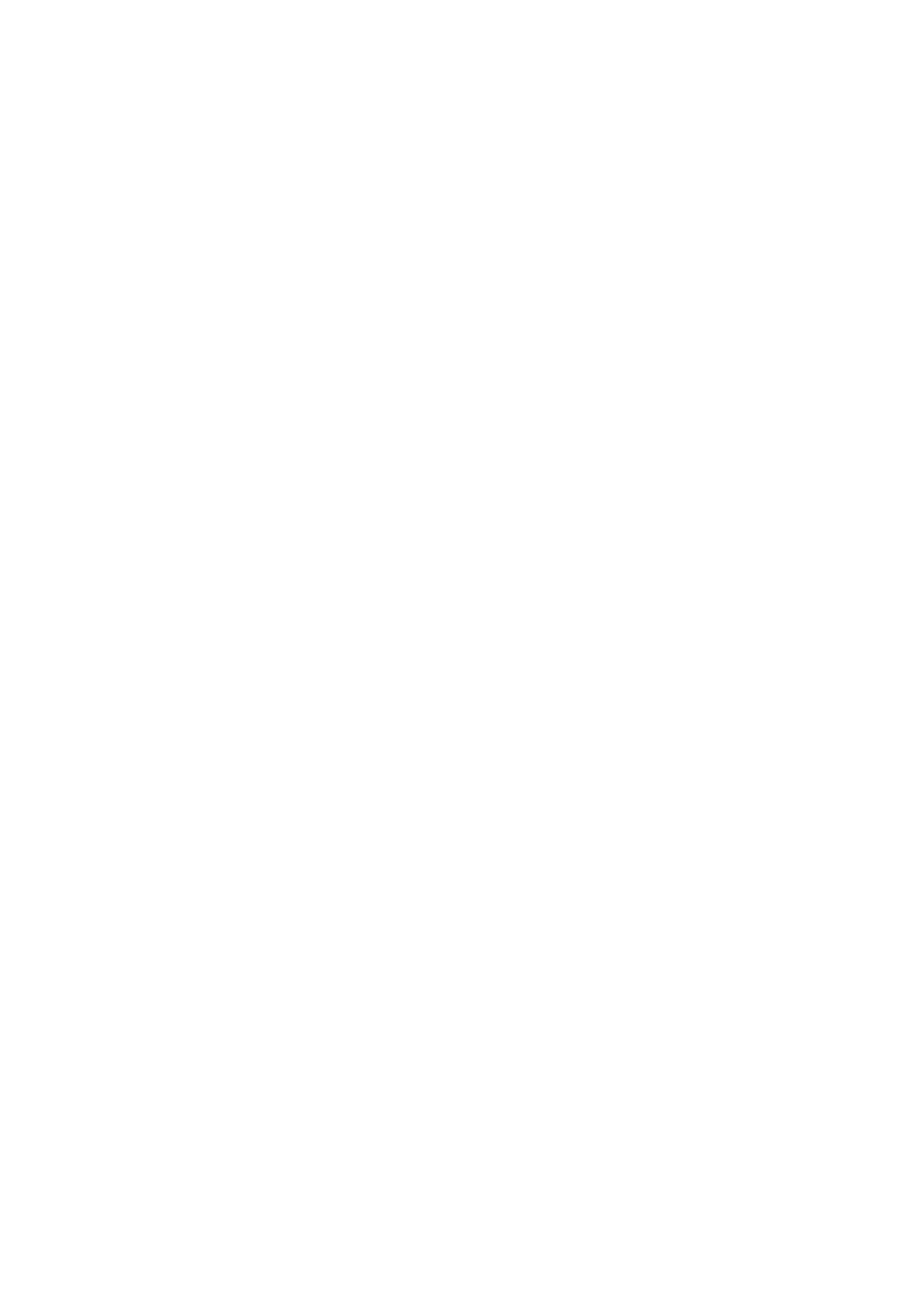# EN Appendix A: Inverter control<br>NL Bijlage A: Besturing van de omvormer

- FR Annexe A : Contrôle du convertisseur The American Constantine Constantine Constanting van de omvormer<br>
RR Annexe A : Contrôle du convertisseur<br>
DE Anhang A: Wechselrichtersteuerung<br>
ES Apéndice A: Control del inversor<br>
SV Bilaga A: Växelriktarkontroll
- 
- ES Apéndice A: Control del inversor
- SV Bilaga A: Växelriktarkontroll

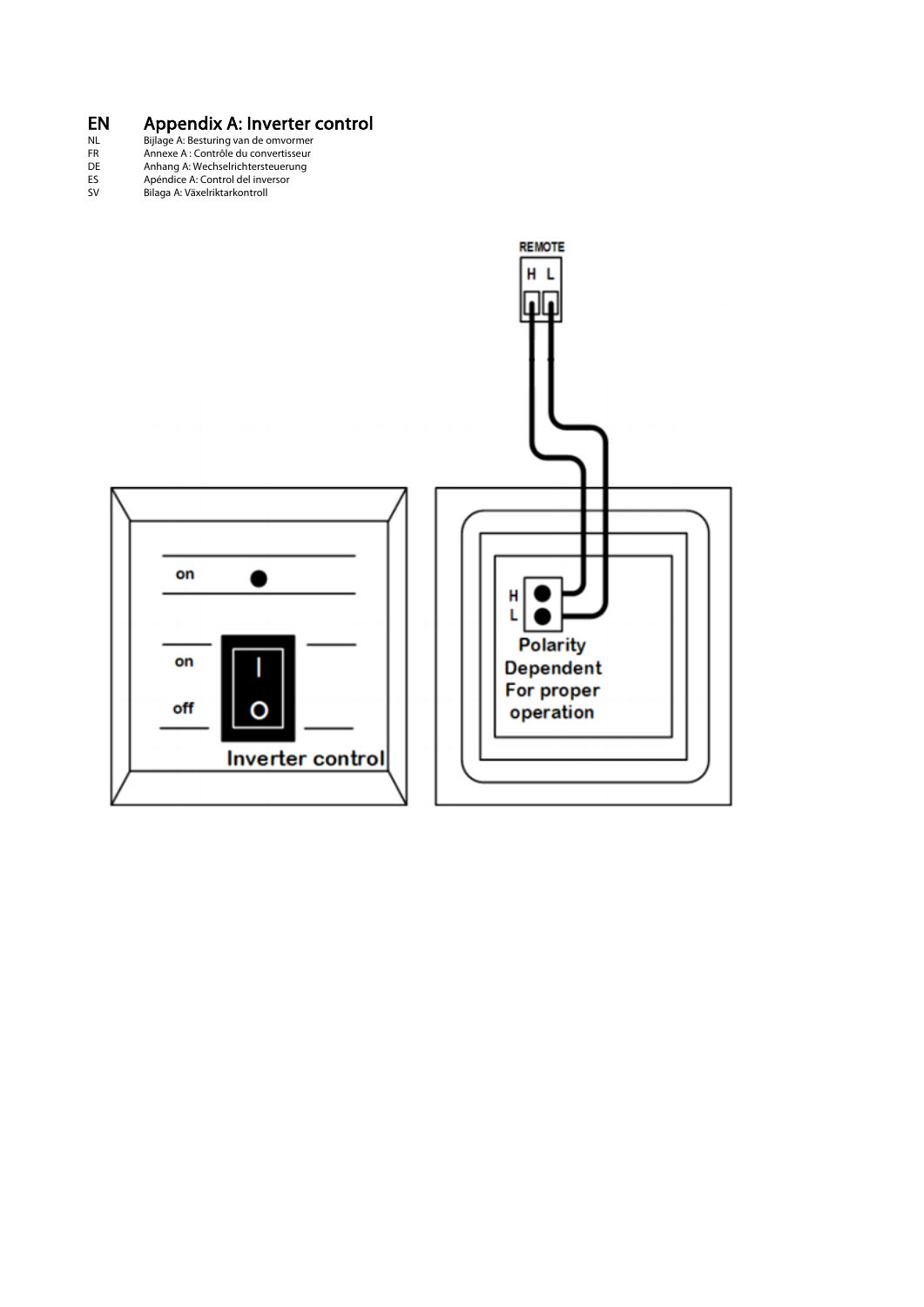## Appendix B: Installation information 1600VA/2000VA

This ground wire "G" connects the output neutral to ground. It must be repositioned to a 'dummy' terminal if a floating output is required.

When a floating output is obtained the current reading at no load can show an offset of around 100…150mA. Also beware that the GFCI (or RCCB) will **not** function properly.



| <b>NL</b> | Bijlage B: Installatie-informatie                                                                                                                                                                                                                                                           |
|-----------|---------------------------------------------------------------------------------------------------------------------------------------------------------------------------------------------------------------------------------------------------------------------------------------------|
|           | Deze aardingsdraad "G" verbindt de uitgangsneutraal met aarde. Het moet worden verplaatst naar een 'dummy' terminal als een zwevende<br>uitgang vereist is.                                                                                                                                 |
|           | Wanneer een zwevende uitvoer wordt verkregen, kan de huidige waarde bij nullast een offset van ongeveer 100150mA laten zien. Pas ook op<br>dat de GFCI (of RCCB) niet goed zal werken.                                                                                                      |
| <b>FR</b> | Annexe B: Information relative à l'installation                                                                                                                                                                                                                                             |
|           | Ce câble de mise à la terre « G » raccorde le neutre de la sortie à la terre. Il doit être repositionné à une borne « fictive » si une sortie flottante est<br>nécessaire.                                                                                                                  |
|           | Si une sortie flottante est obtenue, la lecture de courant Pas-de-charge peut afficher un décalage d'environ 100150 mA. Attention : le GFCI (ou<br>RCCB) ne fonctionnera pas correctement.                                                                                                  |
| <b>DE</b> | Anhang B: Information zur Installation                                                                                                                                                                                                                                                      |
|           | Dieser Erdungsdraht "G" verbindet den Nullleiter des Ausgangs mit der Erde. Wenn ein "floating" (potentialfreier) Ausgang gewünscht wird,<br>muss er an eine "Dummy"-Anschlussklemme neu angeschlossen werden.                                                                              |
|           | Wenn der "Floating" Ausgang eingerichtet ist, kann es beim ermittelten Stromwert ohne angeschlossene Lasten eine Verschiebung von ca.<br>100150 mA geben. Bedenken Sie außerdem, dass der FI-Schutzschalter (bzw. der Fehlerstromschutzschalter) nicht ordnungsgemäß<br>funktionieren wird. |
| ES        | Apéndice B: Instrucciones de instalación                                                                                                                                                                                                                                                    |
|           | Este cable de puesta a tierra "G" conecta la salida neutra a tierra. Debe reposicionarse en una conexión ficticia si se necesita una salida flotante.                                                                                                                                       |
|           | Cuando se obtiene una salida flotante, la lectura de corriente sin carga puede mostrar una descompensación de entorno a 100150 mA. Tenga<br>también en cuenta que el GFCI (o RCCB) no funcionará correctamente.                                                                             |
| <b>SV</b> | Bilaga B: Installationsinformation                                                                                                                                                                                                                                                          |
|           | Den jordade kabeln "G" kopplar den neutrala utgången till jord. Den måste flyttas till en falsk (dummy) terminal om en flytande utgång krävs.                                                                                                                                               |
|           | När en flytande utgång är tillgänglig kan strömavläsningen utan belastning visa en avvikelse på ca 100 150 mA. Tänk också på att GFCI (eller<br>RCCB) inte kommer att fungera korrekt.                                                                                                      |
|           |                                                                                                                                                                                                                                                                                             |

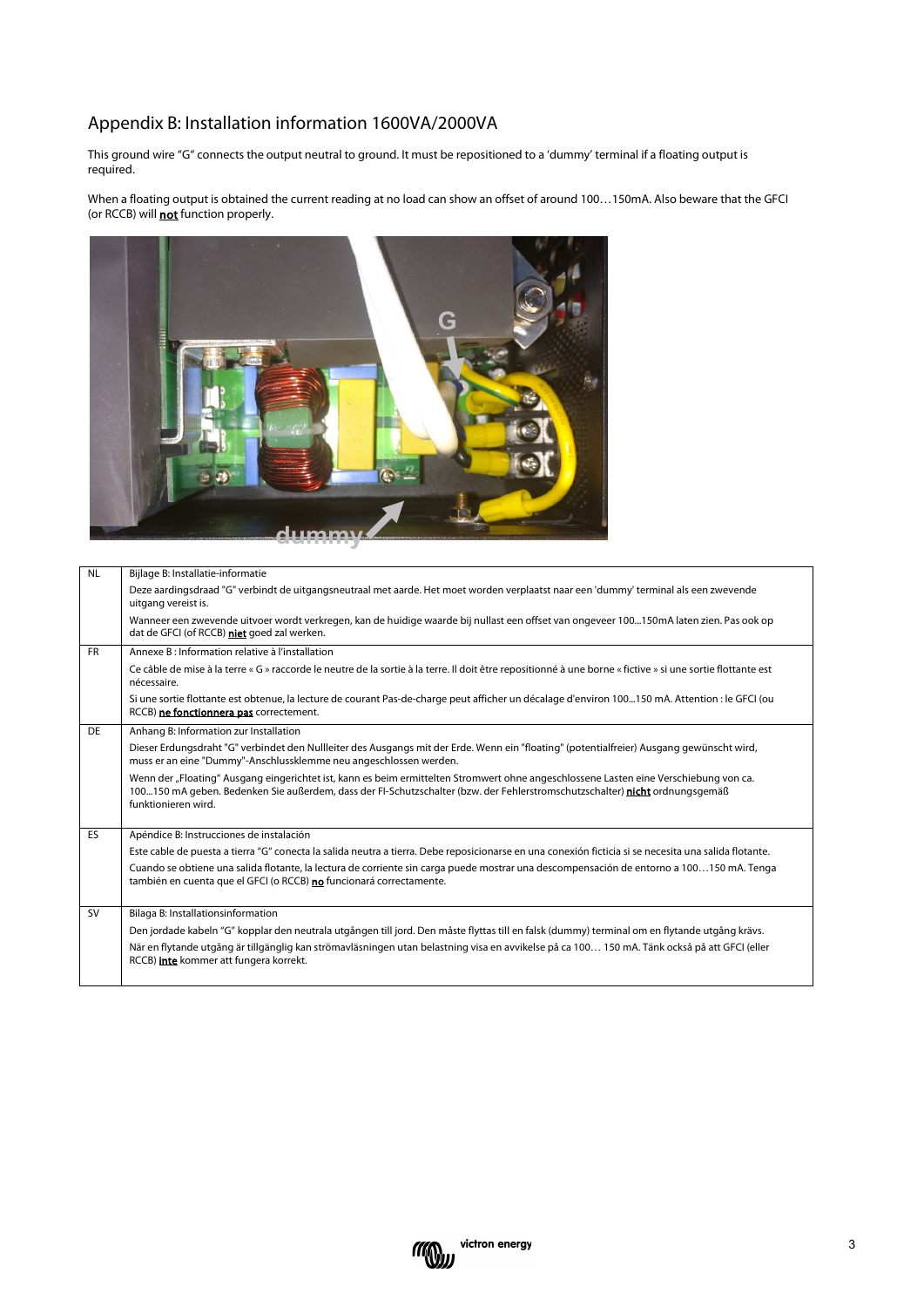## Appendix C: Installation information 3000VA/5000VA

This ground wire "G" connects the output neutral to ground. It must be repositioned to a 'dummy' terminal if a floating output is required.

When a floating output is obtained the current reading at no load can show an offset of around 100…150mA. Also beware that the GFCI (or RCCB) will not function properly.



| <b>NL</b> | Bijlage C: Installatie-informatie                                                                                                                                                                                                                                                           |
|-----------|---------------------------------------------------------------------------------------------------------------------------------------------------------------------------------------------------------------------------------------------------------------------------------------------|
|           | Deze aardingsdraad "G" verbindt de uitgangsneutraal met aarde. Het moet worden verplaatst naar een 'dummy' terminal als een<br>zwevende uitgang vereist is.                                                                                                                                 |
|           | Wanneer een zwevende uitvoer wordt verkregen, kan de huidige waarde bij nullast een offset van ongeveer 100150mA laten zien.<br>Pas ook op dat de GFCI (of RCCB) niet goed zal werken.                                                                                                      |
| <b>FR</b> | Annexe C: Information relative à l'installation                                                                                                                                                                                                                                             |
|           | Ce câble de mise à la terre « G » raccorde le neutre de la sortie à la terre. Il doit être repositionné à une borne « fictive » si une sortie<br>flottante est nécessaire.                                                                                                                  |
|           | Si une sortie flottante est obtenue, la lecture de courant Pas-de-charge peut afficher un décalage d'environ 100150 mA. Attention :<br>le GFCI (ou RCCB) ne fonctionnera pas correctement.                                                                                                  |
| DE        | Anhang C: Information zur Installation                                                                                                                                                                                                                                                      |
|           | Dieser Erdungsdraht "G" verbindet den Nullleiter des Ausgangs mit der Erde. Wenn ein "floating" (potentialfreier) Ausgang<br>gewünscht wird, muss er an eine "Dummy"-Anschlussklemme neu angeschlossen werden.                                                                              |
|           | Wenn der "Floating" Ausgang eingerichtet ist, kann es beim ermittelten Stromwert ohne angeschlossene Lasten eine Verschiebung<br>von ca. 100150 mA geben. Bedenken Sie außerdem, dass der FI-Schutzschalter (bzw. der Fehlerstromschutzschalter) nicht<br>ordnungsgemäß funktionieren wird. |
| <b>ES</b> | Apéndice C: Instrucciones de instalación                                                                                                                                                                                                                                                    |
|           | Este cable de puesta a tierra "G" conecta la salida neutra a tierra. Debe reposicionarse en una conexión ficticia si se necesita una salida<br>flotante.                                                                                                                                    |
|           | Cuando se obtiene una salida flotante, la lectura de corriente sin carga puede mostrar una descompensación de entorno a 100150<br>mA. Tenga también en cuenta que el GFCI (o RCCB) no funcionará correctamente.                                                                             |
| <b>SV</b> | Bilaga C: Installationsinformation                                                                                                                                                                                                                                                          |
|           | Den jordade kabeln "G" kopplar den neutrala utgången till jord. Den måste flyttas till en falsk (dummy) terminal om en flytande<br>utgång krävs.                                                                                                                                            |
|           | När en flytande utgång är tillgänglig kan strömavläsningen utan belastning visa en avvikelse på ca 100 150 mA. Tänk också på att<br>GFCI (eller RCCB) inte kommer att fungera korrekt.                                                                                                      |